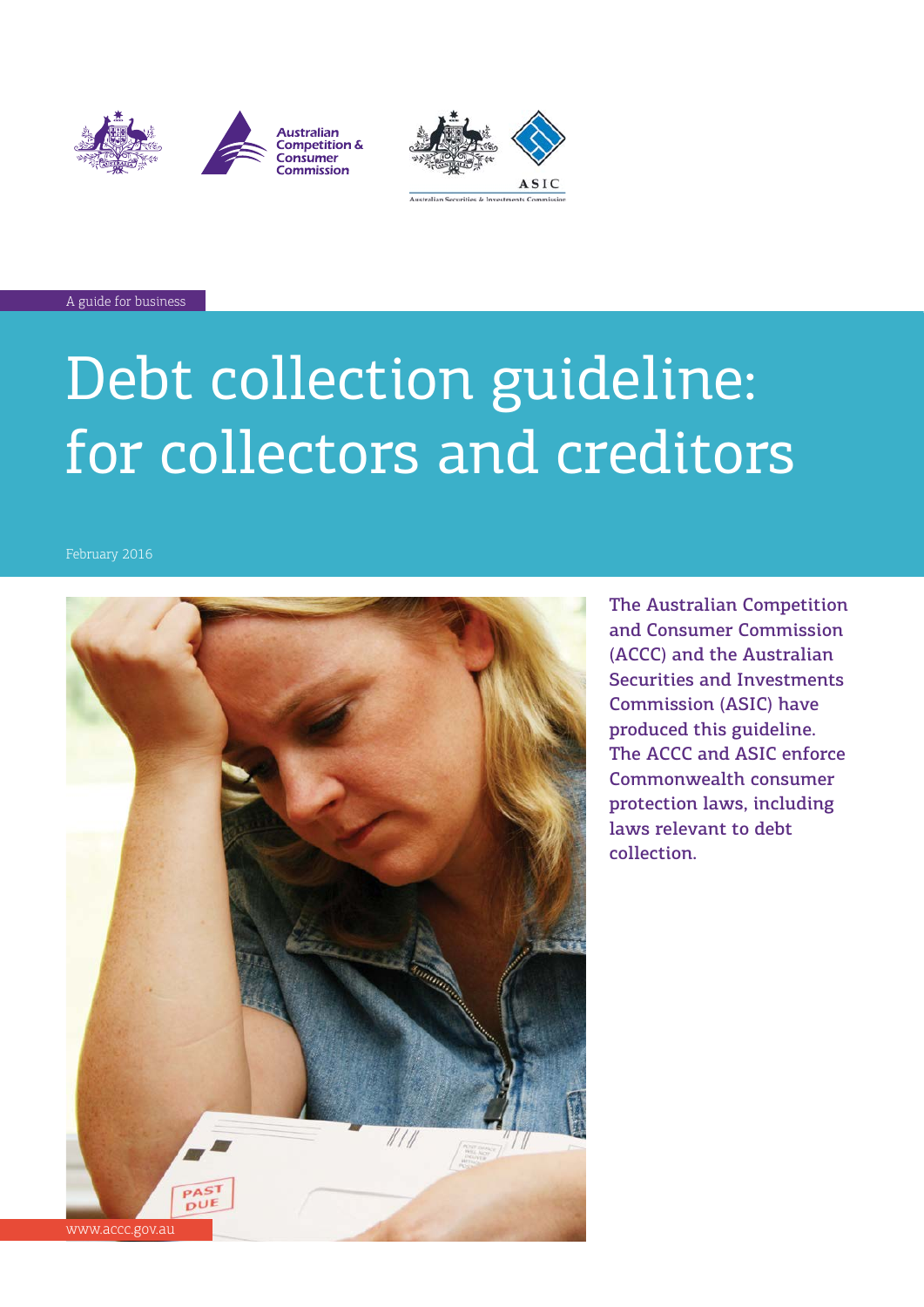© Commonwealth of Australia 2015

First published: October 2005 Reissued: July 2014 ISBN 978 1 922145 54 3

This work is copyright. In addition to any use permitted under the *Copyright Act 1968*, all material contained within this work is provided under a Creative Commons Attribution 3.0 Australia licence, with the exception of:

• the Commonwealth Coat of Arms

the ACCC, AER and ASIC logos

any illustration, diagram, photograph or graphic over which the Australian Competition and Consumer Commission and the Australian Securities and Investments Commission do not hold copyright, but which may be part of or contained within this publication.

The details of the relevant licence conditions are available on the Creative Commons website, as is the full legal code for the CC BY 3.0 AU licence (see<http://creativecommons.org/licenses/by/3.0/au/deed.en>).

Requests and inquiries concerning reproduction and rights should be addressed to the Director, Corporate Communications, ACCC, GPO Box 3131, Canberra ACT 2601, or [publishing.unit@accc.gov.au](mailto:publishing.unit%40accc.gov.au?subject=);or to the Director, Public Relations, Australian Securities and Investments Commission at [feedback@asic.gov.au.](mailto:feedback@asic.gov.au)

#### Important notice

This guideline is designed to give you basic information; it does not cover the whole of the *Competition and Consumer Act 2010* (Cth), the *Australian Securities and Investments Commission Act 2001* (Cth) or other relevant legislation and is not a substitute for professional advice.

Moreover, because it avoids legal language wherever possible and there may be generalisations about the application of the above Acts, some of the provisions referred to have exceptions or important qualifications. In most cases, the particular circumstances of the conduct need to be taken into account when determining how these Acts apply to that conduct.

ACCC\_02/16\_776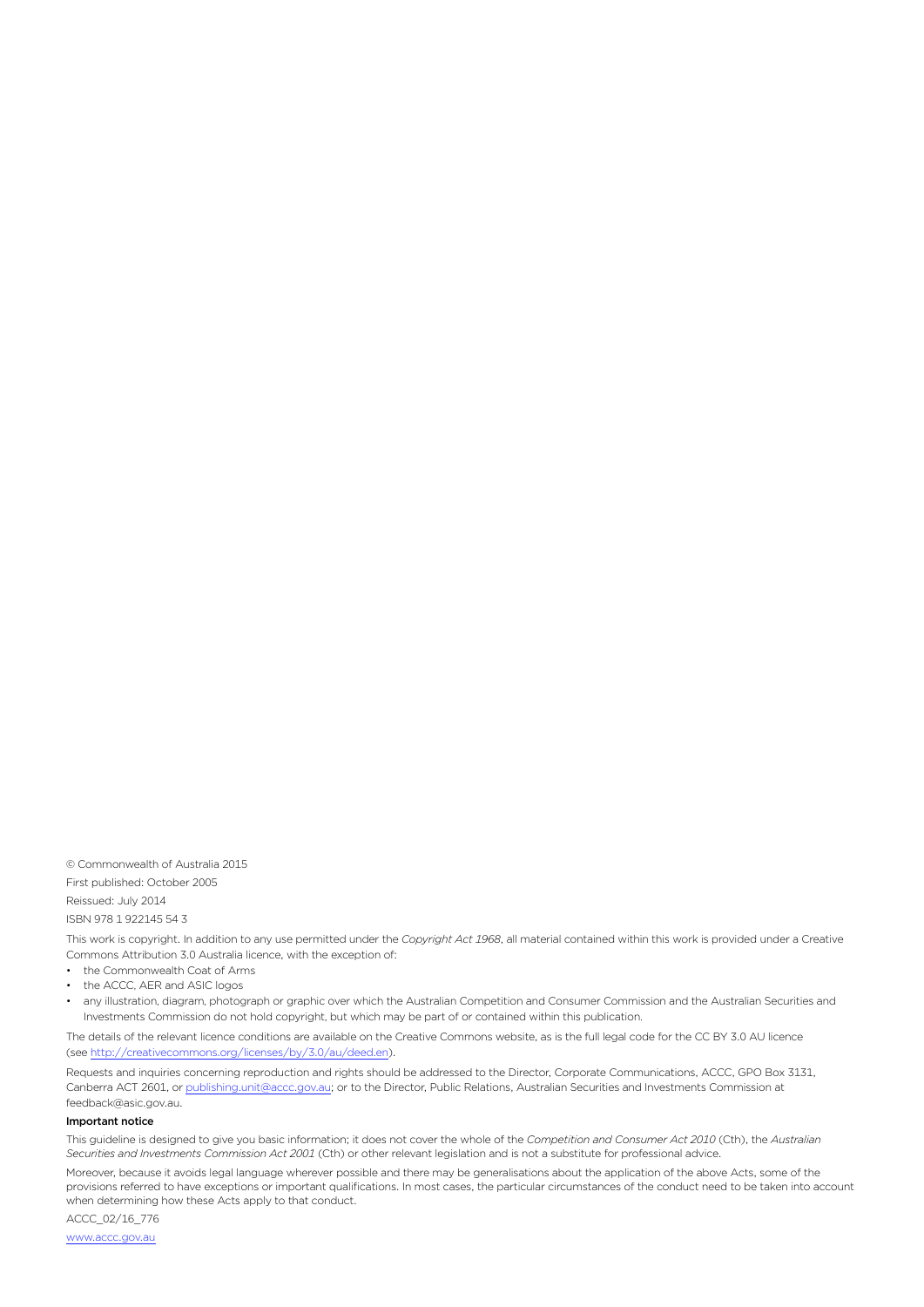# **Contents**

| Part 1: | Using this guideline                                                               | 1  |
|---------|------------------------------------------------------------------------------------|----|
|         | Who is this guideline for?                                                         | 1  |
|         | What this guideline covers                                                         | 2  |
|         | What this guideline does                                                           | 2  |
|         | Focus on individual debtors                                                        | 3  |
|         | Debtors' responsibilities                                                          | 3  |
|         | Relationship with court debt recovery processes                                    | 4  |
|         | A flexible, fair and realistic approach to collection                              | 4  |
| Part 2: | <b>Practical guidance</b>                                                          | 5  |
|         | 1. Making contact with a debtor                                                    | 6  |
|         | 2. Contact for a reasonable purpose only                                           | 8  |
|         | 3. What is 'contact'?                                                              | 10 |
|         | 4. Hours of contact                                                                | 12 |
|         | 5. Frequency of contact                                                            | 13 |
|         | 6. Location of contact                                                             | 15 |
|         | 7. Face-to-face contact                                                            | 16 |
|         | 8. Privacy obligations to the debtor and third parties                             | 18 |
|         | 9. When a debtor is represented                                                    | 21 |
|         | 10. Record keeping                                                                 | 23 |
|         | 11. Providing information and documents                                            | 24 |
|         | 12. Consistent and appropriate correspondence                                      | 26 |
|         | 13. If liability is disputed                                                       | 27 |
|         | 14. Repayment negotiations                                                         | 29 |
|         | 15. Contact when a payment arrangement is in place                                 | 31 |
|         | 16. Contact following bankruptcy or a Bankruptcy Act agreement                     | 32 |
|         | 17. Conduct towards the debtor or their representatives                            | 33 |
|         | 18. Conduct towards family members and other third parties                         | 34 |
|         | 19. Representations about the consequences of non-payment                          | 36 |
|         | 20. Representations about the legal status of a debt-including statute-barred debt | 38 |
|         | 21. Legal action and procedures                                                    | 39 |
|         | 22. Resolving debtor complaints and disputes                                       | 41 |
|         | 23. Compliance programs                                                            | 42 |
|         | 24. The role of independent external dispute resolution schemes                    | 44 |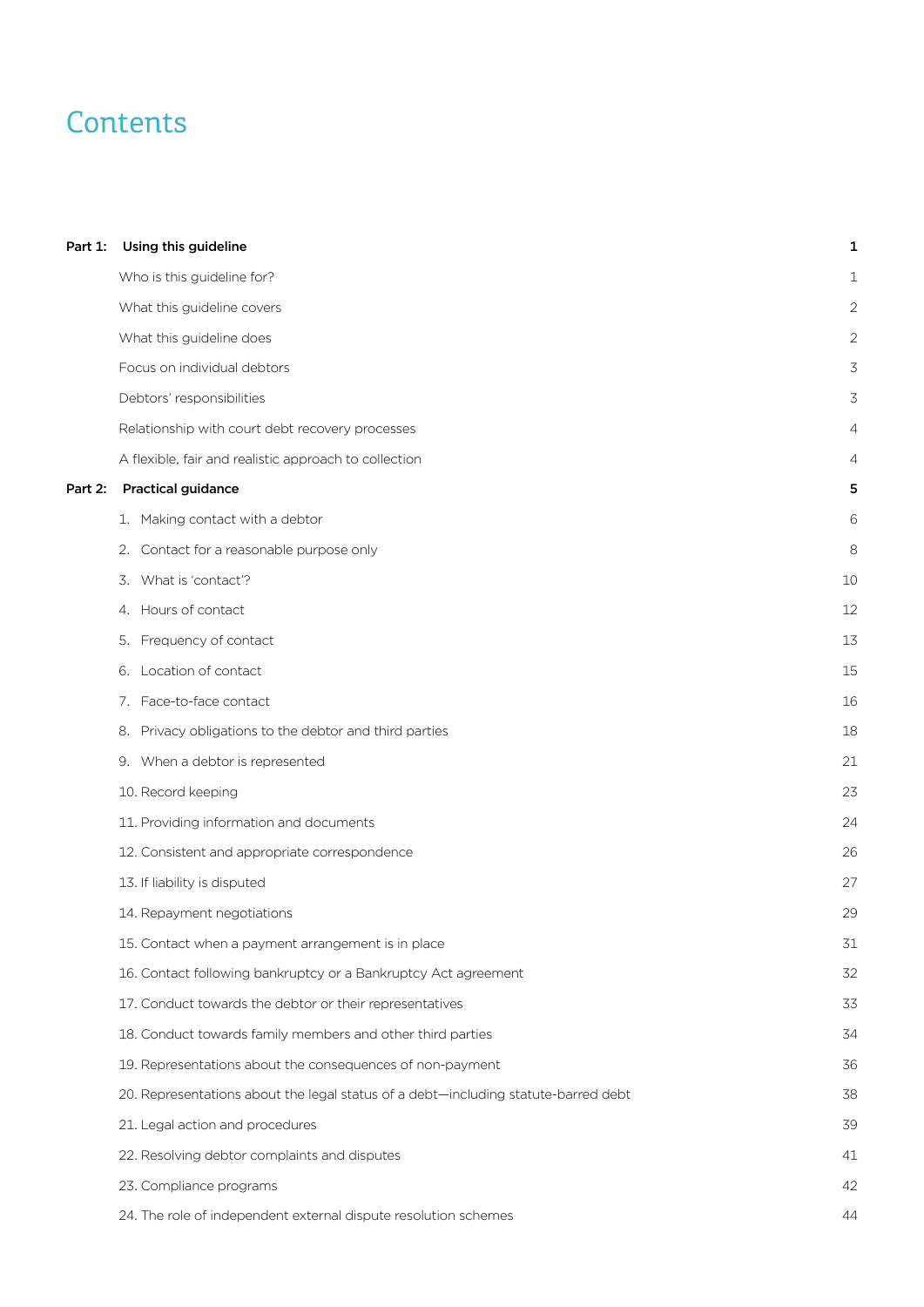| Part 3:                                                         | Commonwealth consumer protection laws                                        | 45 |
|-----------------------------------------------------------------|------------------------------------------------------------------------------|----|
|                                                                 | Prohibition of the use of physical force, undue harassment and coercion      | 45 |
|                                                                 | Trespass                                                                     | 47 |
|                                                                 | Prohibition of misleading and deceptive conduct                              | 48 |
|                                                                 | Prohibition of unconscionable conduct                                        | 51 |
|                                                                 | Enforcement and remedies for breaching Commonwealth consumer protection laws | 54 |
|                                                                 | Appendix A: ACCC and ASIC-debt collection roles and contact details          | 56 |
|                                                                 | Australian Competition and Consumer Commission (ACCC)                        | 56 |
|                                                                 | Australian Securities and Investments Commission (ASIC)                      | 57 |
|                                                                 | Dispute resolution schemes                                                   | 57 |
|                                                                 | Appendix B: Other statutory and common law obligations and remedies          | 58 |
|                                                                 | State and territory fair trading laws                                        | 58 |
|                                                                 | State and territory licensing of collectors                                  | 58 |
|                                                                 | National Consumer Credit Protection Act                                      | 58 |
|                                                                 | National Energy Retail Law                                                   | 59 |
|                                                                 | State and territory unauthorised documents laws                              | 59 |
|                                                                 | State and territory limitation of actions laws                               | 59 |
|                                                                 | Bankruptcy laws                                                              | 59 |
|                                                                 | Privacy laws                                                                 | 59 |
|                                                                 | Tort law                                                                     | 60 |
|                                                                 | Criminal law                                                                 | 60 |
|                                                                 | Other obligations                                                            | 60 |
| <b>Appendix C: Glossary</b>                                     |                                                                              |    |
| Appendix D: Authority Form from Financial Counselling Australia |                                                                              |    |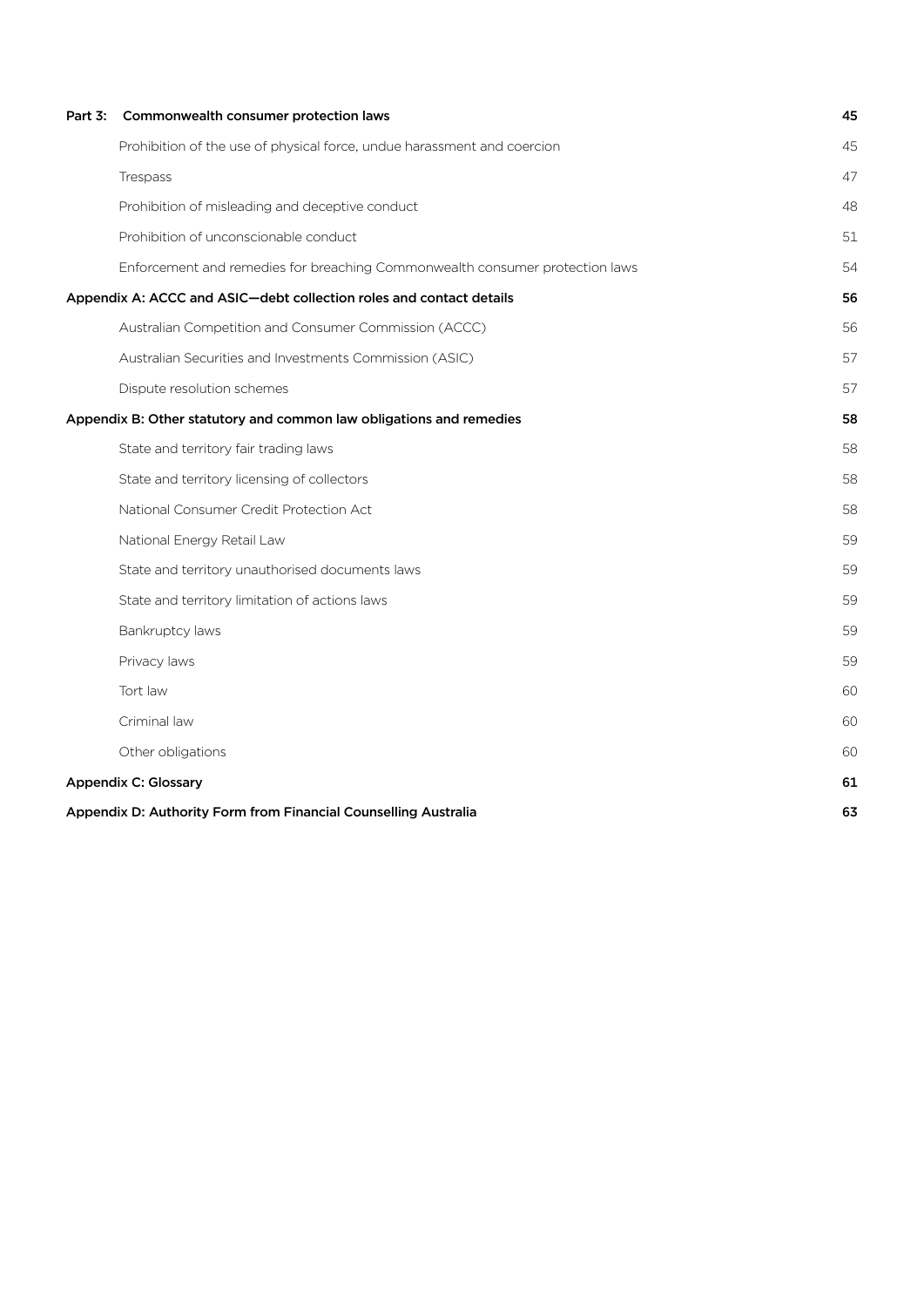# <span id="page-4-0"></span>Part 1: Using this guideline



The Australian Competition and Consumer Commission (ACCC) and the Australian Securities and Investments Commission (ASIC) have produced this guideline. The ACCC and ASIC enforce Commonwealth consumer protection laws, including laws relevant to debt collection. For more information about the responsibilities of each agency, see appendix A.

The terms 'debt' and 'debtor' are used in this guideline to include alleged debts and alleged debtors respectively (see the glossary in appendix C for more information on terms and phrases).

## Who is this quideline for?

This guideline will help you to understand how the Commonwealth consumer protection laws apply to you if you are a:

- debt collector (including a debt collection agency, debt buy-out service, in-house collection department of a business or government agency, solicitor and other)
- creditor who uses external collection agencies to collect debts or sells or assigns debts to third parties.

This guideline applies to both creditors who are directly involved in debt collection and to specialist external agencies who provide debt collection services. When a creditor uses an agent for collection, the creditor (as principal) will generally be liable for their agent's conduct when that conduct comes within the agent's express, implied or ostensible authority.

A creditor may be responsible for their agent's collection activities even if the agent acts in a way that is contrary to an agreement or understanding between the creditor and agent about how the collection is to be undertaken.

A creditor may also remain liable for conduct regarding a debt despite having sold or assigned the debt. Liability will generally remain for misconduct occurring before the sale or assignment of the debt.

The ACCC and ASIC encourage creditors to use this guideline to ensure their in-house collection activities are compliant with the Commonwealth consumer protection laws and to incorporate this guideline into their contractual and compliance auditing arrangements with their agents and assignees.

This guideline will also serve as a point of reference for financial counsellors and debtors' advisers when negotiating with creditors or collectors about their practices.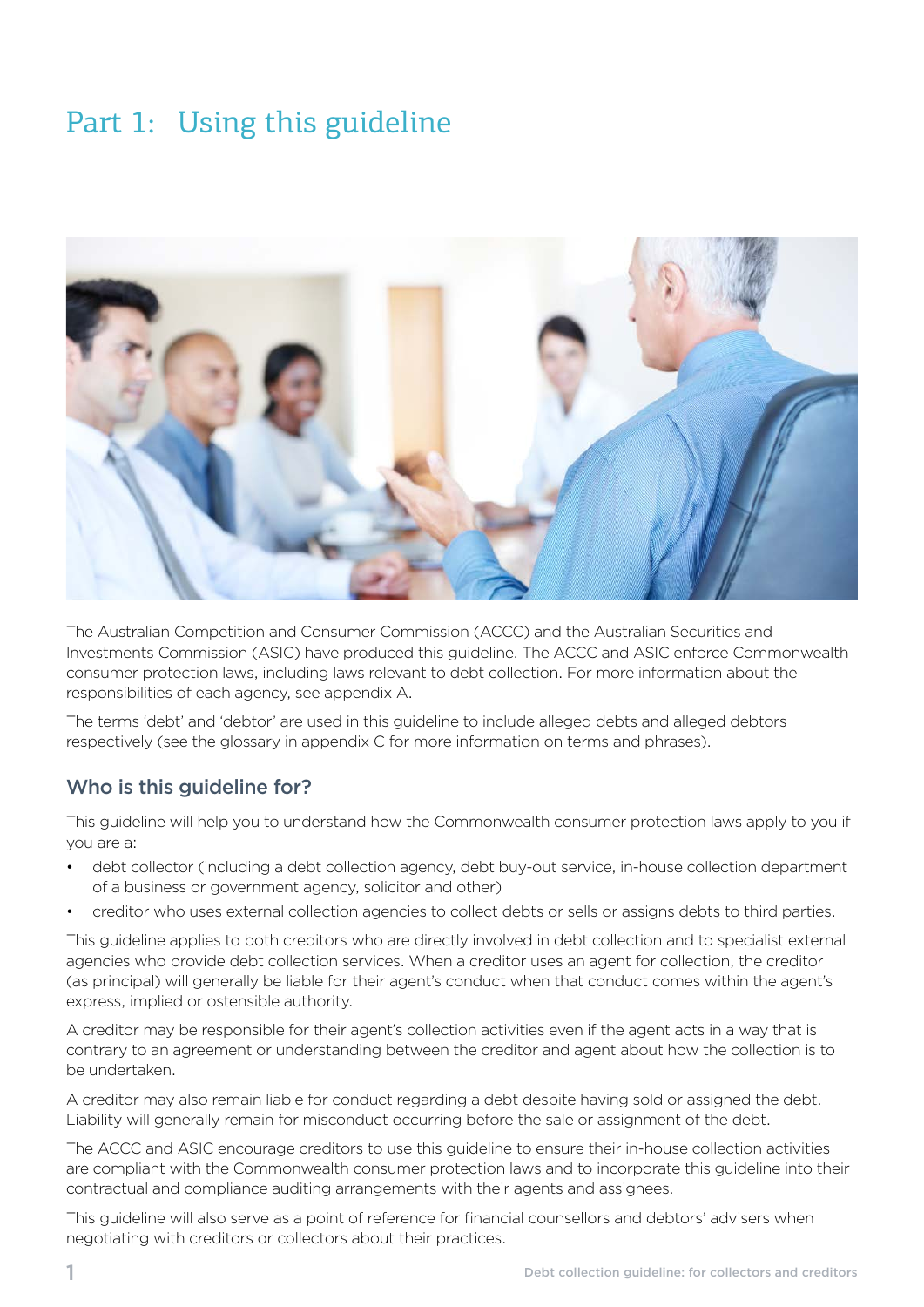# <span id="page-5-0"></span>What this guideline covers

#### Commonwealth consumer protection laws

This guideline explains the application of the following Commonwealth consumer protection laws, which are relevant to debt collection:

- The Australian Consumer Law (ACL), which is a schedule to the *Competition and Consumer Act 2010* (Cth) (CCA). The ACL is jointly enforced by the ACCC and state and territory consumer protection agencies
- Part 2, Division 2 of the *Australian Securities and Investments Commission Act 2001* (Cth) (ASIC Act), which is enforced by ASIC
- *National Consumer Credit Protection Act 2009* (Cth) (NCCP) which includes the National Credit Code (NCC) as Schedule 1 to the NCCP, which is enforced by ASIC.

Part 2 of this guideline provides practical guidance on what creditors and collectors should and should not do to minimise their risk of breaching the Commonwealth consumer protection laws that may apply when undertaking debt collection activities.

When seeking to recover a debt, part 3 of this guideline looks at the prohibitions and remedies against creditors or collectors who engage in:

- the use of physical force, undue harassment or coercion
- misleading or deceptive conduct
- unconscionable conduct.

Part 3 of this guideline also contains information about the penalties that apply for contraventions of the Commonwealth consumer protection laws.

#### Other laws

This guideline also refers to other laws and regulations that are not enforced by the ACCC and ASIC, but which are relevant to debt collection. These laws include:

- Commonwealth privacy laws, which are enforced by the Office of the Australian Information Commissioner (OAIC)
- state and territory fair trading laws, which include conduct prohibitions mirroring those of the Commonwealth consumer protection laws and that are enforced by the state and territory consumer protection agencies
- the *Bankruptcy Act 1966* (Cth) (Bankruptcy Act), which is enforced by the Australian Financial Security Authority (AFSA, formerly the Insolvency and Trustee Service Australia (ITSA)).

Various other laws, regulations and industry codes are also referred to in passing throughout this guideline. For a non-exhaustive list of other applicable laws, see appendix B. Also see the comments under *Relationship with court debt recovery processes* in this guide.

Note: this guideline does not provide guidance on the law on mortgages and other securities or guarantees.

## What this guideline does

This guideline:

- explains the ACCC's and ASIC's views on the laws that they regulate
- provides examples on how the law has been applied in particular cases and details of court outcomes
- gives guidance on what you should and should not do if you wish to minimise the risk of breaching the Commonwealth consumer protection laws
- notes other laws and regulations not regulated by the ACCC and ASIC that are relevant to debt collection.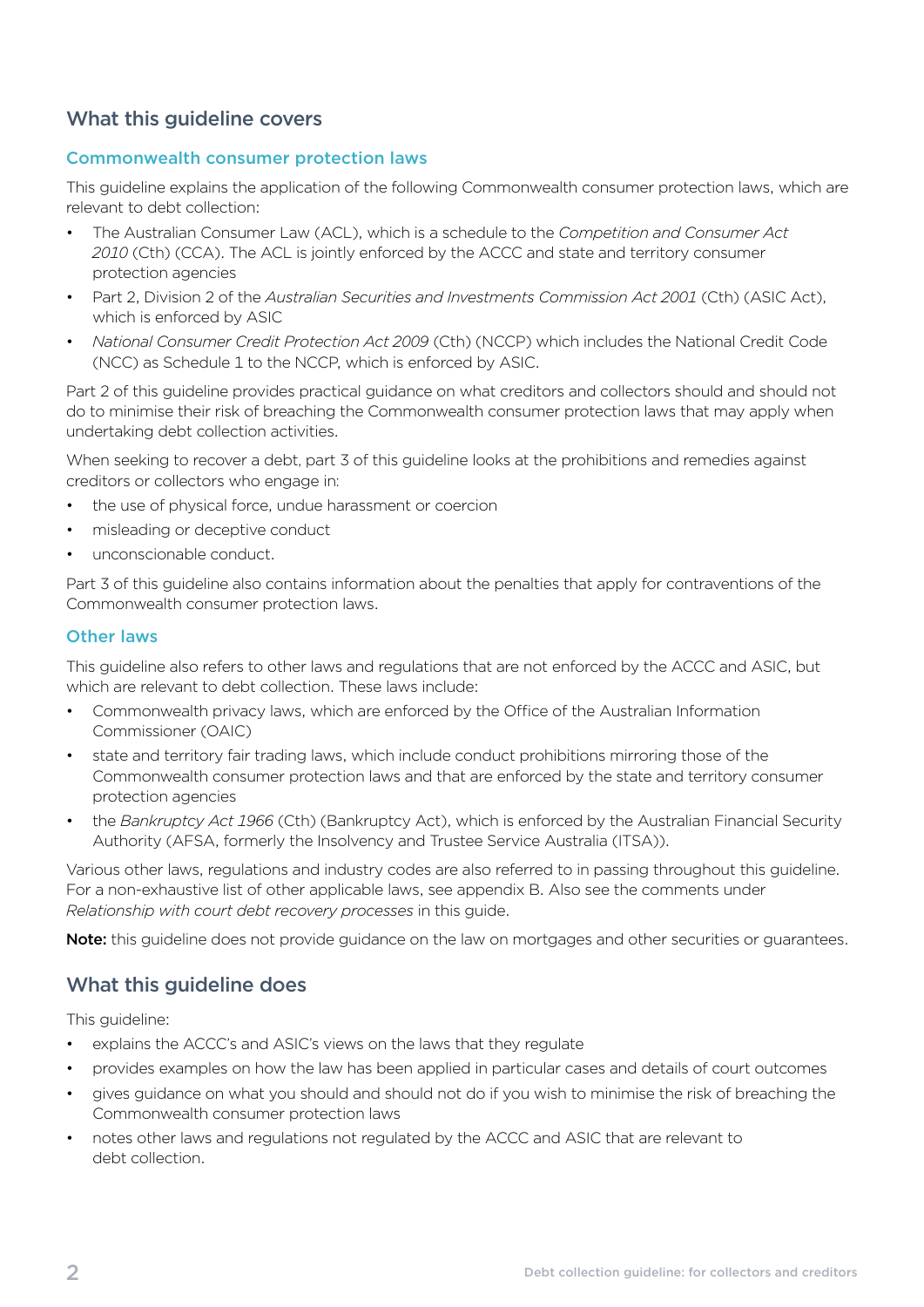<span id="page-6-0"></span>This guideline does not have legal force. The ACCC and ASIC cannot make law in this field because that is the role of parliament. The ACCC and ASIC also cannot provide a definitive interpretation of the law because that is the role of the courts. $<sup>1</sup>$ </sup>

ASIC and the ACCC will approach each potential compliance and enforcement matter on a case-by-case basis, taking into account all relevant circumstances, and by applying their respective enforcement and compliance policies. Compliance with this guide cannot provide a guarantee against enforcement action by ASIC or the ACCC. Businesses may also be subject to action by private parties. Businesses should consider seeking independent legal advice on these matters.

The ACCC and ASIC encourage businesses engaging in debt collection activity to follow this guideline and incorporate it into their staff training, both in terms of the text and the spirit of the document.

# Focus on individual debtors

This guideline is developed with particular reference to collecting debts from individual debtors. However, many of the laws and principles discussed in this guideline will also be relevant to the collection of corporate, business, and in particular, small business debts.

# Debtors' responsibilities

While this guideline focuses on the responsibilities of creditors and collectors, the ACCC and ASIC recognise that debtors have responsibilities too.

Debtors are legally responsible for paying the debts they legitimately owe. Where they owe the debt in question, debtors should:

- not attempt to avoid the obligation to satisfy debts they have incurred
- promptly contact creditors and debt collectors when they are experiencing financial difficulties and attempt to negotiate a variation in payments or other arrangement
- be candid about their financial position, including their other debts.

The ACCC and ASIC also recommend that debtors experiencing financial difficulties should seek the assistance of a financial counsellor, solicitor or other qualified adviser who may be able to help them with a debt negotiation.

The ACCC and ASIC have also produced guidance for debtors entitled *Dealing with debt: your rights and responsibilities.* 

The Australian Energy Regulator (AER) has produced a consumer information factsheet, *Energy bills, hardship programs and disconnection—your rights*. This publication provides information on energy retailers' responsibility to help customers who are having difficulty paying their bills and to inform them of their options. For a copy of this publication go to [www.aer.gov.au/consumers/aer-resources.](http://www.aer.gov.au/consumers/aer-resources)

We encourage creditors and collectors to refer debtors to these publications available at www.accc.gov.au/ [publications](http://www.accc.gov.au/publications), [www.moneysmart.gov.au/tools-and-resources/publications](http://www.moneysmart.gov.au/tools-and-resources/publications) and [www.aer.gov.au/consumers/](http://www.aer.gov.au/consumers/aer-resources)  [aer-resources](http://www.aer.gov.au/consumers/aer-resources) and to the services referred to above when appropriate.

Although this guideline does not have legal force, it should be noted that: 1

A creditor or collector may agree contractually to adhere to this guideline. This will be the case, for instance, if the terms and conditions for a particular product or service stipulate that the provider of the service will abide by the guideline itself, or by an industry code of conduct requiring compliance with the guideline. In these circumstances, provisions of the guideline may be legally enforceable by the debtor on the basis of the express incorporation of them into the creditor's contractual arrangements. External dispute resolution schemes may consider this guideline when making binding determinations on scheme members. See further under part 2, section 24, *The role of independent external dispute resolution schemes*.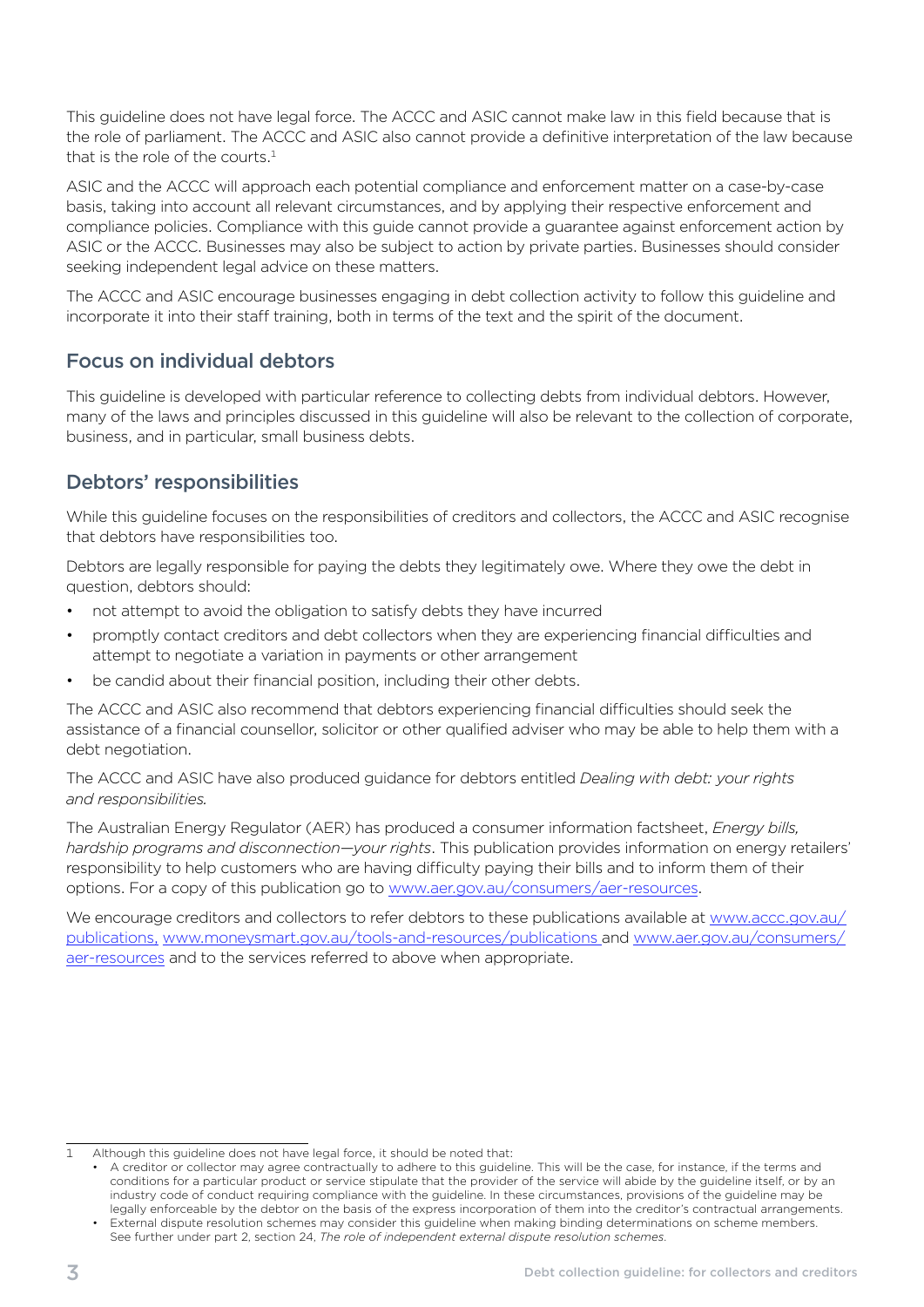# <span id="page-7-0"></span>Relationship with court debt recovery processes

Broadly, debts may be recovered either through the courts, or by using creditor or collection agency personnel to negotiate repayments.

Debt recovery through the courts is largely regulated by state and territory law and the procedural rules of the courts. The recovery process may include the repossession of assets, securities or other legal enforcement of security interests.

This guide is mainly concerned with non-court debt recovery processes and informal collection activities before a court action is commenced or after a court judgment.

This guide does not limit any right you may have to:

- take legal action to collect a debt
- conduct legal repossession activities and other legal enforcement of legitimate security interests
- seek and obtain pre-judgment remedies, for example, orders to prevent the removal or transfer of property from the jurisdiction
- enforce judgment through a court process—including examination hearings, instalment orders, orders for the seizure and sale of property, garnishment or attachment orders
- undertake all necessary procedures (for example, for serving documents) associated with these actions.

However, you must not threaten action (legal or otherwise) that you are not legally permitted to take, do not have instructions or authority to take, or you have no intention to take. How legal action is threatened or taken can, in certain circumstances, amount to misleading or deceptive conduct, unconscionable conduct or harassment. You also must not misrepresent your legal entitlement to seize goods.

See part 2, sections 19–21 for more information about representations about the consequences of nonpayment and the legal status of a debt and about legal action and procedures.

## A flexible, fair and realistic approach to collection

The need for collection activity will be greatly reduced when debtors act promptly and responsibly, and collectors are flexible, fair and realistic. Debtors may default on their debts because of circumstances beyond their control, such as unemployment, illness or family breakdown. While there are cases of fraud and deliberate evasion, most people are honest and want to meet their commitments if given a reasonable opportunity to do so.

The ACCC and ASIC encourage flexibility on the part of creditors and collectors. This includes recognising debtors who are vulnerable and experiencing financial hardship, and recognising that debtors may have a number of debts owing to different creditors.<sup>2</sup> A flexible approach involves making meaningful and sustainable payment arrangements that reasonably take into account a debtor's ongoing living expenses to enable them to live in basic comfort and prevent impoverishment or humiliation.

Note that when a debt relates to a contract regulated by the NCC, s. 72 provides borrowers with statutory rights to have a variation considered. Repayment negotiations more generally are discussed in part 2, section 14, *Repayment negotiations.*   $\overline{2}$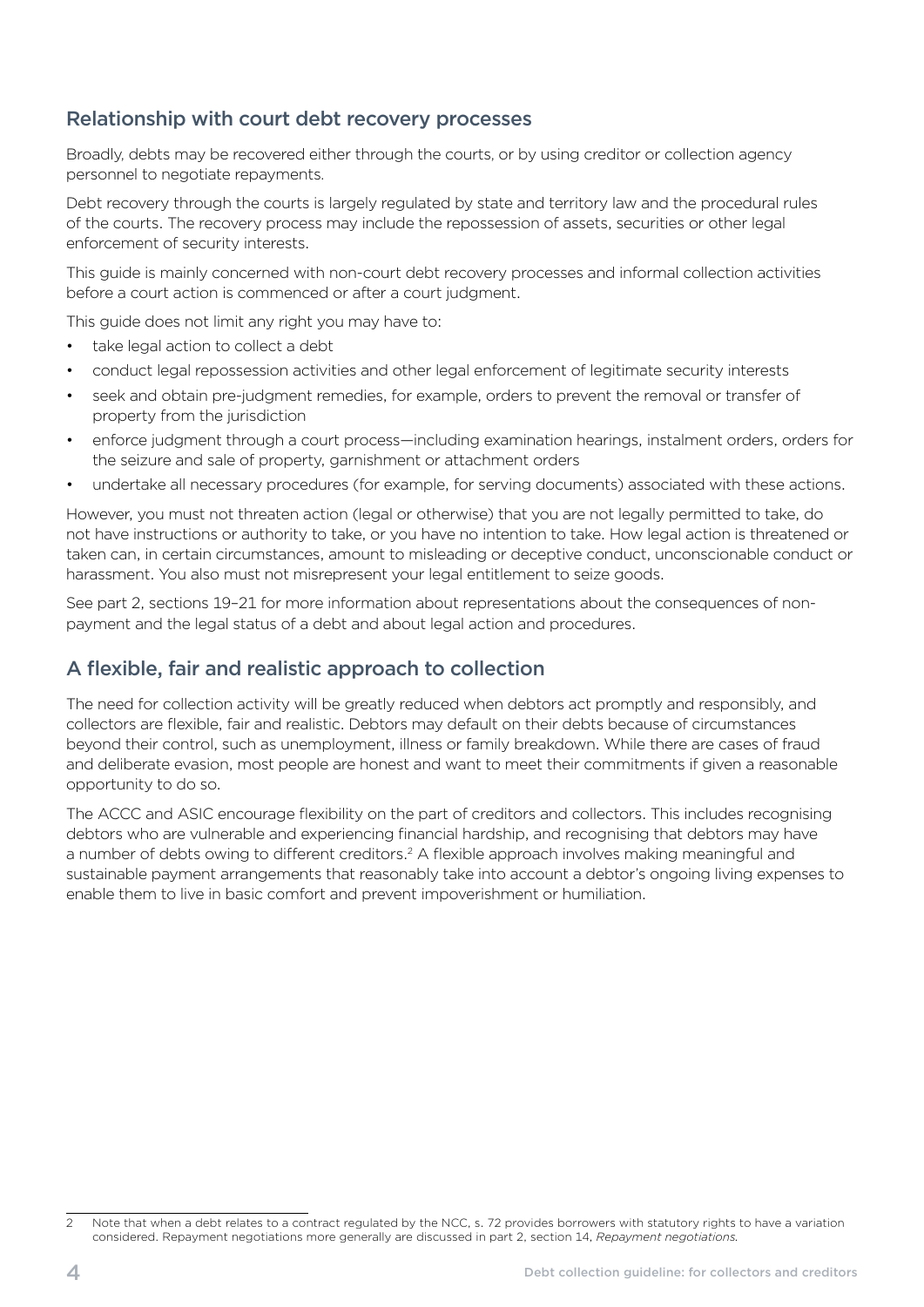# <span id="page-8-0"></span>Part 2: Practical guidance



If you are involved in collection activity, either as a creditor, agent or assignee, this part of the guideline is addressed directly to you. The term 'debtor' includes an alleged debtor, and the term 'debt' includes an alleged debt. The term 'debt collector' includes creditors, independent collection agencies, collections departments within businesses, debt purchasers, assignees, agents, lawyers, government bodies engaged in trade or commerce, and other persons $3$  collecting on behalf of others.

<sup>&</sup>lt;sup>3</sup> The CCA applies to corporations and individuals when they are acting as agents of a principal that is a corporation.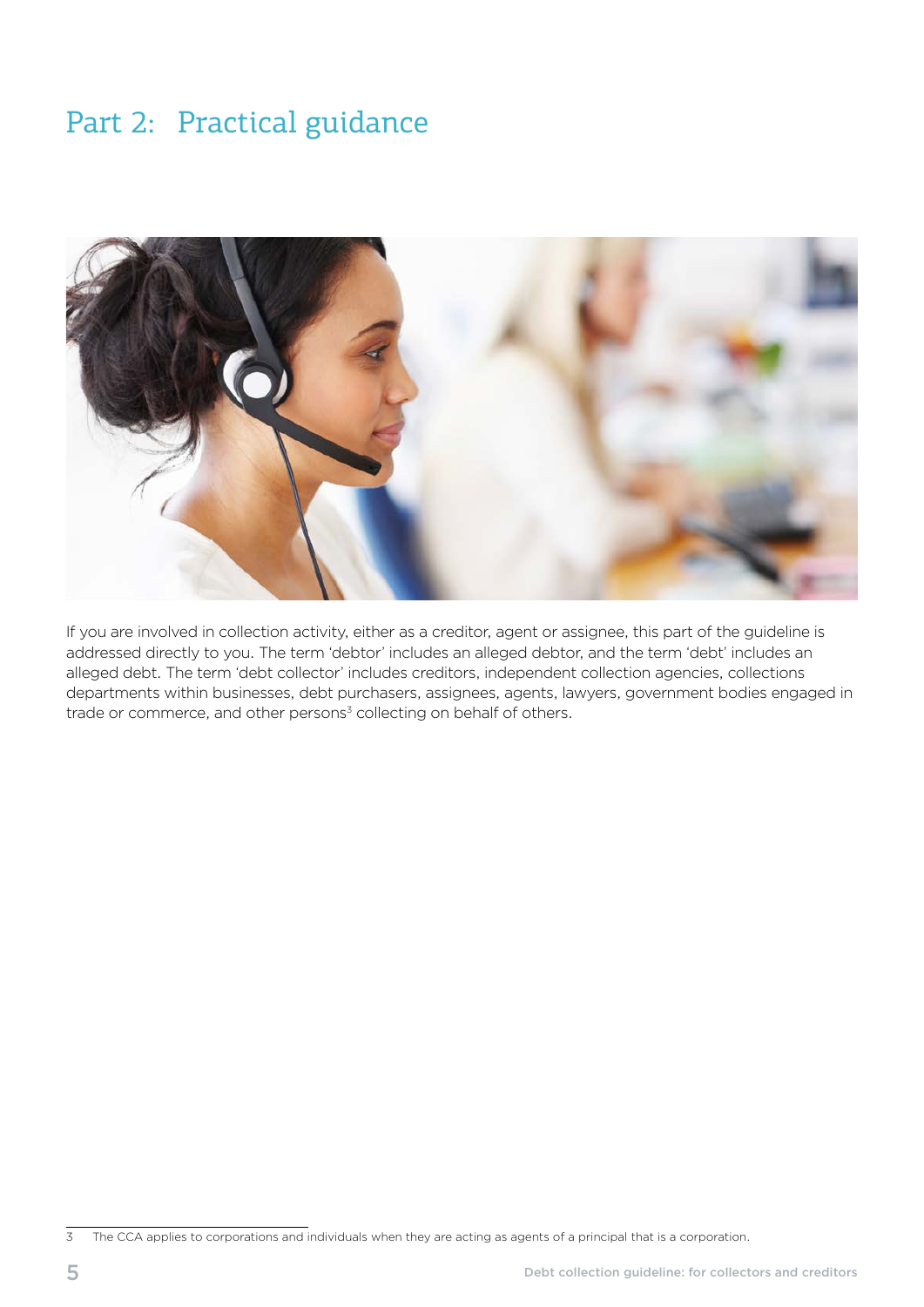# <span id="page-9-0"></span>1. Making contact with a debtor

- (a) Under the privacy laws, you have obligations to protect the privacy of debtors.<sup>4</sup> When making direct contact, your first task must always be to ensure the person you are dealing with is the debtor. This must be done every time you make contact before you divulge any information about the debt, the process for its recovery or before providing any other confidential information.
- (b) If you consider it necessary to divulge your identity as a debt collector before being sure that you are dealing with the debtor (for example, if requested by the person you are dealing with), then you may do so if that would not have the effect of divulging that the debtor has a debt. Particular care should be taken when speaking to a person at a debtor's workplace.

#### Example: Calling from or on behalf of a bank

If you are calling from or on behalf of a bank then it is unlikely that revealing the name of the bank would result in you divulging that the debtor has a debt. Banks commonly provide a range of services and the person you are dealing with will not be able to deduce that you are currently engaging in debt collection activities and that the debtor has a debt.

#### Example: Calling from or on behalf of an organisation with a descriptive name

If you are calling from or on behalf of an organisation whose name is more revealing or descriptive in relation to debt collection practices (for example, 'Collections R Us') then revealing the name of the organisation is likely to divulge the existence of a debt.

- (c) The limits on disclosing information to third parties apply to the debtor's spouse, partner and/or family as much as they apply to other third parties.<sup>5</sup>
- (d) Having established the debtor's identity, you should then identify who you are, who you work for and explain the purpose of the contact. Failing to clearly identify who is calling and the purpose of the call will most likely confuse the debtor and may lead to the debtor avoiding subsequent calls.
- (e) If you elect to use emerging technology to attempt to or make contact with the debtor, you should carefully consider the particular channel and its potential audience. It may be acceptable to attempt contact via emerging technology provided:
	- you have a reasonable belief that contact will be with the debtor
	- you have a reasonable belief that the channel is not shared with other parties (for example, a shared work email address or joint social media account).
- (f) You should avoid contacting the debtor via a certain channel (whether it is an emerging technology or a more traditional channel of communication) if:
	- the debtor has specifically requested to be contacted through an alternate channel of communication, or
	- the debtor specifically requested that this particular channel not be used.
- (g) When you make initial contact, you should also provide the debtor with basic information about the debt, including the name of the creditor and any assignee of the debt, details of the account and the amount claimed. A debtor may request further information or documentation relating to the debt (see part 2, section 11, *Providing information and documents*).
- (h) If the debtor communicates with the collector through the collector's non-preferred channel of communication (for example, written correspondence), then the collector should not ignore this correspondence and should attempt to contact the debtor via the same channel. We also recommend that all written correspondence you send to debtors includes your contact details such as contact phone number, postal address and email address.

<sup>4</sup> For information on privacy issues, see part 2, section 8, *Privacy obligations to the debtor and third parties*.

<sup>5</sup> For authorised representatives, see part 2, section 9, *When a debtor is represented*.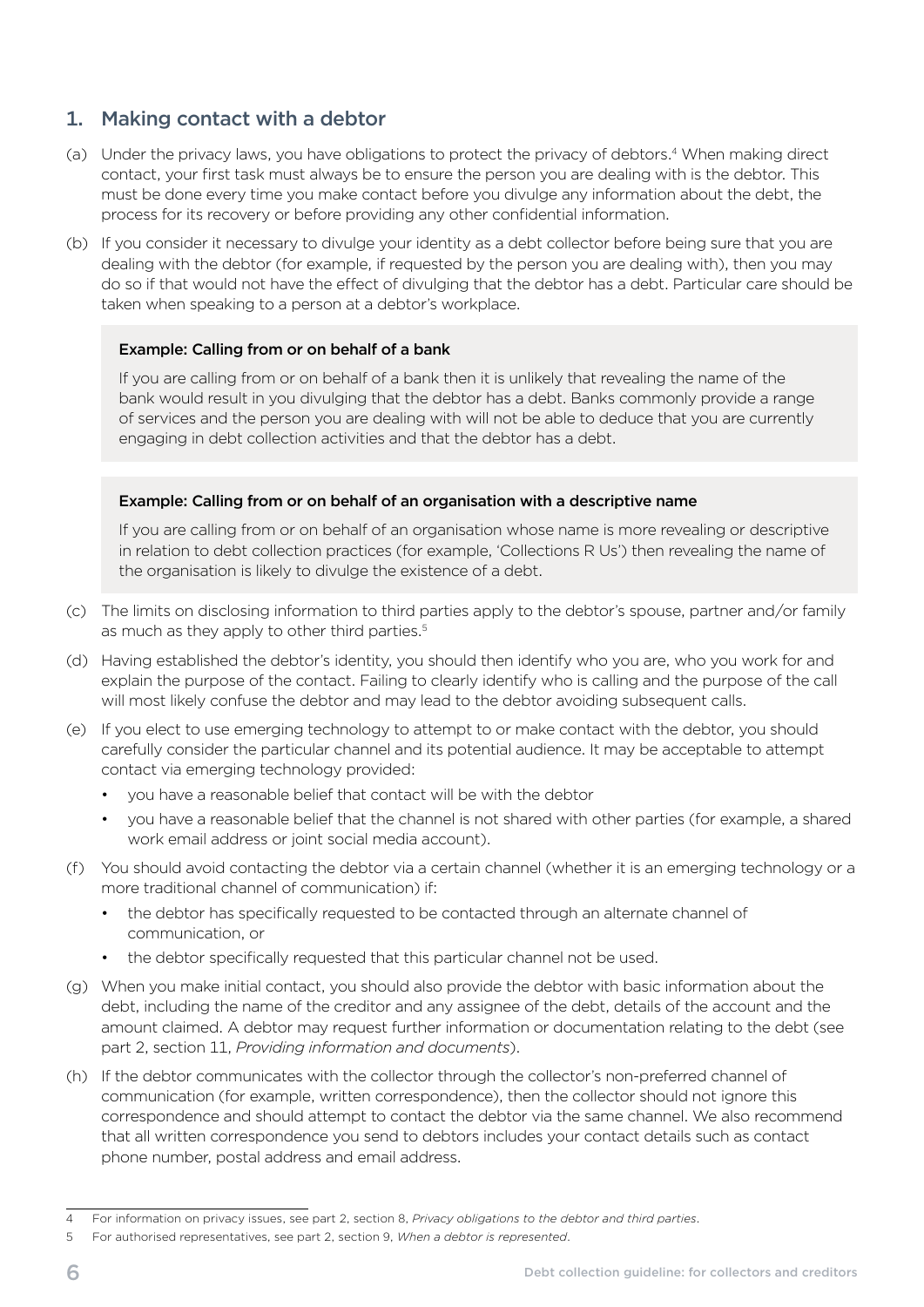(i) Do not misrepresent your identity in any way—for example, do not falsely state or imply that you are or work for a solicitor or that you are a court, government official or independent complaints handling body.

#### CASE STUDY

A company implied to debtors that it was a firm which specialised in commencing legal proceedings for the recovery of debt, that it frequently commenced such proceedings, and that the particular matter had been referred to the company's lawyers for the purpose of commencing legal proceedings, when none of these implications were correct.

The court found that the company persistently engaged in misleading or deceptive conduct by making such implications.

*ASIC v Accounts Control Management Services Pty Ltd [2012] FCA 1164* 

#### CASE STUDY

A company was found to have engaged in misleading and deceptive conduct, unconscionable conduct and coercion when attempting to obtain payment for mobile phone services. The company created a fake complaints handling organisation to deceive debtors into believing their disputes about liability were being assessed by an independent body when neither that body nor those activities existed. The company then contacted debtors under the false pretence of a fictitious debt collection agency to induce debtors to pay the alleged debts.

The court found this conduct to be unconscionable and that the company used undue coercion in its dealings with debtors. Several of the company's employees were also found to have been knowingly concerned and personally liable for the contravening conduct.

*ACCC v Excite Mobile Pty Ltd [2013] FCA 350* 

- (i) On first contact if the debtor denies liability for the debt or raises an issue indicating a dispute about the debt, you should also take the steps referred to in part 2, section 13, *If liability is disputed*.
- (k) If a debtor advises that they cannot afford to repay the debt then you are entitled to make reasonable enquiries into their financial position to determine whether the debtor is able to make meaningful and sustainable repayments. If it is determined that they cannot make such repayments then you may suggest that the debtor considers seeking the advice of a financial counsellor. If the debtor demonstrates willingness and intention to do so then you should not contact them until after a reasonable time has passed, allowing them to obtain advice so that they may better understand their options.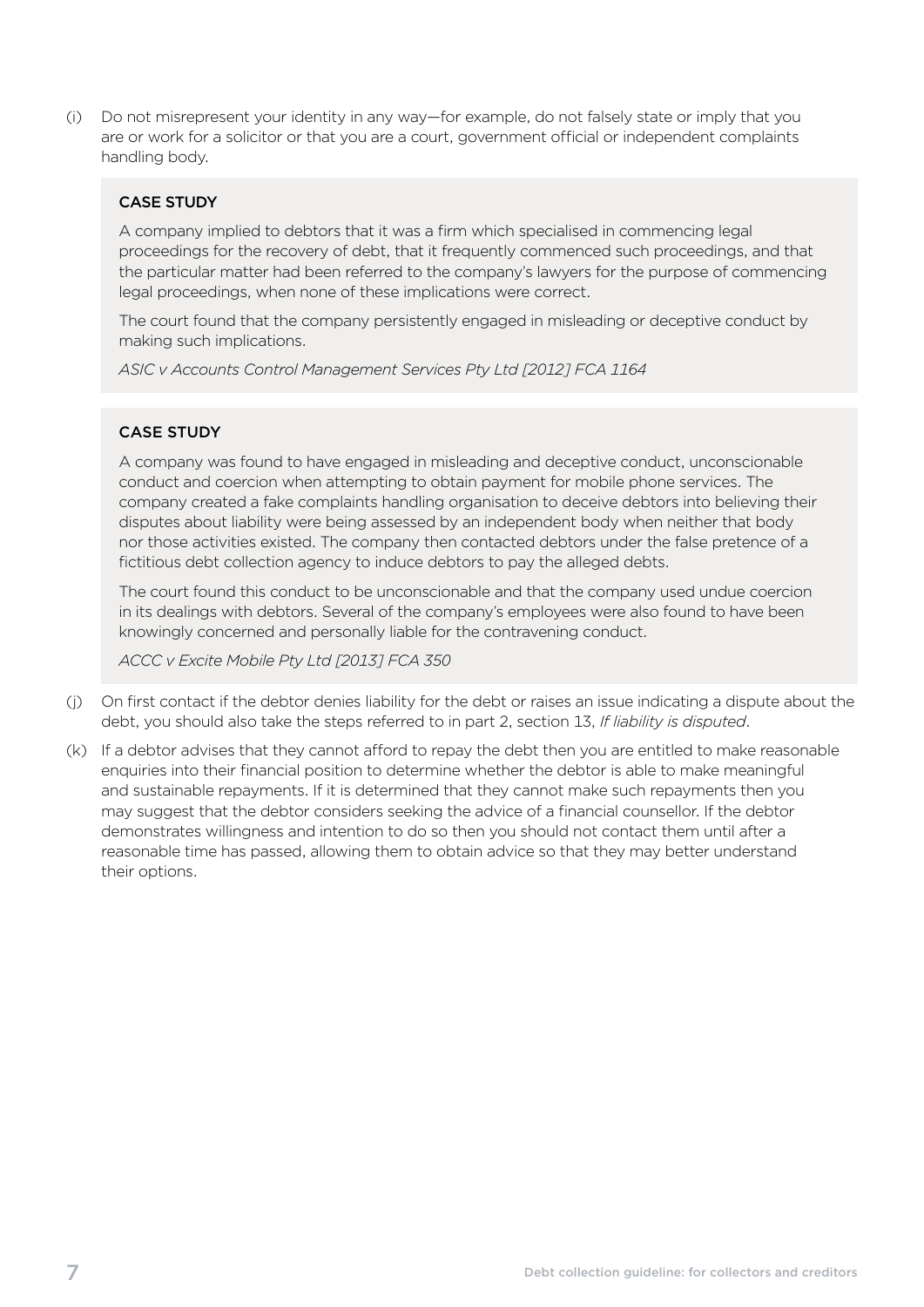# <span id="page-11-0"></span>2. Contact for a reasonable purpose only

- (a) Communications with the debtor must always be for a reasonable purpose, and should only occur to the extent necessary.<sup>6</sup>
- (b) It may be necessary and reasonable for you to contact a debtor to:
	- provide information to the debtor about their account
	- make a demand for payment
	- offer to work with the debtor to reach a flexible repayment arrangement
	- accurately explain the consequences of non-payment, including any legal remedies available to the collector/creditor, and any service restrictions that may apply in the case of utilities (for example, disconnection of electricity or gas supply or restriction of water supply)
	- make arrangements for repayment of a debt
	- put a settlement proposal or alternative payment arrangement to the debtor
	- review existing arrangements after an agreed period
	- ascertain why earlier attempts to contact the debtor have not been responded to within a reasonable period, if this is the case
	- ascertain why an agreed repayment arrangement has not been complied with, if this is the case
	- investigate whether the debtor has changed their residential location without informing you, when there are grounds for believing this has occurred
	- sight, inspect or recover a security interest
	- or for other similar purposes.<sup>7</sup>

You may also contact a debtor at the debtor's request.

(c) What constitutes a reasonable purpose may change according to the personal characteristics of an individual debtor. You should consider the information you have about each individual debtor in order to determine whether intended contact with that debtor will be for a reasonable purpose.

#### Example: Debtor's financial situation

If you are aware that a debtor is unable to make meaningful and sustainable repayments towards a debt, then continuing to contact the debtor to demand payment will not be reasonable or appropriate. Where that is the case, you should only consider contacting the debtor if you know, or have good reason to think it is likely, that the debtor's financial situation has improved.

There are many reasons a debtor may be unable to make meaningful repayments towards a debt, including where they are:

- on a limited fixed income (whether on a temporary basis or for the foreseeable future, for example, with an aged pension)
- unemployed
- suffering significant, chronic or long-term illness or injury
- incarcerated.

<sup>6</sup> You should not pursue a person for a debt unless you have reasonable grounds for believing the person you contact is liable for the debt: see part 2, section 13, *If liability is disputed*.

However, there are circumstances when further contact with a debtor may not, or may no longer, be appropriate: see part 2, sections 4, 13, 15 and 16, which provide information about *Hours of contact*, *If liability is disputed*, and *Contact when a payment arrangement is in place* and *Contact following bankruptcy or a Bankruptcy Act agreement* respectively.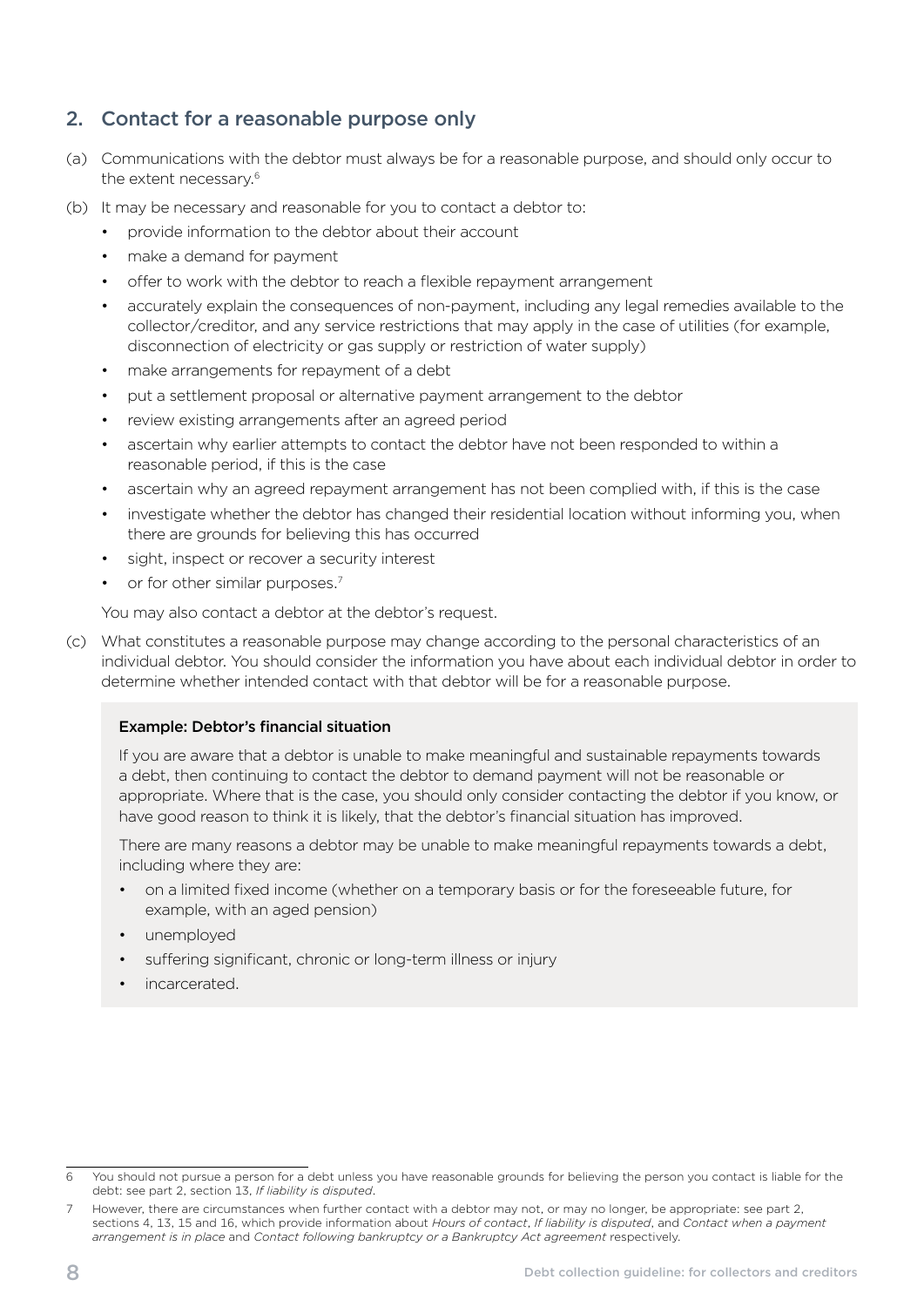(d) There may be circumstances where contact is made for a reasonable purpose, or contact is made initially for a reasonable purpose, and yet other relevant considerations mean the contact becomes unreasonable or unacceptable.<sup>8</sup> Relevant considerations may include the debtor's mental illness or intellectual disability, or the debtor's incarceration.

#### Example: Contact for reasonable purpose

If you make contact with a debtor in order to convey a demand for payment it may be contact for a reasonable purpose. However, if the debtor disputes liability and requests proof of the alleged debt, and you continue to pursue that person without properly investigating the claims, then this will not be contact for a reasonable purpose.

#### Example: Negotiating a repayment arrangement

If contact is made with a debtor in order to negotiate a repayment arrangement where one does not exist, it may be necessary and reasonable contact; however, it may not be reasonable to contact the debtor where a payment arrangement exists and the debtor is meeting those repayments, unless you are proposing a genuine alternative arrangement to benefit the debtor.

It is not reasonable or acceptable to contact a debtor to:

- frighten or intimidate the debtor
- demoralise, tire out or exhaust the debtor
- embarrass the debtor in front of other people
- • or for other similar purposes (see part 2, sections 17 and 18, *Conduct towards the debtor or their representatives* and *Conduct towards family members and other third parties*).9

#### Example: Referral of complaints

If, during communications with a debtor or other person, you attempt to dissuade them from making a complaint or refuse to refer them to a supervisor or complaints department (that is, on the basis of a dispute about the debt or your conduct in collecting the debt), then this will be unreasonable contact and may be unconscionable conduct.

See also part 2, sections 13, 15 and 16, addressing *If liability is disputed, Contact when a repayment arrangement is in place* and *Contact following bankruptcy or a Bankruptcy Act agreement*, respectively.

<sup>9</sup> Note also that unreasonable communication with a debtor is specifically prohibited by s. 45(2)(p) of the *Australian Consumer Law and Fair Trading Act 2012* (Vic). See part 2, sections 17 and 18 in regards to *Conduct towards the debtor or their representatives* and *Conduct towards family members and other third parties*.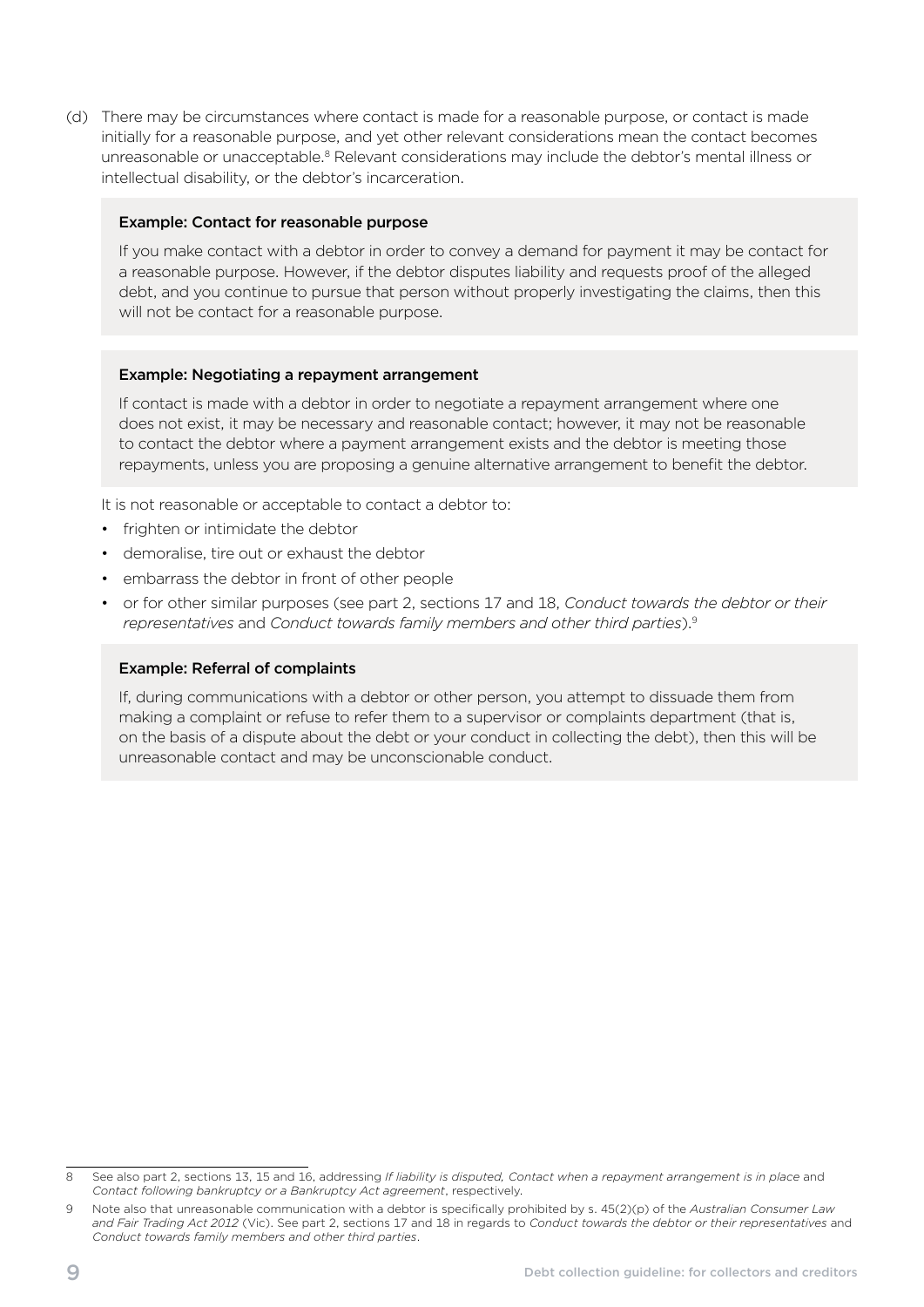# <span id="page-13-0"></span>3. What is 'contact'?

- (a) 'Contact' with the debtor or other person is interpreted widely. It includes, but is not limited to, the following:
	- Communications by phone—including circumstances where the recipient (debtor or other person) elects to terminate the call, or where a voice message is left on a recording device, or where a message of any kind is delivered to the recipient (for example, text message).
	- Communications in writing—including all written correspondence (for example, letter, email, text message, fax, social media application or program, instant chat, phone application, or any other similar device).
	- Communications in person—including face-to-face contact, whether at the home of the debtor (or other person), workplace, or other location.

#### Example: Contact

'Contact' will be made if you phone a debtor and the debtor answers the call but shortly after terminates the call. If you phone again and leave a message on the debtor's voice mail, then you will have made two separate contacts with the debtor.

#### Example: Multiple contacts

If you phone a debtor and leave a message on the debtor's voice mail, and you also send the debtor an email, and a text message, then you will have made three separate contacts with the debtor.

- (b) 'Continuous contact' with the debtor or other person refers to a chain of contact (for example, an email chain) wherein a series of communications all form part of a single 'thread' of communication. Depending on the circumstances, such a thread may be treated as a single contact, provided:
	- the consumer is voluntarily engaging in the exchange and has not expressed any dissatisfaction in relation to the continuing contact
	- the consumer has not been prompted by the collector for a response but instead has engaged in an interchange of communication whereby the parties take turns to initiate contact between the parties
	- the communication is within a 'reasonable proximity of time'
	- the communication is in relation to the same matter, and
	- the communication is likely to be anticipated by the debtor or other person.

#### Example: Continuous contact

If you email a debtor regarding an account (contact), and the debtor replies offering a payment arrangement, then the subsequent reply to the offer would not be considered a new contact if it occurs promptly and if the debtor would have anticipated a reply (same contact).

- (c) We consider a 'reasonable proximity of time' to be where no more than two business days pass between such communications and therefore may be part of the one contact.
- (d) A single continuous contact may also involve a series of instantaneous communications (that is, a closed chat forum between the debtor and collector, pop-up message or same-time service).
- (e) Contact should be distinguished from 'attempted contact', which as it implies, falls short of making contact with the debtor or other person, as described above.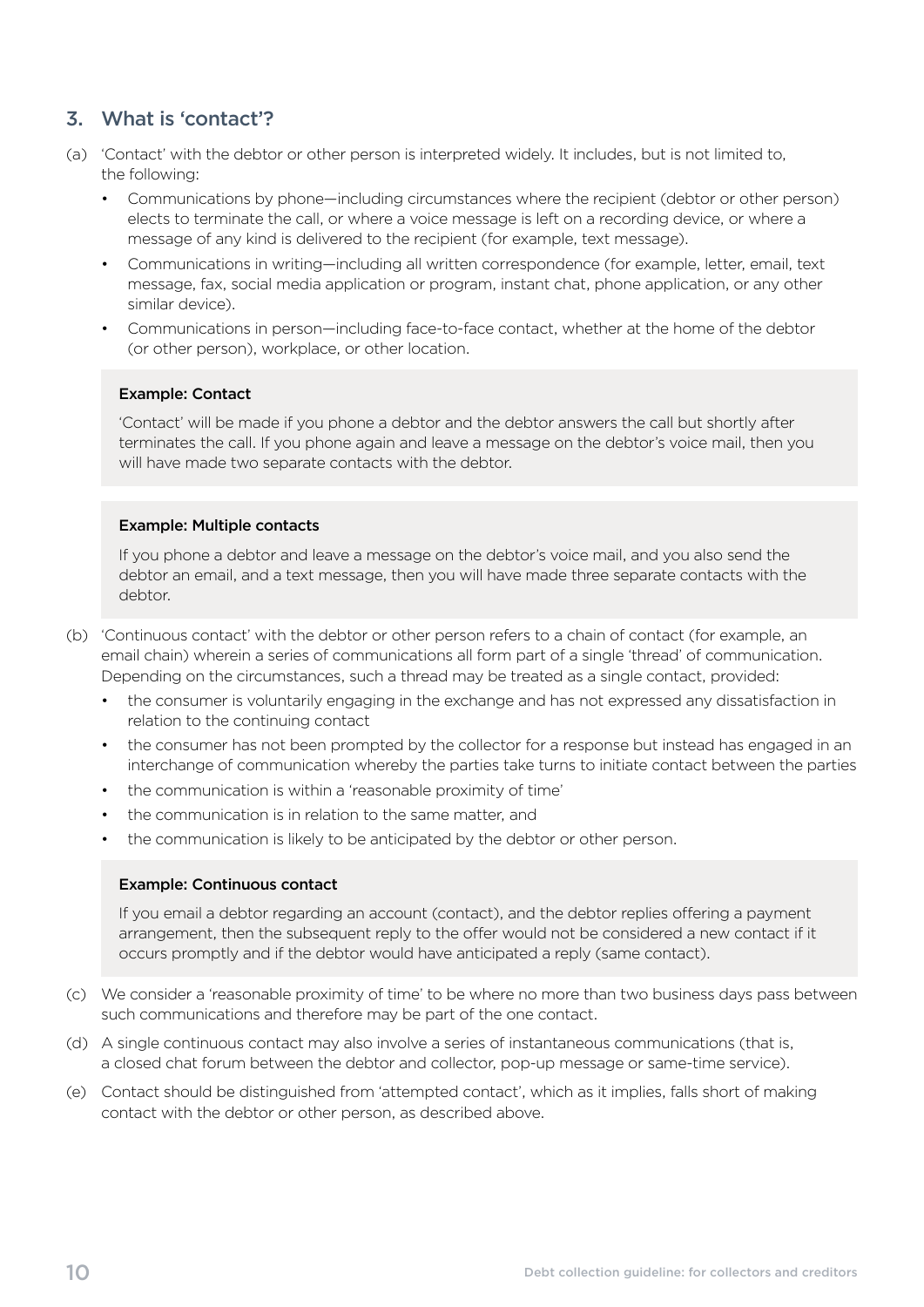#### Example: Attempted contact

If you phone a debtor (or other person) but the call is unanswered and you do not leave a message on voice mail, this is regarded as attempted contact with the debtor (or other person), and will not constitute a contact with either party.

- (f) Attempted contact should be distinguished from an 'unsuccessful contact'. Unsuccessful contact includes a phone call to a disconnected number or an email that bounces and is not delivered to any recipient.
- (g) The distinction between contact and attempted contact should not be construed by you as an opportunity to continually attempt to contact a debtor. Depending on the circumstances, continually attempting to contact a debtor (or other person) may amount to undue harassment (see part 2, section 5, *Frequency of contact* and Part 3, *Commonwealth consumer protection laws*).

#### Example: Unnecessary and unduly frequent attempted contacts

If you phone a debtor and the debtor answers the call but subsequently terminates the call (contact), and then you proceed to repeatedly phone the debtor throughout the same day despite the debtor not answering the calls (attempted contact), this may amount to unnecessary and unduly frequent attempted contacts and could constitute undue harassment.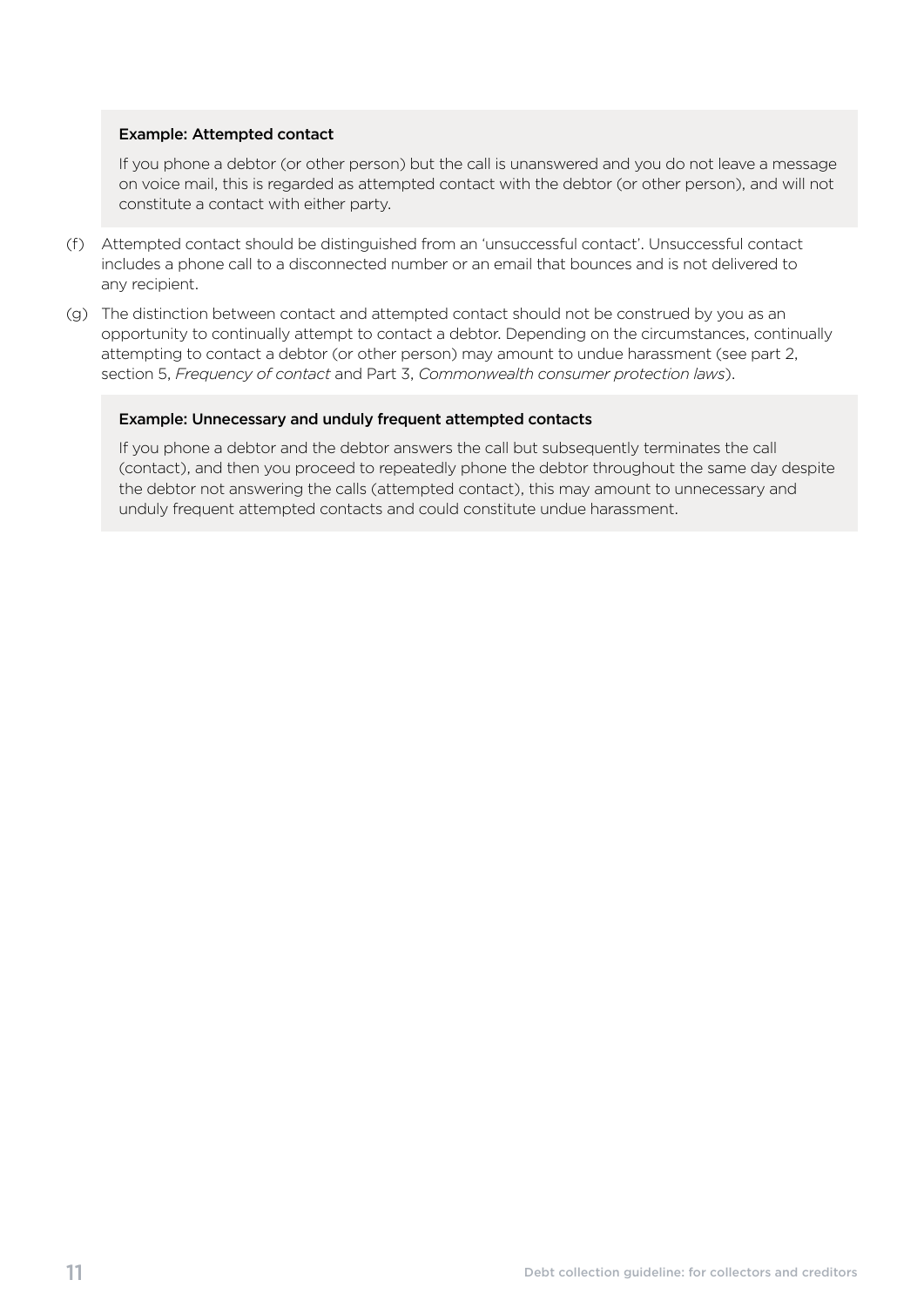# <span id="page-15-0"></span>4. Hours of contact

(a) Contact with a debtor or a third party must be made at reasonable hours, taking into account their circumstances and reasonable wishes. The following can be assumed to be appropriate contact times, subject to the qualifications set out:

#### Reasonable contact times

These times apply to both debtors and third parties<sup>10</sup> and are the local times in the debtor's state or territory.

| Contact by telephone  | Monday to Friday<br>Weekends                                           | 7.30 am to 9 pm<br>9 am to 9 pm      |
|-----------------------|------------------------------------------------------------------------|--------------------------------------|
|                       | National public holidays                                               | No contact recommended <sup>11</sup> |
| Face-to-face contact  | Monday to Friday<br>Weekends                                           | 9 am to 9 pm<br>9 am to 9 pm         |
|                       | National public holidays                                               | No contact recommended               |
| All workplace contact | Debtor's normal working hours if known, or 9 am to 5 pm on<br>weekdays |                                      |

- (b) We assume that contact will usually be by telephone. The above contact times for face-to-face contact, including contact at the debtor's workplace, need to be read in conjunction with part 2, section 7, *Face-to-face contact*.
- (c) There may be reasons why contact during the above times is unreasonable, or contact outside these times is reasonable. For instance, a debtor may ask that contact be made at other or more restricted times due to various reasons, for example, because the debtor:
	- is a shift worker
	- is responsible for children, or caring for a family member, and contact at certain times is not convenient
	- does not wish to be contacted when other family members are present.
- (d) In these and other such cases, the reasonable wishes of the debtor should be respected, and contact limited to the times requested by the debtor.
- (e) However, a collector may alter the time of contact if, after reasonable efforts over a reasonable period of time to contact the debtor during normal hours or at the times requested by the debtor, the collector has not been able to do so.

<sup>10</sup> See definition of 'third party' in appendix C. Contact with a debtor's representative, such as financial counsellors and solicitors, would normally occur during ordinary business hours.

<sup>11</sup> It will generally be inappropriate to contact debtors on New Year's Day, Australia Day, Good Friday, Easter Sunday, Easter Monday, Anzac Day, Christmas Day and Boxing Day. Contact may also be prohibited on other days in particular jurisdictions. For instance, s. 43(1)(d)(i) of the *Fair Trading Act 1987* (SA) prohibits telephone calls or personal calls on any public holiday (state or national) to demand payment.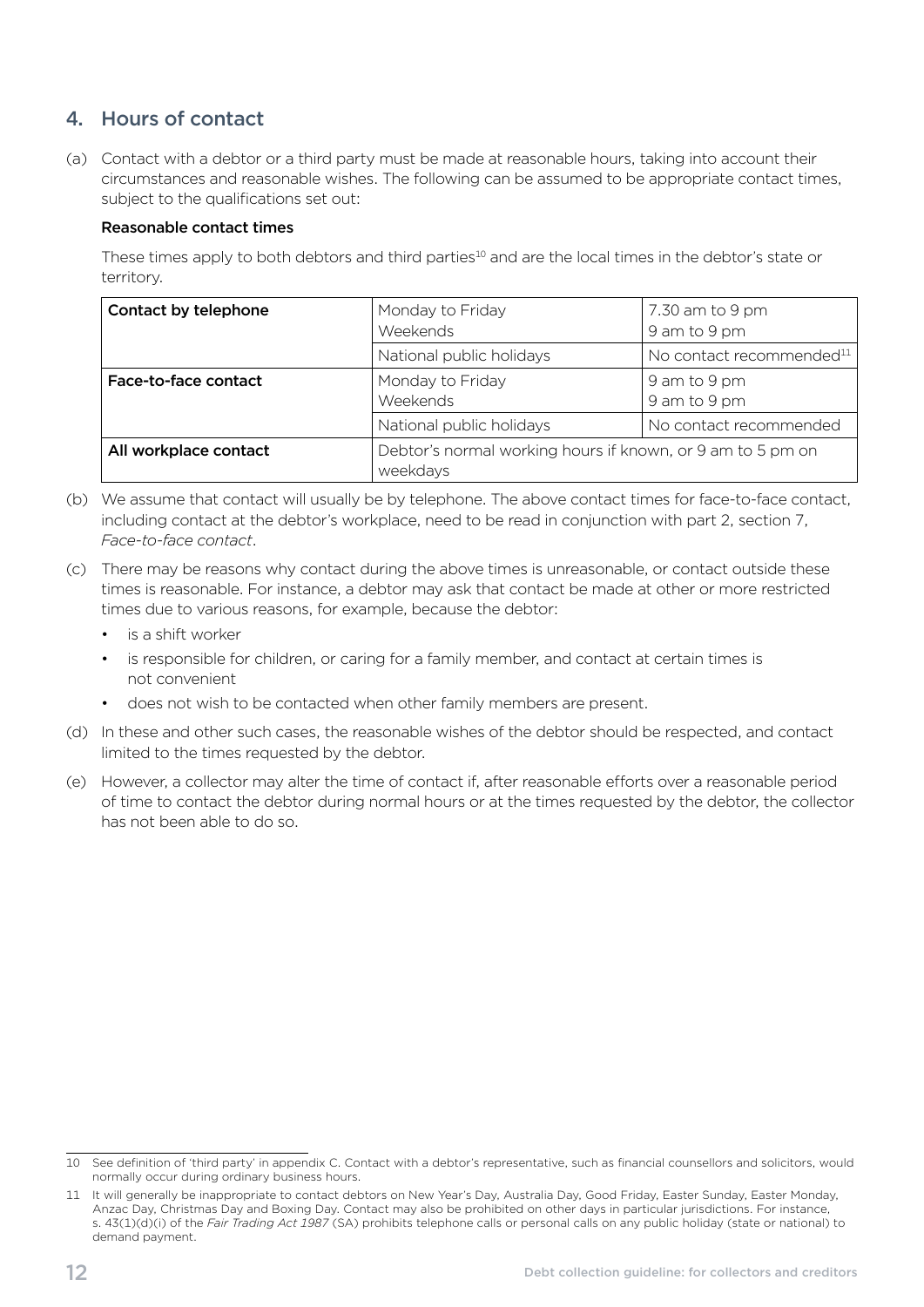# <span id="page-16-0"></span>5. Frequency of contact

- (a) Debtors and third parties are entitled to be free from excessive communications from collectors.<sup>12</sup> Communications must always be for a reasonable purpose, and should only occur to the extent necessary: see part 2, section 2, *Contact for a reasonable purpose only*. The guidance on frequency of communications should be read subject to this general principle.
- (b) References to the number of contacts with debtors should be read as the number of contacts per account, rather than per individual debtor. It may be acceptable to have a higher overall level of contact with an individual debtor if this contact relates to more than one account. Where possible, however, collectors should seek to discuss multiple accounts with a debtor during the one contact to avoid unnecessary communications. Subject to your arrangements with original creditors, this includes where you collect debt on a contingent basis for multiple clients.
- (c) Unnecessary or unduly frequent contacts may amount to undue harassment of a debtor. We recommend that you do not contact a debtor more than three times per week, or 10 times per month at most (when contact is actually made, as distinct from attempted contact) and only when it is necessary to do so.<sup>13</sup> This recommendation does not apply to face-to-face contact which is specifically addressed below.
- (d) Unreasonably frequent attempted contact may also amount to undue harassment. This may occur, for example, where an automated dialler is used to make calls and a debtor's number is returned to the queue within a short space of time after each attempted contact. Collectors should ensure that attempted contacts are not excessive.

#### Example: Unnecessary repeated contacts

If you contact a debtor or other person multiple times a day, without allowing an appropriate interval for the debtor to respond, then this is likely to involve unreasonable contact and may amount to undue harassment. Such contact may arise, for example, from the use of an automatic dialler system which leaves messages on recording devices and continues to call the recipient repeatedly until a response is received or identification is confirmed.

### Telephone and other contacts (including letters, emails, text or telephone messages, social media channels)

(e) Unnecessary or unreasonable contact by letter, email, SMS, telephone messages (whether left on a voicemail service, an answering machine or with a third party), or by the use of social media channels or other technology must also be avoided.

#### Example: Contact using social media

If you use social media such as Facebook to contact the debtor, then you must ensure such contact is not excessive and is always for a reasonable purpose; otherwise the contact may amount to undue harassment. You must also observe your privacy obligations when using such forums to make contact with the debtor.

(f) It is important to cease your efforts to contact the debtor once you have reached the above recommended limits or if it is evident that further contact would not be for a reasonable purpose, unless the debtor invites the contact or there is some other legitimate reason for making further contact (for example, if you are in the process of negotiating an agreement with a willing debtor). It is also important to cease your efforts to contact the debtor using a particular medium when the debtor has requested that this medium not be used and has provided you with an alternative method of contact.

<sup>12</sup> In Victoria, s. 45(2)(m) of the *Australian Consumer Law and Fair Trading Act 2012* (Vic) provides specific protection to debtors. Subsection (m) specifically prohibits a collector from contacting a debtor if the debtor has requested in writing that no further communication should be made.

<sup>13</sup> Note that s. 31(2) of the Property Agents and Motor Dealers (Commercial Agency Practice Code of Conduct) Regulation 2001 (Qld) (which is specific to commercial agents) prohibits unsolicited communication with customer, including a debtor, more than twice a week.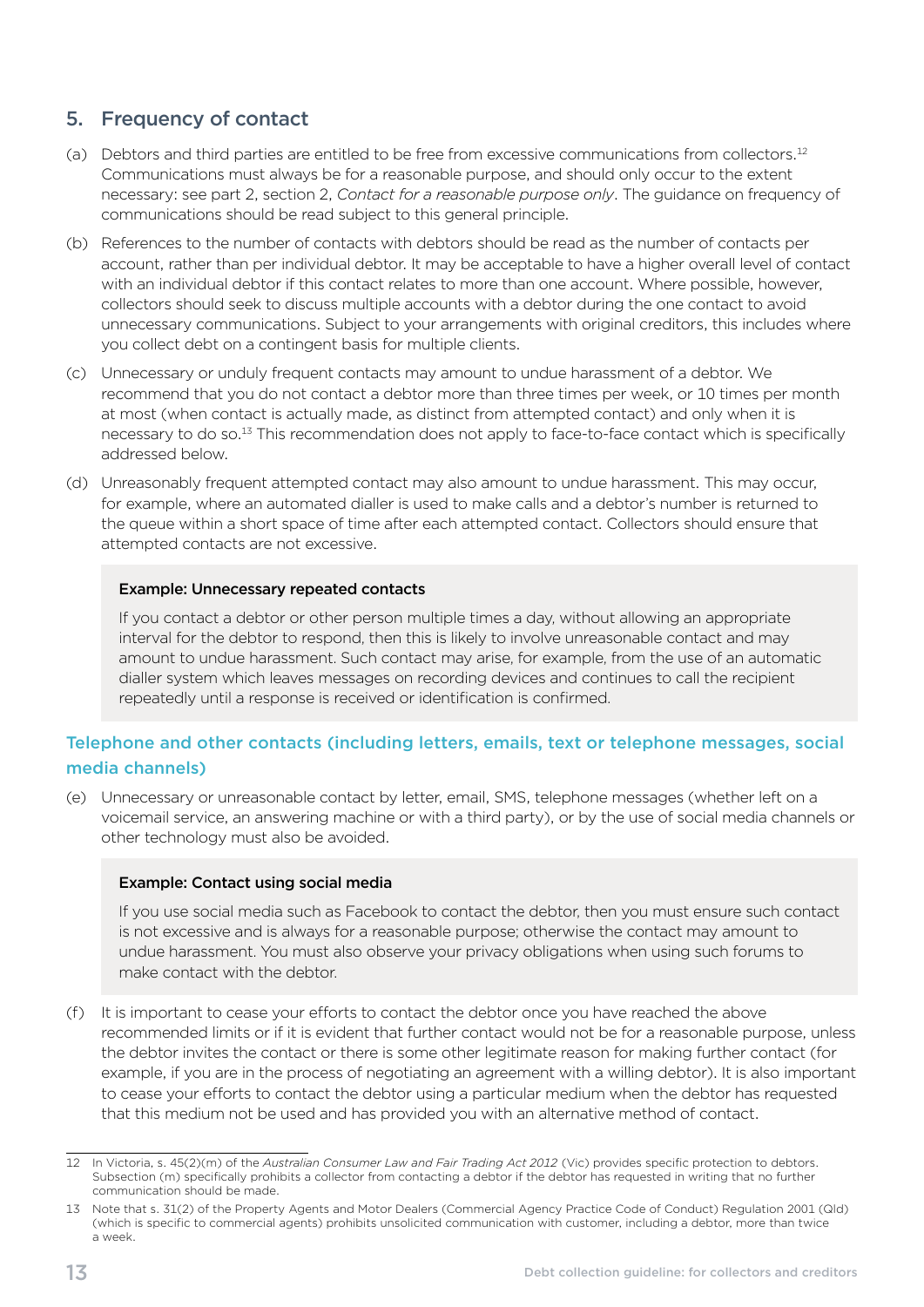(g) Once you have made contact, leave a reasonable interval before next contacting the debtor. Give the debtor time to respond to your previous communications, and/or to organise payments if this has been agreed.

#### Example: Repeated contact without interval

If you have spoken to the debtor and it is understood that the debtor requires a few days to speak to third parties or consider options, then contacting the debtor on the following day may be considered unreasonable, even though it is within the recommended limits.

#### Face-to-face contacts

(h) Further guidance is provided in part 2, section 7 on when face-to-face contact with the debtor is appropriate. You should only make face-to-face contact when such contact is necessary and reasonable. In such cases, we recommend that you do not make more than one face-to-face contact with a debtor per month (if contact with the debtor actually takes place).

#### CASE STUDY

The court ordered the defendant company to restrict its agents to a total of five personal visits (for the period of collection) unless a visit was specifically requested by the customer or a repayment agreement had been made and subsequently breached (in which case a further five visits could be made).

*ACCC v Esanda Finance Corporation Ltd [2003] FCA 1225* 

#### Third parties

(i) We recommend that you do not contact a third party to obtain location information more often than once every six months. An exception is when permission to make further contact about the location of a debtor has been sought and given in advance by the third party. See part 2, section 8, *Privacy obligations to the debtor and third parties* and section 18, *Conduct towards family members and other third parties*.

#### Example: Frequency of third party contact

If you contact a third party in an attempt to speak with a debtor, and that other person tells you that the debtor does not live at that address and they do not know the location of the debtor, or have further details to provide, or simply do not wish to provide further details about the debtor, then you should not contact that third party again, unless you have reason to believe that after six months or more they may be in possession of relevant information about the debtor.

#### Undue harassment

(i) Unduly frequent contact designed to wear down or exhaust a debtor, or likely to have this effect, constitutes 'undue harassment' or coercion and must be avoided. This is particularly likely if the collector makes a number of phone calls or other contacts in rapid succession. See part 3, *Commonwealth consumer protection laws*.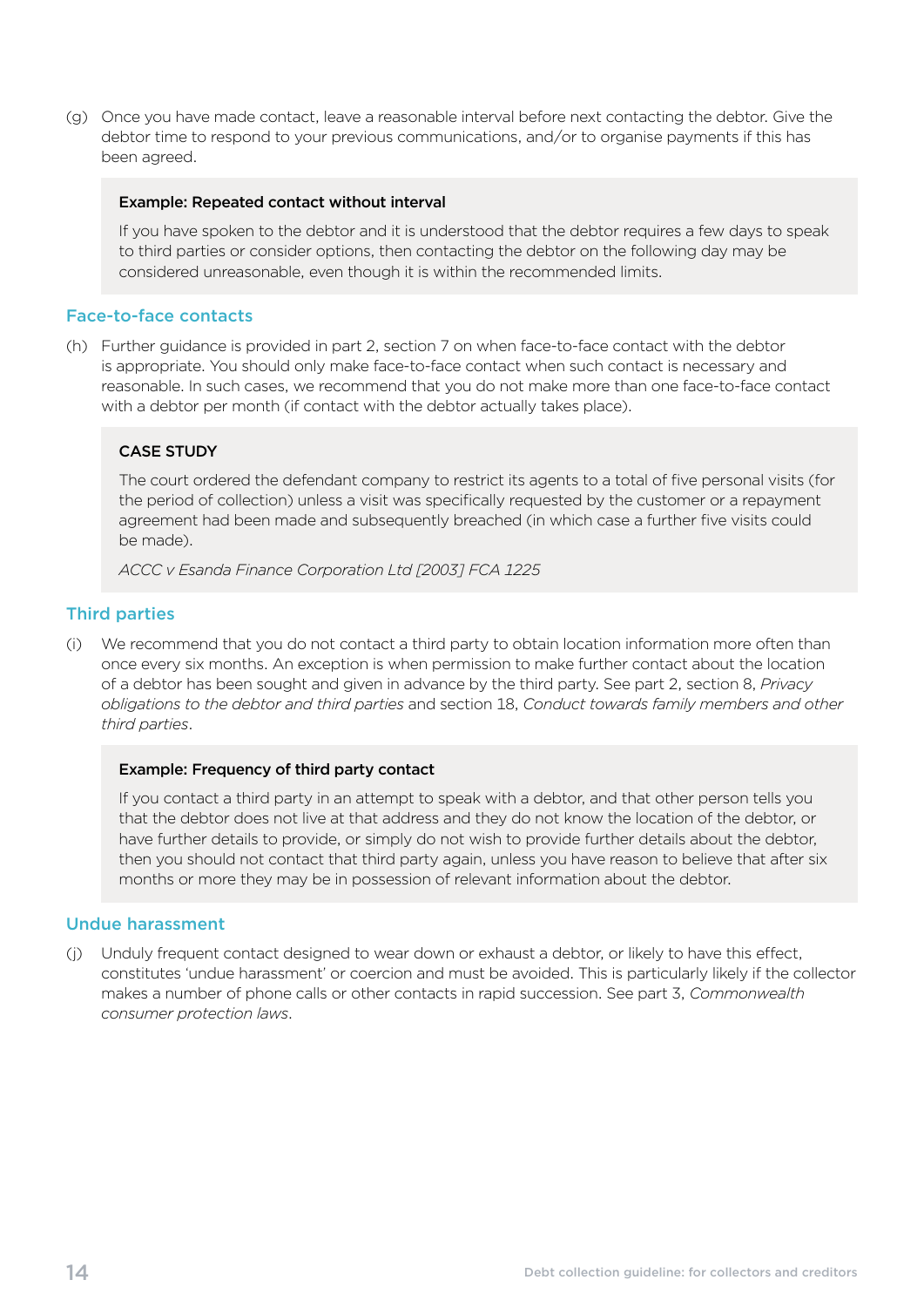# <span id="page-18-0"></span>6. Location of contact

- (a) In most cases, the debtor's home will be the appropriate place to contact a debtor, with contact by letter or telephone generally being the most appropriate mode of contact.<sup>14</sup> However, if a debtor provides a telephone contact number (including mobile phone) as the means of contact, contact using that number will be appropriate whatever the debtor's location.
- (b) Sometimes, a debtor may not wish to be contacted at their home. If the debtor provides an alternative and reasonable location for contact and is able to be contacted at that location, the debtor should not be contacted at their home.
- (c) You should carefully consider whether contacting the debtor at work on a switch number or reception (contrasted with the debtor's direct work phone number) is appropriate and whether there are more suitable options available. Where contact is made at work, the debtor should be offered an opportunity to provide an alternate number to receive a call back at a more convenient time or nominate a preferred time for contact.
- (d) Contact must not involve a breach of your privacy obligations to the debtor. See part 2, section 8, *Privacy obligations to the debtor and third parties*.

<sup>14</sup> However note that some statutory notices must be sent to a particular address.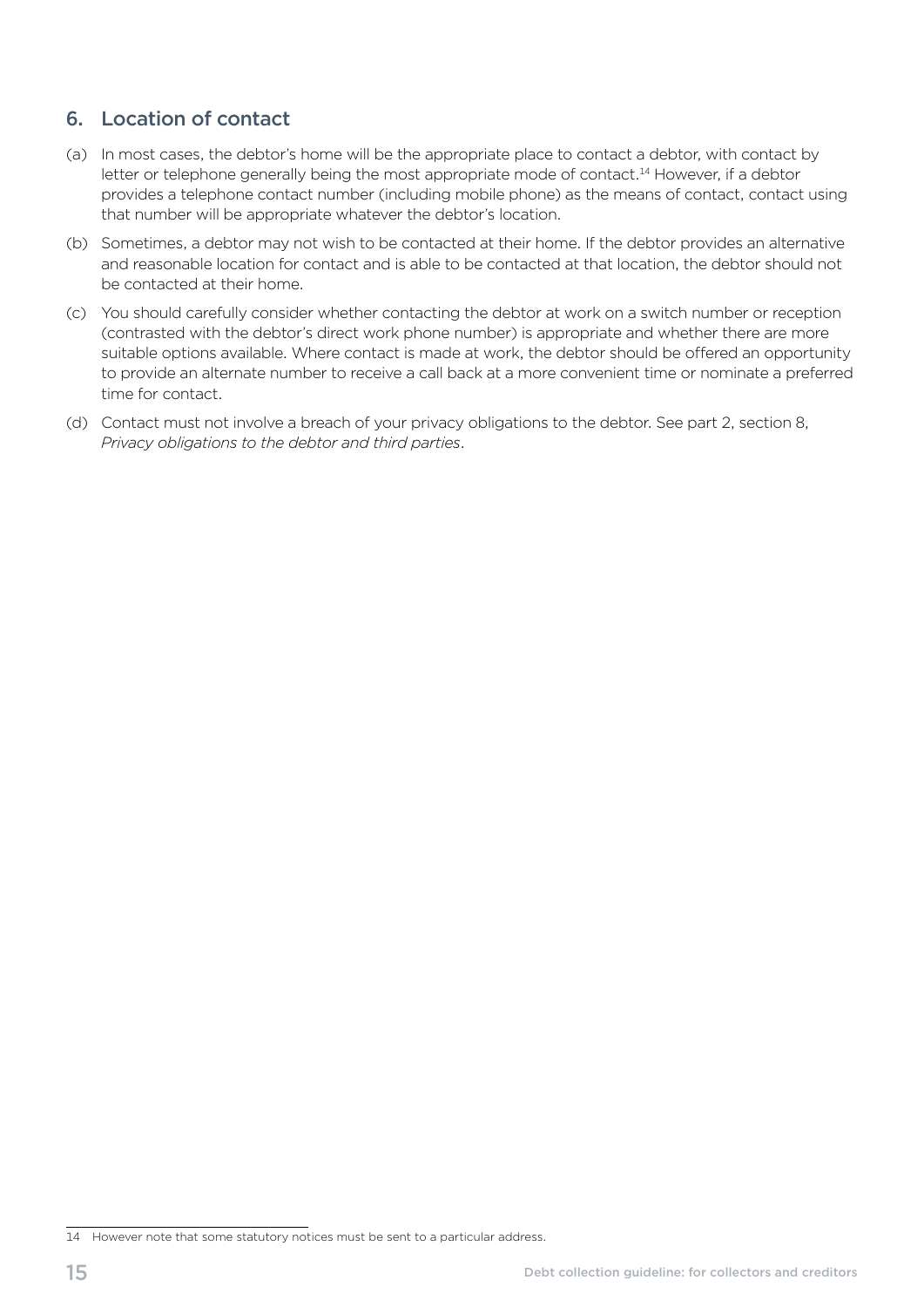# <span id="page-19-0"></span>7. Face-to-face contact

- (a) We recommend that personal or 'field' visits generally be considered as an option of last resort. Generally, face-to-face contact should only be made if reasonable attempts to contact a debtor by other less intrusive means such as phone calls, emails or letters have failed, and face-to-face contact is considered appropriate and necessary.
- (b) Where face-to-face contact is necessary we recommend that it is made at the debtor's home when possible during reasonable hours of contact, see part 2, section 4, *Hours of contact*. Making face-to-face contact with the debtor at work should be the last option.
- (c) Making a personal visit may be justified when a debtor refuses or fails to respond to other means of communication. Face-to-face contact may also be justified to verify the identity or location of a debtor when this is reasonably in doubt.
- (d) Written communications should only refer to the possibility of face-to-face contact where such contact is genuinely being contemplated as the most likely and appropriate next step. Where contact with a debtor has been established, face-to-face contact should not be threatened as part of a demand for payment.
- (e) **Note**—this guidance is not intended to limit otherwise legally permissible visits:
	- to sight, inspect or recover security interests
	- for the serving of legal process
	- for the enforcement of court orders by officers appropriately authorised by the relevant court.

#### Visiting the debtor's home

- (f) Visits to a person's home will often raise issues about the privacy of the debtor and/or third parties. This subsection should be read in conjunction with part 2, sections 8 and 18.
- (g) The following is recommended when visiting a debtor's home:
	- Generally, do not visit the debtor's home uninvited when it is possible to ask permission to visit the debtor. If the debtor refuses the visit, you must not visit them.<sup>15</sup>
	- State clearly to the debtor the purpose of any visit before making the visit.
	- Negotiate a mutually convenient time for the visit. Unless the debtor agrees to or specifies another time, we recommend that visiting times be consistent with the reasonable contact times set out in part 2, section 4, *Hours of contact*.
	- Prior to any visit, allow the debtor time to either seek advice, support, or representation from a third party.
	- Do not visit the debtor's home if you know of special circumstances (for example, the debtor is seriously ill or mentally incapacitated) which would make face-to-face contact inappropriate. Leave the debtor's premises immediately if you become aware of such circumstances during the visit.

#### CASE STUDY

A company threatened to inform the debtor's husband about her indebtedness in circumstances where the debtor had already told the company that her husband did not know and that she did not want him to know.

The court found that the suggestion that there would be a marked car at the debtor's house with two Sheriff's officers, when combined with the observation that the collection officer knew that the debtor did not want her husband to know of the situation, was, in effect, a tactic by which the officer sought to intimidate the debtor and suborn her will. The conduct was held to be unduly harassing and coercive.

*ASIC v Accounts Control Management Services Pty Ltd [2012] FCA 1164* 

<sup>15</sup> If you enter the debtor's premises when instructed not to do so, you risk breaching civil or criminal trespass laws. This is further discussed in Part 3.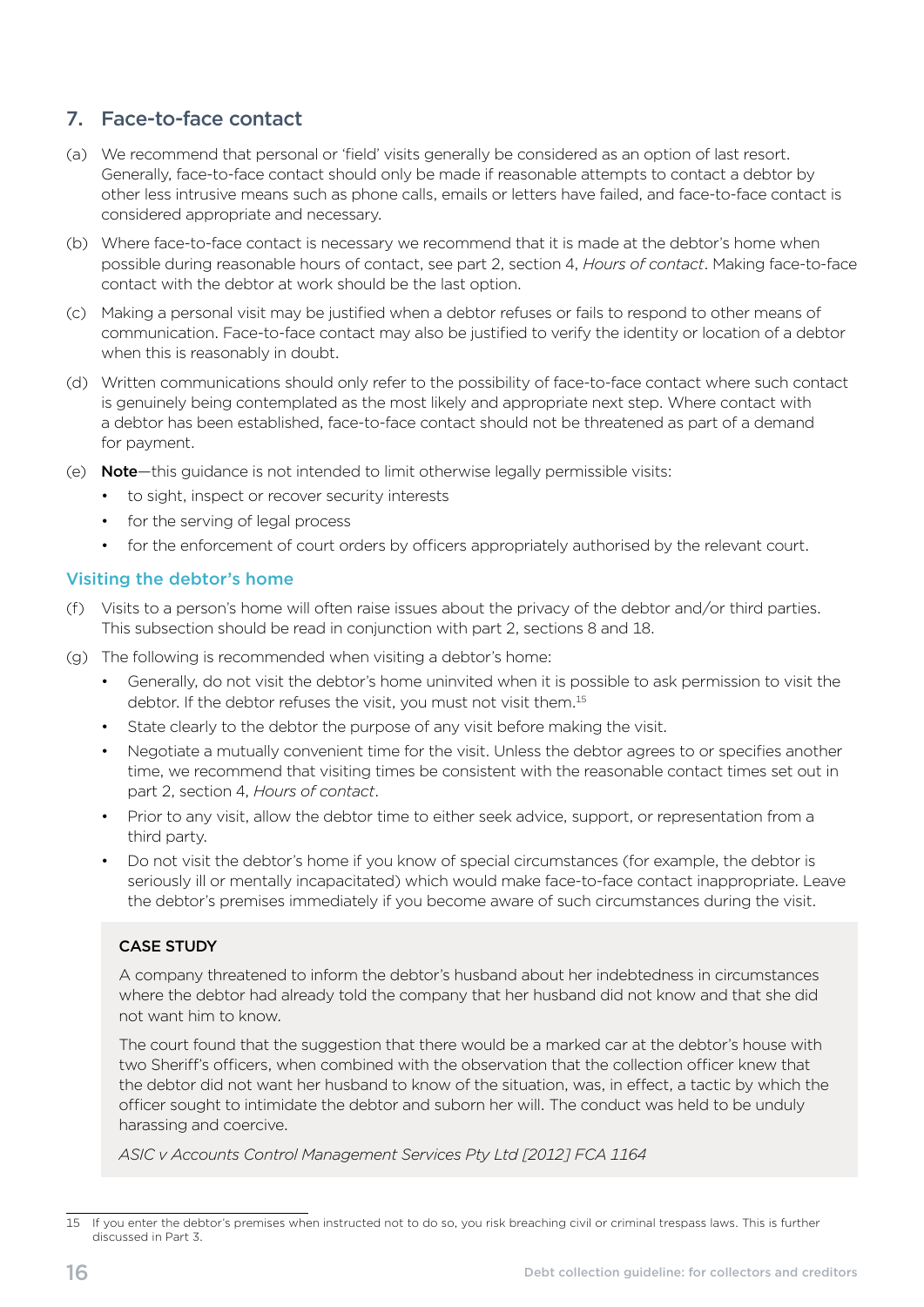- (h) You must leave the debtor's premises immediately if, at any time, you are asked to do so. As well as breaching the prohibition on undue harassment and coercion<sup>16</sup> refusing to leave someone's property on request is likely to constitute a breach of civil or criminal trespass laws. This applies to service or trades people claiming they are not permitted to leave a consumer's residence without receiving payment.
- (i) Whether before or after visiting a debtor, or at any other time, do not stay in the vicinity of the debtor's home for an extended period of time or engage in any other conduct that may suggest to the debtor or a third person that the debtor or a member of the debtor's household is under surveillance.

#### Visiting the debtor's workplace

- (j) Visiting a debtor's workplace should only be undertaken as a last resort, unless the debtor:
	- is the proprietor or a director of a business to which the debt relates
	- has specifically requested or agreed to the visit.
- (k) If a debtor has asked that you do not visit them at their workplace, and has provided an alternative and effective means of communication, do not visit them at their workplace.
- (I) Visiting a debtor at their workplace will always involve a risk of breaching the collector's privacy obligations to the debtor.17 Collectors will generally be asked to explain who they are and why they are visiting, and it will generally be difficult to provide an explanation without giving confidential information to third parties.
- (m) Visiting a debtor at their workplace uninvited may also be seen as an attempt to put pressure on the debtor by embarrassing or threatening to embarrass them in front of work colleagues. If this is found to have occurred, such conduct is likely to constitute undue harassment or coercion of the debtor.
- (n) If you do visit a debtor's workplace:
	- under no circumstances reveal to a third party, whether directly or indirectly, that the visit is in connection with a debt $18$
	- under no circumstances discuss the debt in front of co-workers<sup>19</sup>
	- leave immediately if, at any time, you are asked to do so by the debtor or another person.<sup>20</sup>
- (o) A visit to a debtor's workplace should be undertaken when you know the debtor will normally be at work. If you do not know the debtor's working hours, we recommend that you limit any visit to between 9 am and 5 pm on weekdays.
- (p) Whether before or after visiting a debtor, or at any other time, do not stay in the vicinity of the debtor's workplace for an extended period, or engage in any other conduct that may suggest to the debtor or a third person that the debtor is under surveillance.

<sup>16</sup> In Victoria, the failure to leave a person's private residence when requested to do so is prohibited under s. 45(2)(d) of the *Australian Consumer Law and Fair Trading Act 2012* (Vic).

<sup>17</sup> See part 2, section 8, *Privacy obligations to the debtor and third parties*.

<sup>18</sup> ibid.

<sup>19</sup> ibid.

<sup>20</sup> If you do not leave the debtor's workplace when asked to do so, you risk breaching tort and/or criminal trespass laws. Also, in Victoria, the failure to leave a person's workplace when requested to do so is prohibited under s. 45(2)(d) of the *Australian Consumer Law and Fair Trading Act 2012* (Vic).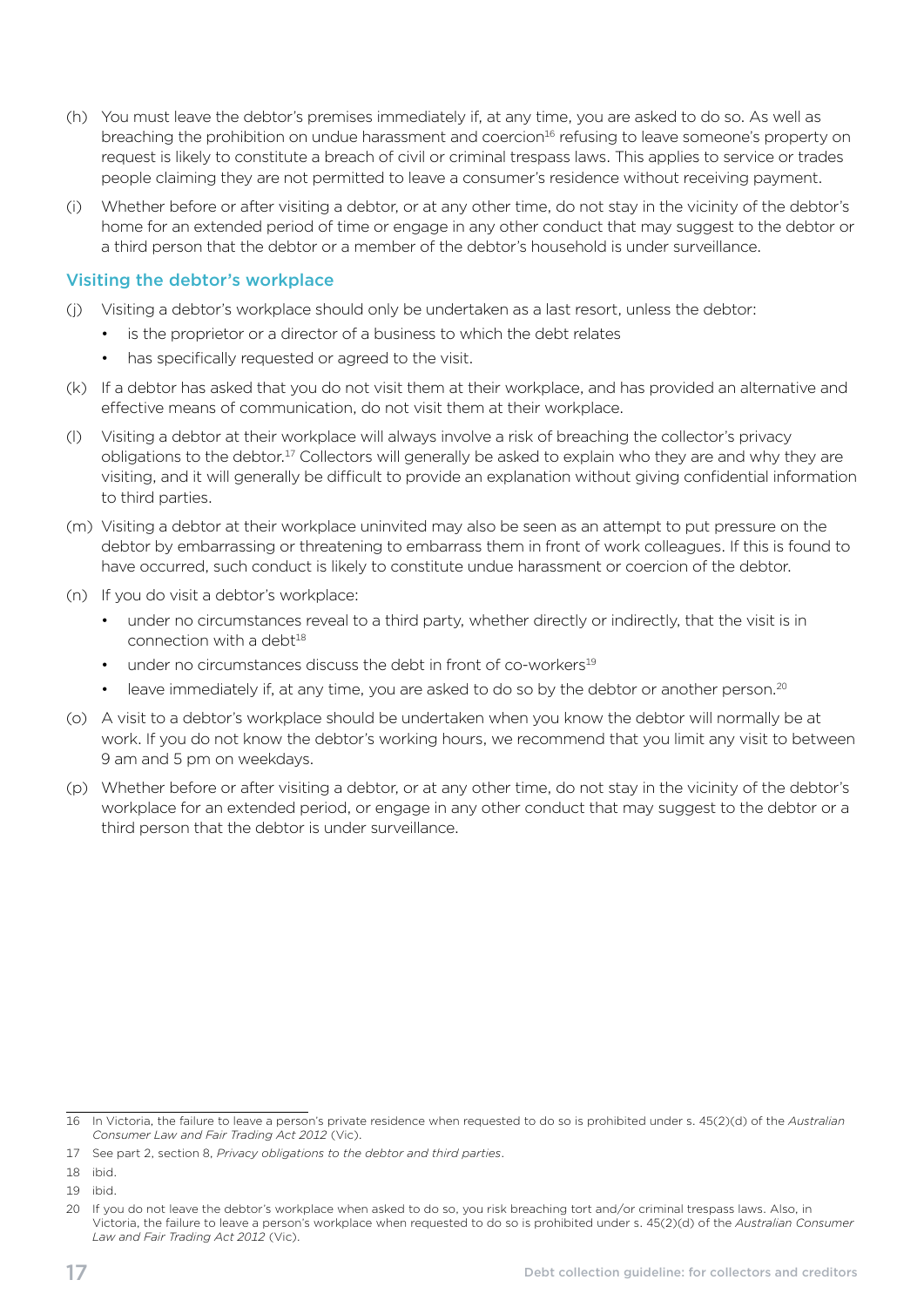# <span id="page-21-0"></span>8. Privacy obligations to the debtor and third parties

The Office of the Australian Information Commissioner (OAIC) has responsibility for privacy regulation at the Commonwealth level.21

- (a) A debtor's personal information should always be treated with respect. The improper use of a debtor's personal information may cause that person serious difficulties.
- (b) There are legal obligations under the *Privacy Act 1988* (Cth) (the Privacy Act) designed to protect the privacy of a debtor's personal information.
- (c) A debtor's personal information may be regulated by the Privacy Act in a number of ways.

Personal information means information or an opinion, whether it is true or not, about an individual that can reasonably allow the individual to be identified.22

#### Example: Personal information

Obtaining a debtor's contact details from their employer is collecting their personal information. Telling a debtor's neighbour the reason for trying to find the debtor will also disclose personal information about the debtor.

#### Collecting and disclosing the debtor's personal information

- (d) Information handling by private sector organisations is regulated, in part, by the Australian Privacy Principles (the APPs).<sup>23</sup>
- (e) There are several key obligations around handling personal information:
	- Personal information (other than sensitive information which is discussed below) must not be collected about an individual unless the information is reasonably necessary for one or more of your organisation's functions or activities. Therefore, only collect information that is reasonably necessary to recover the debt. For example, do not write down extra information about the debtor from an identifying document just because it might be useful.
	- Sensitive information must not be collected about an individual unless the individual has consented and the information is reasonably necessary for one or more of your organisation's functions or activities. Some limited exceptions to this rule apply. Sensitive information includes information or an opinion about an individual's race or religious beliefs, criminal record, health information, or membership of a professional or trade association.
	- Personal information must be collected only by lawful and fair means and must be collected directly from the debtor, unless this is unreasonable or impracticable.<sup>24</sup>
	- When the debtor's information is collected, whether from a creditor or from the debtor, take reasonable steps to let the debtor know:
		- − the identity of the organisation collecting the information and how to contact it
		- − the fact that the organisation has collected information and the circumstances of that collection
		- − the purposes for which the information is collected
		- − the main consequences (if any) for the individual if all or part of the information is not provided
		- − any law that requires the particular information to be collected
		- − the organisations (or types of organisations) to which the organisation usually discloses information of that kind
		- − whether the organisation is likely to disclose the information to overseas recipients

<sup>21</sup> The OAIC can be contacted on 1300 363 992 or [www.oaic.gov.au](http://www.oaic.gov.au). See also under *Privacy laws* in appendix B.

<sup>22</sup> See s. 6 of the Privacy Act for the definition of 'personal information'.

<sup>23</sup> For more information on the APPs and how they are applied, see the APP guidelines at [http://www.oaic.gov.au/privacy/applying](http://www.oaic.gov.au/privacy/applying-privacy-law/app-guidelines/)  [privacy-law/app-guidelines/.](http://www.oaic.gov.au/privacy/applying-privacy-law/app-guidelines/)

<sup>24</sup> See APP 3. Advice on the operation of APP 3 can be found in the APP guidelines at [www.oaic.gov.au/privacy/applying-privacy-law/](http://www.oaic.gov.au/privacy/applying-privacy-law/app-guidelines/) [app-guidelines/](http://www.oaic.gov.au/privacy/applying-privacy-law/app-guidelines/).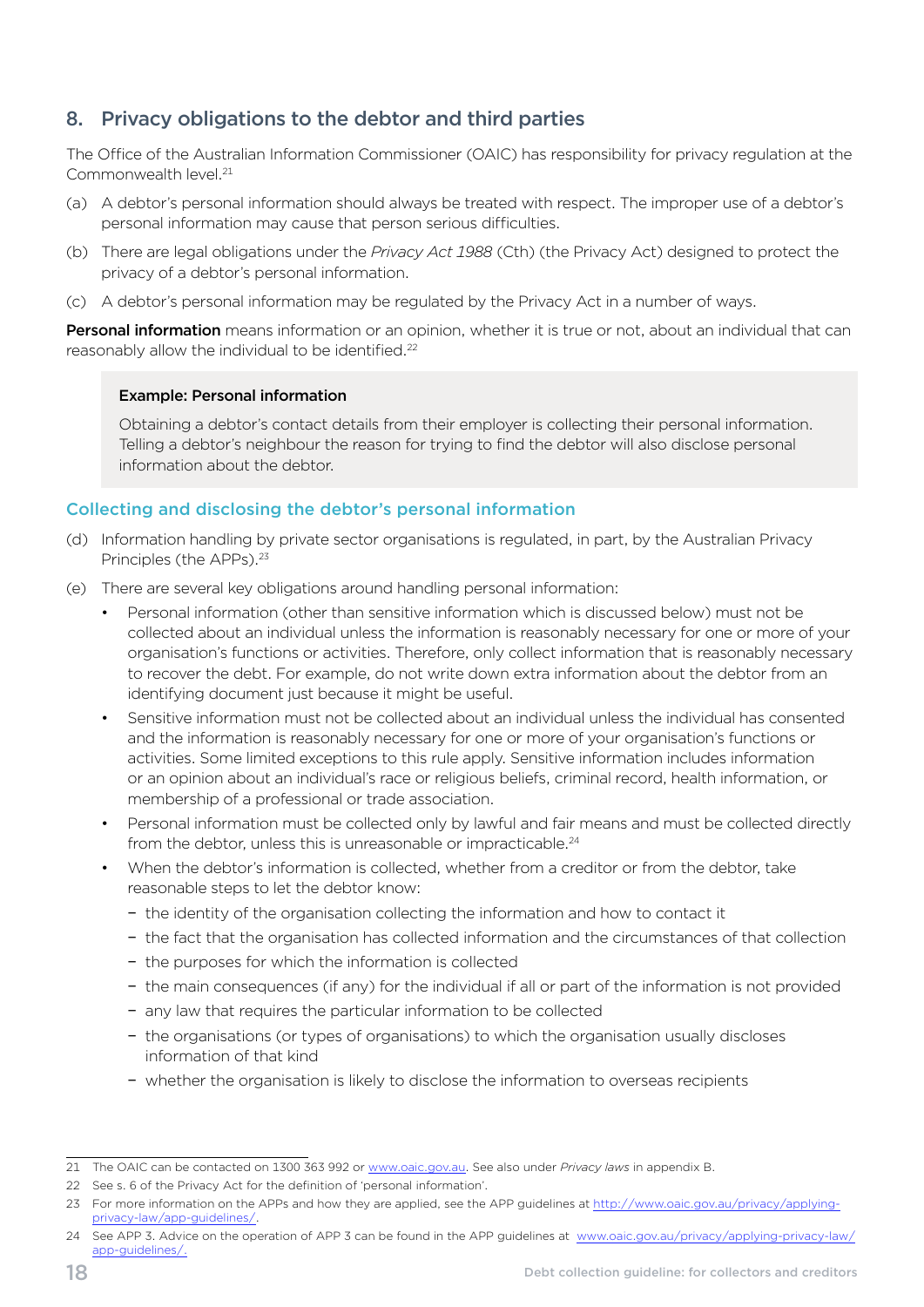- − the fact that the debtor may access the information collected
- − how the individual can complain about a breach of the APPs.25
- Do not use or disclose the information for a purpose other than that for which it was collected unless the debtor has consented to that use or disclosure or another exception applies.<sup>26</sup>
- Do not use or disclose personal information for direct marketing, unless certain matters are satisfied.27
- Before disclosing personal information about a debtor to an overseas recipient, the collector must take such steps as are reasonable in the circumstances to ensure that the overseas recipient does not breach the APPs in relation to that information.28
- (f) Caution should be exercised when leaving messages for the debtor that may be seen or accessed by third parties, for example:
	- business cards or other documentation should not be left for the debtor in any open manner that would allow a third party to infer the nature of your interest in contacting the debtor
	- voicemail messages should be phrased so as to avoid a third party inferring the nature of your interest in contacting the debtor
	- at no stage should contact be made by a debtor's social media account that would compromise the debtor's privacy, for example, placing a message for the debtor in a way that would allow anyone other than the debtor to view it.

#### What you should do with the debtor's personal information

- (g) Remember the following:
	- take reasonable steps to ensure that the personal information being collected is accurate, complete and up-to-date. Before using or disclosing the personal information, having regard to the purpose of that use or disclosure, take reasonable steps to ensure the information is accurate, up-to-date, complete and relevant<sup>29</sup>
	- if personal information is kept for any time, ensure it is secure against misuse, interference or loss and from unauthorised access, modification or disclosure
	- if the information is no longer needed for any purpose for which the information may be used or disclosed, or required by law or a court to be retained, take reasonable steps to destroy it or permanently de-identify the record<sup>30</sup>
	- the debtor has a right to access and correct the personal information collected and certain procedures must be followed to facilitate that access or correction.<sup>31</sup>

#### Rights of third parties

(h) Collectors also have privacy obligations to third parties who they collect personal information from. Under APP 3, the personal information of third parties may only be collected if this is reasonably necessary for one or more functions or activities of the collector. Third parties must also be advised if their personal information is collected.

<sup>25</sup> Advice about what steps might be reasonable in certain circumstances can be found in the APP guidelines at www.oaic.gov.au/ [privacy/applying-privacy-law/app-guidelines/.](http://www.oaic.gov.au/privacy/applying-privacy-law/app-guidelines/)

<sup>26</sup> See APP 6. Advice on the operation of APP 6 can be found in the APP guidelines at [www.oaic.gov.au/privacy/applying-privacy-law/](http://www.oaic.gov.au/privacy/applying-privacy-law/app-guidelines/) [app-guidelines/](http://www.oaic.gov.au/privacy/applying-privacy-law/app-guidelines/).

<sup>27</sup> See APP 7. Advice on the operation of APP 7 can be found in the APP guidelines at [www.oaic.gov.au/privacy/applying-privacy-law/](http://www.oaic.gov.au/privacy/applying-privacy-law/app-guidelines/) [app-guidelines/](http://www.oaic.gov.au/privacy/applying-privacy-law/app-guidelines/).

<sup>28</sup> See APP 8. Advice on the operation of APP 8 can be found in the APP guidelines at [www.oaic.gov.au/privacy/applying-privacy-law/](http://www.oaic.gov.au/privacy/applying-privacy-law/app-guidelines/) [app-guidelines/](http://www.oaic.gov.au/privacy/applying-privacy-law/app-guidelines/).

<sup>29</sup> See APP 10. Advice on the operation of APP 10 can be found in the APP guidelines at [www.oaic.gov.au/privacy/applying-privacy](http://www.oaic.gov.au/privacy/applying-privacy-law/app-guidelines/)[law/app-guidelines/.](http://www.oaic.gov.au/privacy/applying-privacy-law/app-guidelines/)

<sup>30</sup> See APP 11. Advice on the operation of APP 11 can be found in the APP guidelines at [www.oaic.gov.au/privacy/applying-privacy](http://www.oaic.gov.au/privacy/applying-privacy-law/app-guidelines/)[law/app-guidelines/.](http://www.oaic.gov.au/privacy/applying-privacy-law/app-guidelines/)

<sup>31</sup> See APP 12 and APP 13. Advice on the operation of APP 12 and APP 13 can be found in the APP guidelines at www.oaic.gov.au/ [privacy/applying-privacy-law/app-guidelines/.](http://www.oaic.gov.au/privacy/applying-privacy-law/app-guidelines/)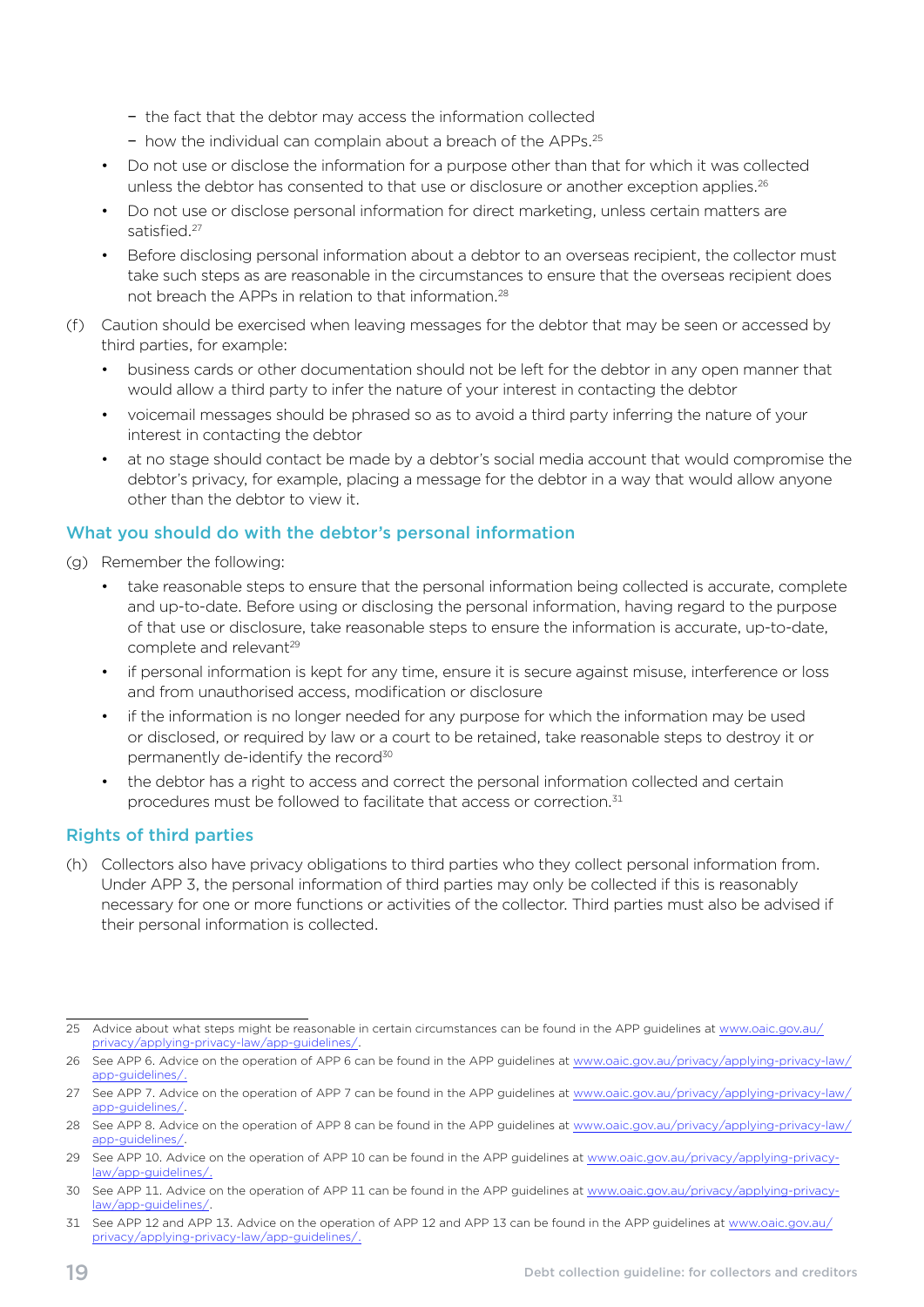#### Obligations regarding consumer credit reports

- (i) Part IIIA of the Privacy Act also regulates the handling of personal information contained in consumer credit reports.<sup>32</sup> Credit providers should take care what information from a credit report is made available to you to recover a debt and ensure that defaults are only listed if the information is correct. For example, a credit provider should not disclose to an externally contracted debt collector a credit report or any information from a credit report apart from:
	- • details about the debt to be collected
	- information that is reasonably necessary in order to identify the individual. In certain circumstances, this may include the name and addresses of the debtor
	- any court judgments or bankruptcy orders against the debtor
	- $\bullet$  personal insolvency information about the debtor. $33$

33 See s. 21M of the Privacy Act.

<sup>32</sup> For general advice on credit reporting and the obligations around consumer credit reports, see [http://www.oaic.gov.au/privacy/](http://www.oaic.gov.au/privacy/privacy-act/credit-reporting) [privacy-act/credit-reporting.](http://www.oaic.gov.au/privacy/privacy-act/credit-reporting)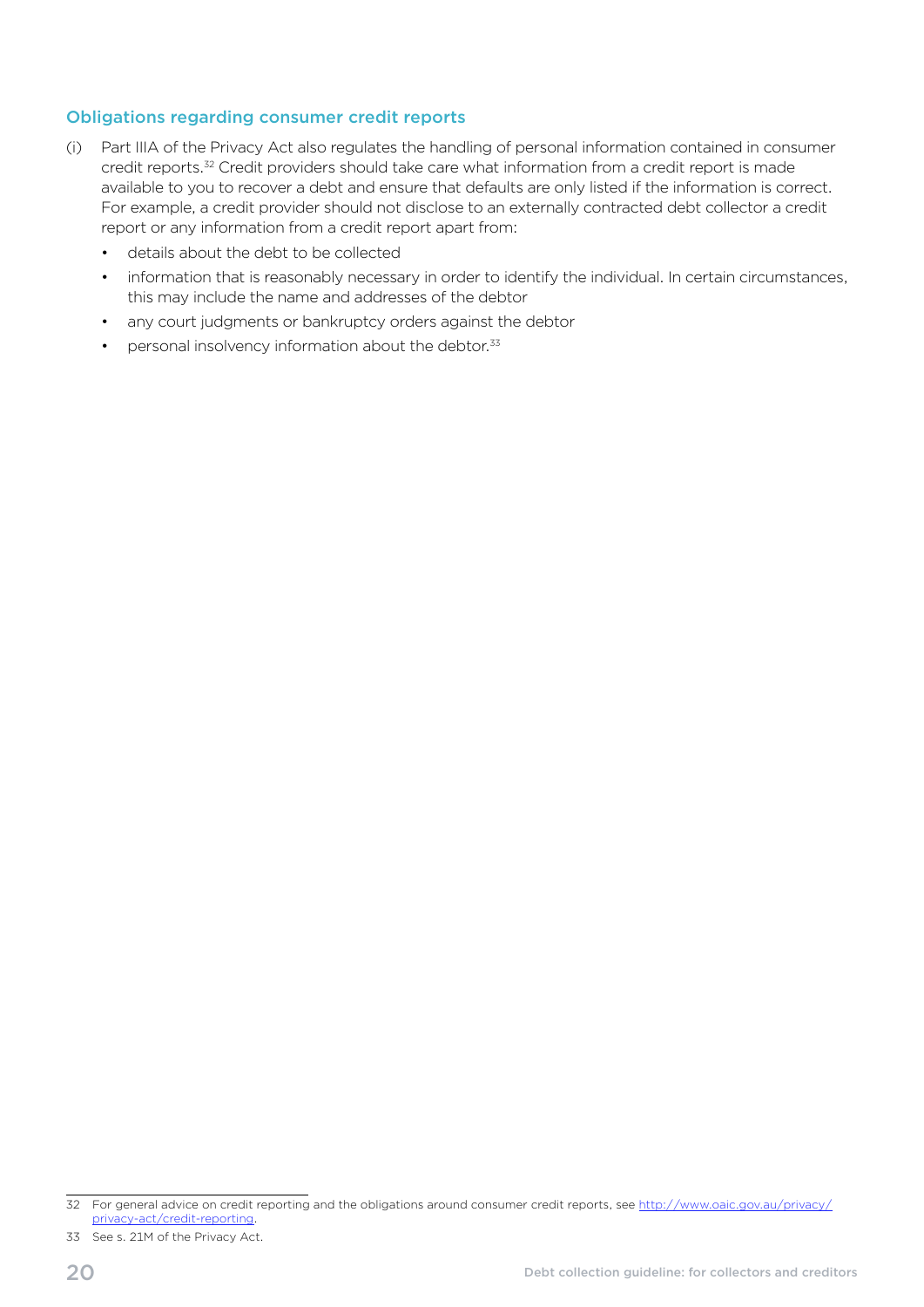# <span id="page-24-0"></span>9. When a debtor is represented

- (a) A debtor has a right to have an authorised representative (such as a financial counsellor, financial advisor, community worker, solicitor, guardian or carer) represent them or advocate on their behalf about a debt.
- (b) Except in the circumstances outlined in paragraph (d) and (e) of this section, you should not:
	- contact a debtor directly after you know, or should know, that the debtor is represented
	- refuse to deal with an appointed or authorised representative, whether by direct refusal or by placing unnecessary obstacles in the way of the authorised representative, for example, by insisting on a particular style or form of authorisation when the written authority provided already includes the necessary information.

#### Example: Contacting a represented debtor

If a debtor instructs you not to contact them, and provides you with contact details of a specified third party who has been authorised to act on their behalf, then you should not contact the debtor and future contact should be through the authorised representative.

- (c) In general, any form of authority consistent with the requirements of the Privacy Act should be regarded as acceptable. We recommend that:
	- a verbal authorisation given by a debtor in circumstances where it is recorded (a file note of a conversation would suffice), is acceptable for the purpose of allowing a third party representative to represent them or advocate on their behalf about a debt
	- a written authorisation to be represented<sup>34</sup> include as many of the following details as is reasonably possible:
		- − full name, date of birth and residential address of the debtor
		- − the name of the creditor, account/contract identity details for which the authorisation is provided
		- − full name, address and contact details (telephone or email) of the authorised third party, individual representative or agency
		- −the basis of the authorisation provided—whether the authorisation is ongoing or whether strictly limited to a specific purpose or timeframe.
- (d) You are entitled to contact a debtor directly if:
	- the debtor specifically requests direct communication with you
	- the representative does not consent to represent the debtor in relation to the debt
	- the representative advises you that they do not have instructions to represent the debtor in relation to the debt
	- the representative does not respond to your communications within a reasonable time (normally seven days) and you advise the representative in writing after the reasonable time has passed that if they do not respond within the next seven days, you will make direct contact with the debtor
	- you advised the debtor that you require a written authority which states that you are only to communicate through the debtor's representative, and the debtor or representative fails to provide you with that written authority within a reasonable time (normally seven days). Note that this does not apply where the debtor's representative is a solicitor. When an authorised representative does not agree to have written correspondence redirected to the representative, such correspondence should continue to be sent directly to the debtor.
- (e) You may also be entitled to contact a debtor directly where more than one of the following applies (except where the representative is a financial counsellor<sup>35</sup>, a qualified legal practitioner in the relevant state or territory, or a qualified accountant<sup>36</sup>):

<sup>34</sup> See Appendix D- Authority Form from Financial Counselling Australia for an example of a form of written authority developed by the Australian Bankers' Association and Financial Counselling Australia.

<sup>35</sup> See r. 20(5) of the NCCP Regulations.

<sup>36</sup> Certified by one of the three Australian peak bodies: the Institute of Chartered Accountants, Certified Practising Accountants Australia and the Institute of Public Accountants.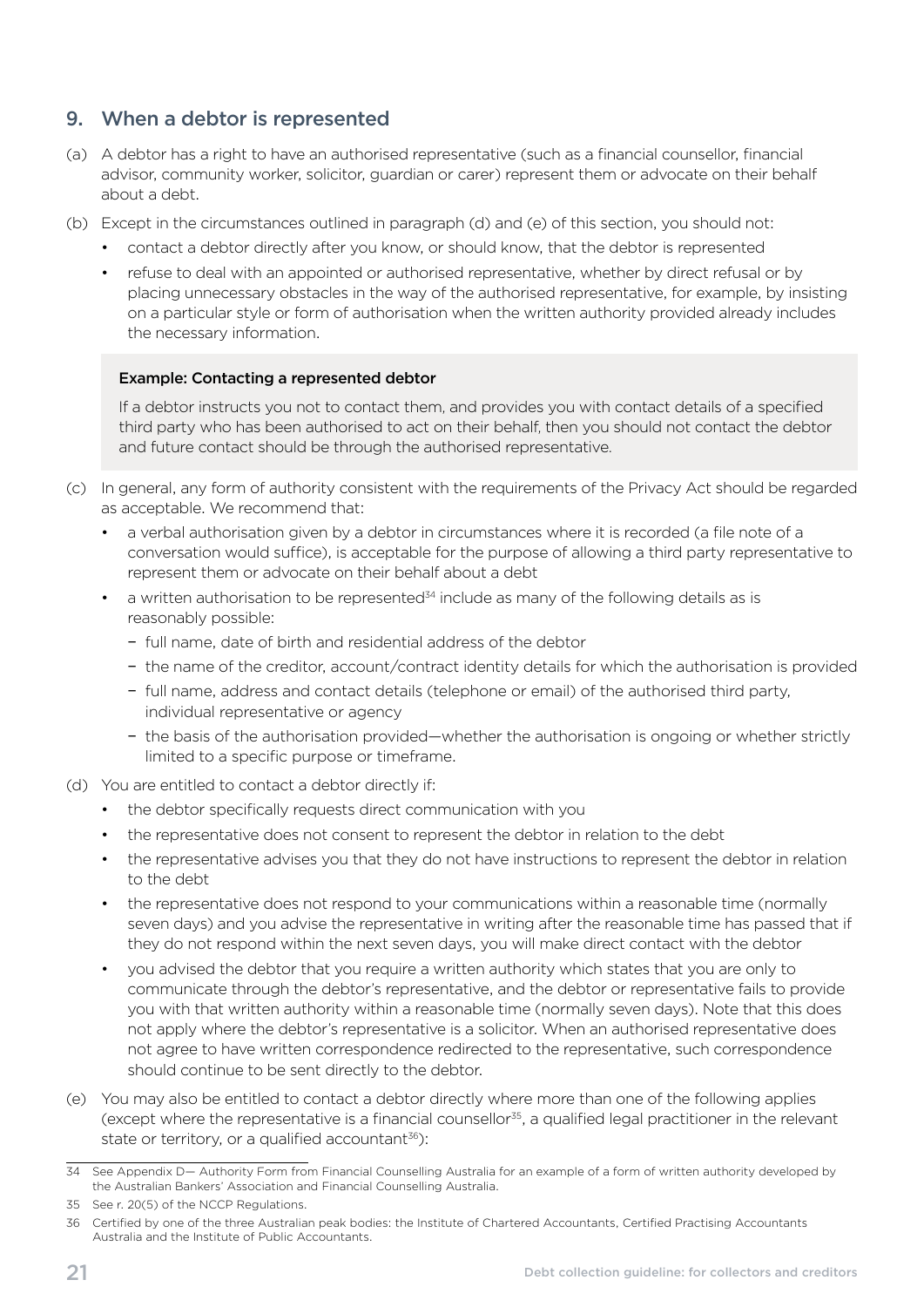- the representative is acting in a manner or making decisions which increase or are likely to increase the debtor's liabilities
- the representative may be charging the debtor a fee for services that can be readily accessed free of charge
- the representative may be receiving payment from the debtor for the negotiation of a debt settlement
- you reasonably believe that the representative is not informing the debtor of all available options, offers of settlement, offers of hardship assistance or other creditor proposals<sup>37</sup>
- you reasonably believe that the representative is engaging in a deceptive or misleading manner in engagement with either or both the creditor or the debtor
- you reasonably believe that the debtor has not been informed of the potential risks and consequences of a course of action the representative is pursuing
- you reasonably believe that the representative is acting against the debtor's best interests.<sup>38</sup>
- (f) In the circumstances described in (e) above, upon contacting a debtor directly despite representation, you should explain to the debtor why you are making direct contact and provide the debtor with reasonable time to consider the information you provided and, if necessary, make alternative arrangements. Should the debtor confirm an intention to retain their authorised representative you should cease further direct contact with that debtor.
- (g) You should maintain records of all communications and attempted contacts with the debtor's representatives.
- (h) If the debt is assigned, contact details of the authorised representative should be provided to the assignee and the assignee should avoid contacting the debtor directly (subject to paragraph (d) and (e) above. Also see part 2, section 11, *Providing information and documents*.).

<sup>37</sup> For example, because the representative's response appears to lack due consideration, or is aggressive or threatening.

<sup>38</sup> For example, based on the representative's previous conduct when representing this or other debtors.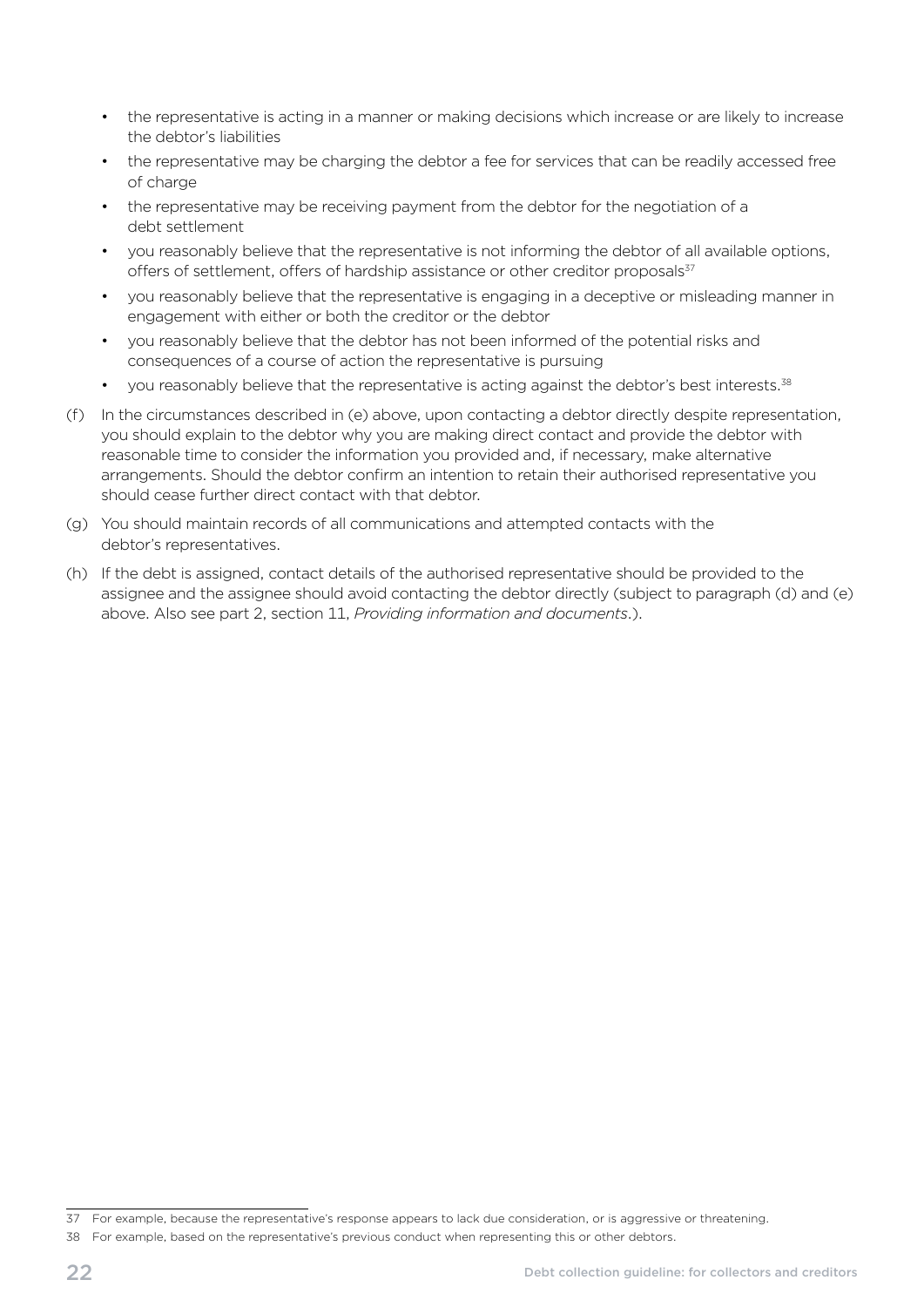# <span id="page-26-0"></span>10. Record keeping

- (a) You should ensure:
	- you maintain accurate, complete and up-to-date records of all communications with debtors, including the time, date and nature of calls about the debt, records of any visits in person, and records of all correspondence sent
	- all payments made are accurately recorded (including details of date, amount and payment method)
	- vou provide documents to which the debtor is entitled on the debtor's request.
- (b) Accurate record keeping by all parties is vital to promptly resolve disputes and to allow collectors and debtors to limit or avoid costly debt collection activity.

#### Example: Record of attempted and actual contacts

If you maintain accurate records (for example, call logs or notes of contact and copies of all correspondence with the debtor), then it may be easier to identify any issues and to resolve disputes.

(c) Accurate record keeping will also assist to determine whether a debt is statute-barred by making it easier for you to identify and calculate relevant dates to determine the limitation period. See part 2, section 20, *Representations about the legal status of debt—including statute-barred debt*.

#### Example: Record of payments

If you accurately record all payments in relation to a debt then it will be much easier for you to accurately identify when the debtor's last payment was made.

- (d) Creditors should ensure:
	- debt collectors are provided with accurate, up-to-date information about assigned or contracted debts<sup>39</sup>
	- retained information and documentation can be accessed and forwarded to collectors in a prompt and efficient manner
	- settled debts are not assigned or contracted out for collection.

#### Recording debt settlements

- (e) You should ensure that:
	- settlements reached in relation to the repayment of a debt are fully documented in relevant files and computer systems
	- before tranches of debts are assigned, sold or contracted out for collection, all reasonable steps are taken to ensure settled debts are not included.
- (f) Once a debt is settled, any credit reporting body report on the debtor should be updated appropriately.40

<sup>39</sup> Note, however, that there are limits on information mercantile agents are permitted to receive from credit providers under Part IIIA of the Privacy Act. More generally on privacy issues: see part 2, section 8, *Privacy obligations to the debtor and third parties*.

<sup>40</sup> More generally on credit reporting, see part 2, section 8, *Privacy obligations to the debtor and third parties*.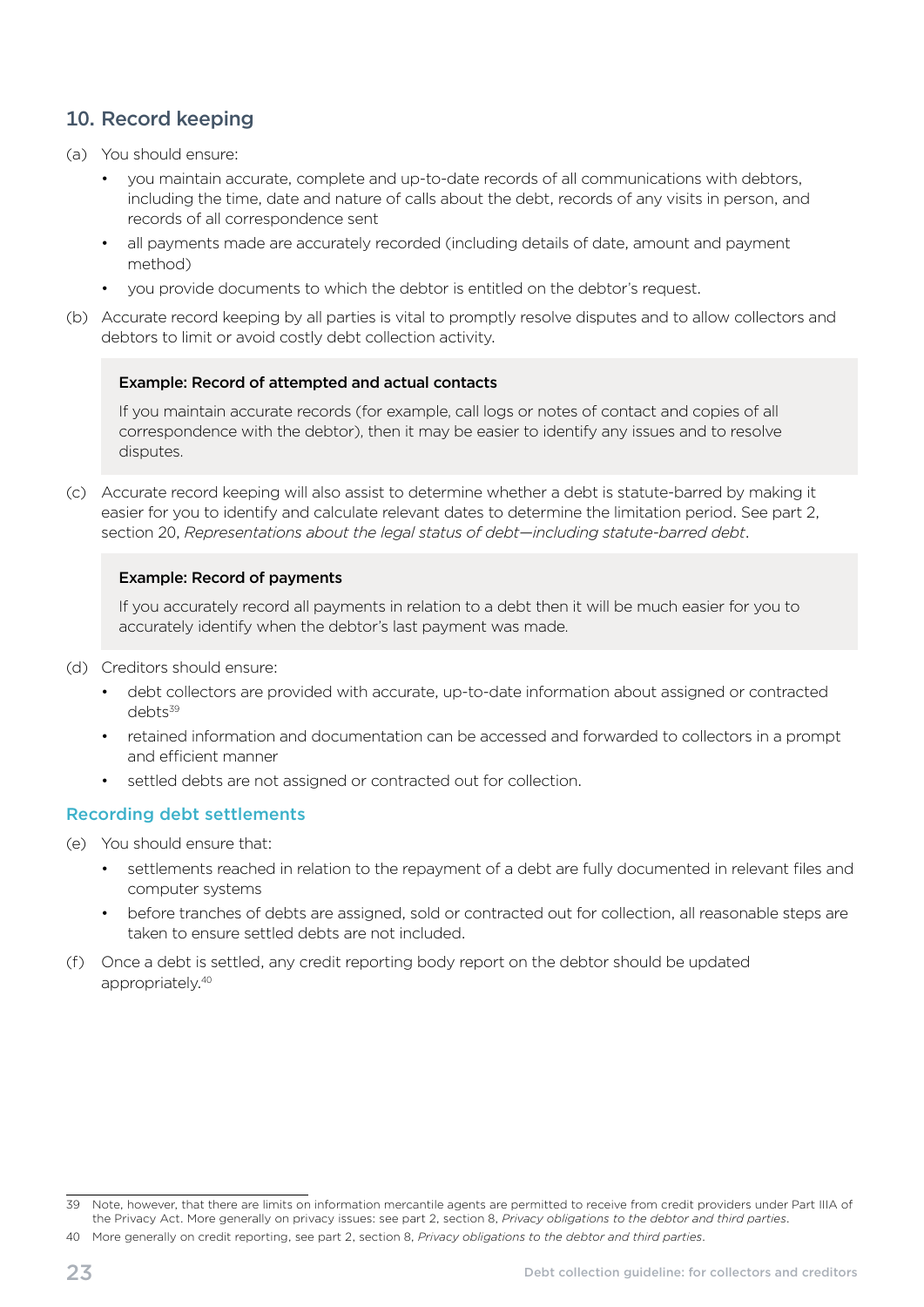# <span id="page-27-0"></span>11. Providing information and documents

- (a) You should address requests for information or documentation as soon as possible.
- (b) In certain circumstances, failure to provide information may constitute misleading or deceptive conduct or unconscionable conduct. Copies of contracts and related documents should be provided without unreasonable delay if these are requested by a debtor. This can also assist if a debt has been incurred with a business operating under a trading name that is different to the creditor name supplied to the debtor. You can only charge for provision of documents if the contract that gave rise to the debt specifically allows for it.
- (c) If a debt relates to consumer credit regulated by the NCC, specific obligations are imposed on creditors to provide information and documents on request. These are set out in the following sections of the NCC:
	- s. 36 (statement of amount owing and other matters) $41$
	- $\,$  s. 38 (disputed accounts)<sup>42</sup>
	- s. 83 (statement of payout figure) $43$
	- s. 185 (copies of contracts and other documents).<sup>44</sup>

These timeframes also provide a guide to what is reasonable for accounts that are not regulated by the NCCP.

- (d) In addition, subscribers to industry codes of conduct may be subject to information and document disclosure requirements.45 Debtors also have a right to access personal information held about them under APP 12 (subject to certain limits).<sup>46</sup>
- (e) If a debtor requests information about an amount claimed as owing, or how that amount has been calculated, you should provide the debtor with an itemised statement of the account clearly specifying:
	- the amount of the debt and how it is calculated
	- details of all payments made and all amounts (including principal, interest, fees and charges) owing and the relevant dates for these transactions.
- (f) Except for undisputed amounts, all collection activity should be suspended until the account information and/or documents requested have been provided to the debtor (see part 2, section 13, *If liability is disputed*).

#### Responsibility for providing information and documents

(g) Depending on arrangements between the original creditor and its agent or assignee who purchased the debt (assignee), such information may be provided either through the agent or assignee or directly by the original creditor.<sup>47</sup>

- (c) any amounts currently overdue and when such amount became due
- (d) any amount currently payable and the date it became due.

<sup>41</sup> Information to be provided to the debtor or loan guarantor if requested under s. 36(1) of the NCC: (a) the current balance of the debtor's account (b) any amounts credited or debited during a period specified in the request

<sup>42</sup> If a particular liability is disputed in writing, the credit provider must explain in writing in reasonable detail how the liability arises: s. 38(1) of the NCC.

<sup>43</sup> In response to a written request from a debtor or loan guarantor, a credit provider must provide a statement of the amount required to pay out a credit contract (other than a continuing credit contract facility) at a particular date. Details of items that make up this amount must also be provided if requested: s. 83 (1) of the NCC.

<sup>44</sup> This section covers credit contracts, mortgages, guarantees, credit-related insurance contracts in the credit provider's possession, and notices previously given to the debtor, mortgagor or guarantor under the NCC.

<sup>45</sup> For example, subscribers to the Code of Banking Practice (available at http://www.bankers.asn.au/Industry-standards/ABAs-Code-of-Banking-Practice/Code-of-banking-practice) must comply with code requirements relating to the provision of copies of documents (cl. 13) and statements of account (cl. 26).

<sup>46</sup> More generally, see part 2, section 8, *Privacy obligations to the debtor and third parties*.

<sup>47</sup> Note however the obligations under the Privacy Act. More generally on privacy issues, see part 2, section 8, *Privacy obligations to the debtor and third parties*.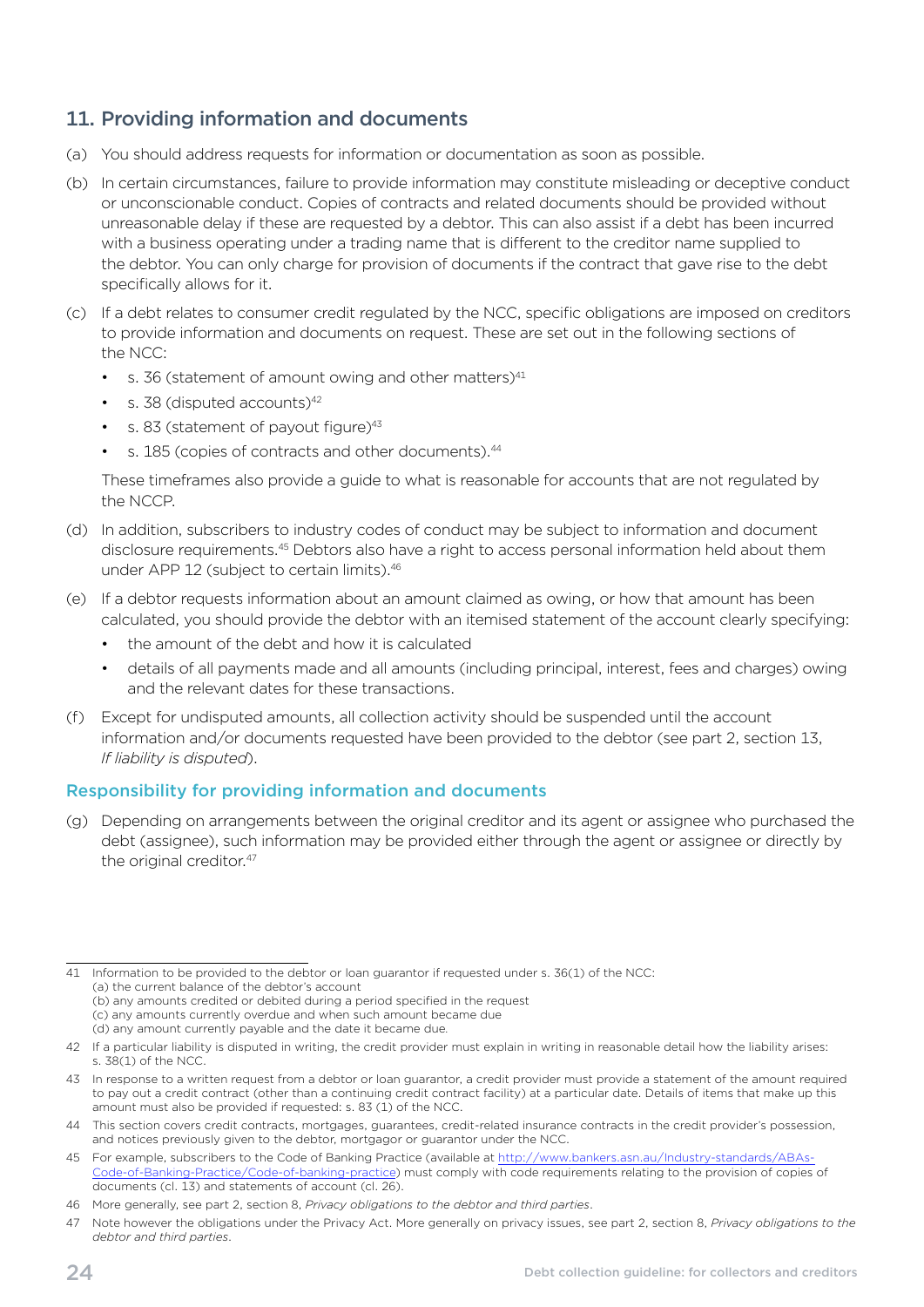#### **Agents**

- (h) Original creditors should bear in mind that agents act on their behalf under express or implied authority. This means that the original creditor is ultimately liable for the agent's actions.
- (i) Original creditors and their agents need to have appropriate contractual and operational arrangements in place to facilitate the provision of information and documents. This includes prompt and efficient processes for agents relaying requests to the original creditors, and for the original creditors responding to those requests. When it is arranged for the original creditor to respond directly to the debtor, a discussion should take place between the original creditor and agent to ensure that collection activity is suspended until the account information or documents requested have been provided.

#### **Assignees**

- (j) If you have purchased debt from the original creditor, you should ensure that you have all relevant information and documents relating to the debt, or are able to access this information or documents from the original creditor within reasonable timeframes or the prescribed time period under the NCC if the credit contract is regulated by the NCCP. You should ensure that the debtor is not disadvantaged by the assignment of the debt.
- (k) Original creditors and assignees should ensure that the terms of the assignment include adequate processes to ensure compliance with this guideline and the law.
- (I) The original creditor should notify the assignee if the debtor is represented or if there are repayment arrangements in place.
- (m) Where the original creditor sells or assigns the debt, the debtor must be informed of the sale. Note that some state-based property legislation prescribes that when a debt is assigned, the assignor must give express notice of the assignment to the debtor in writing.<sup>48</sup>
- (n) Clearly explaining why a party other than the original creditor is involved in the collection of a debt is important to avoid debtor confusion and to encourage a cooperative response. In addition to any other information required by state or Commonwealth laws, your first contact with the debtor should set out in plain English that you have purchased the debt from the original credit provider and set out the consequences of the purchase, including but not limited to relevant contact details, scheduled repayments and any other useful information that can assist the debtor's understanding of their obligations and options.

<sup>48</sup> For example, see s. 134 of the *Property Law Act 1958* (Vic).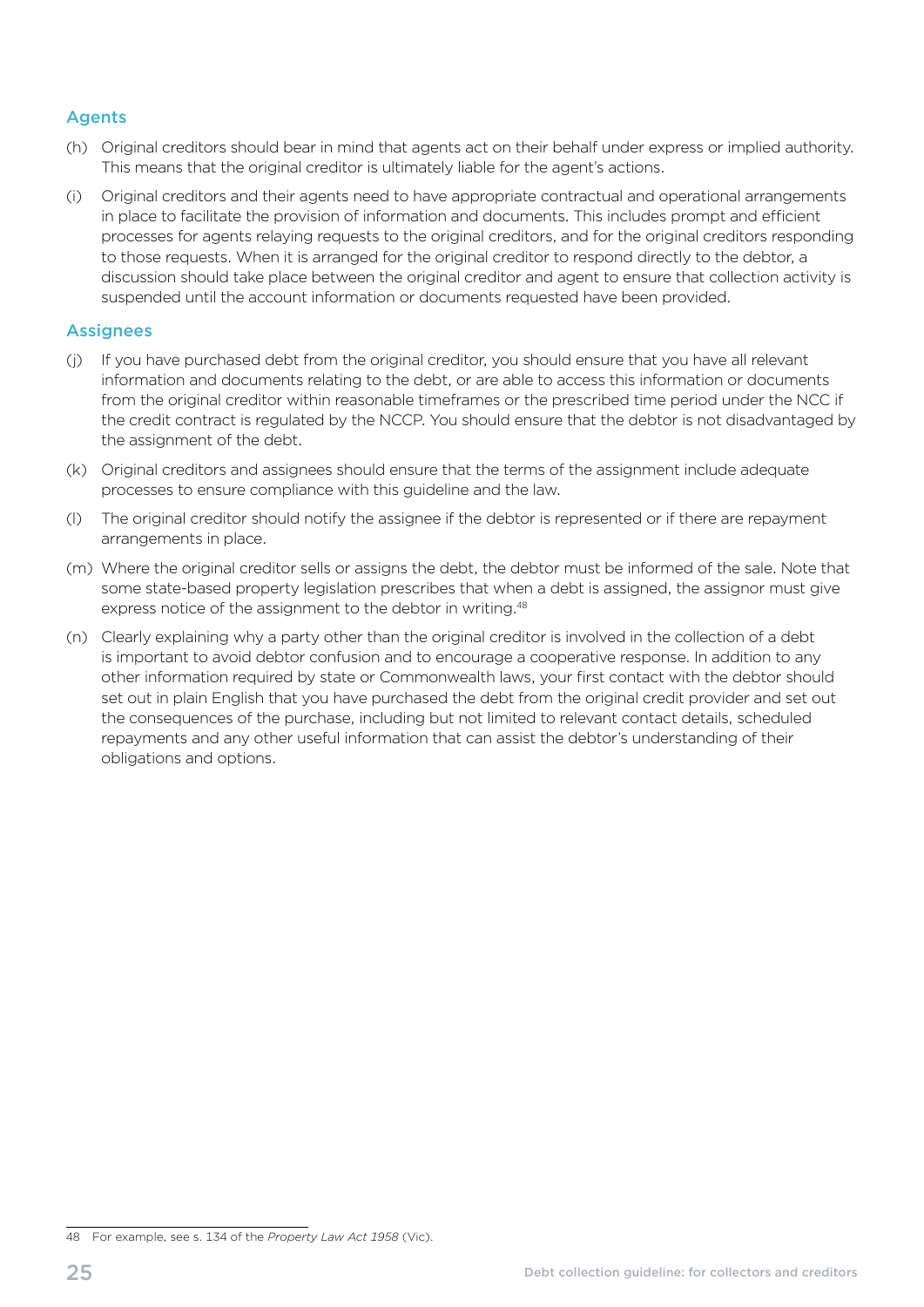# <span id="page-29-0"></span>12. Consistent and appropriate correspondence

- (a) Your correspondence—including automatically generated letters—should be consistent with both your records and your verbal communications with the debtor, and vice versa.
- (b) Correspondence should reflect the repayment arrangements that you have made with the debtor.<sup>49</sup> Such correspondence must not make inaccurate representations, including misrepresentations about:
	- the frequency of contact (for example stating that 'numerous attempts have been made to contact you by telephone' or 'numerous previous letters have been sent' if this is not the case)
	- liability or the amount owing (for example stating or implying that a debtor is liable for collection charges or fees, legal fees or charges that you are not legally entitled to claim)
	- demand payment for an amount that does not account for payments already made.
- (c) It is not appropriate to send reminders or other correspondence about the consequences of nonpayment (including automatically generated letters) when:
	- a temporary stay of action or enforcement has been granted
	- you have not provided the information you agreed to provide (whether or not liability for the debt has been disputed)
	- court or external dispute resolution proceedings regarding the debt have been commenced.<sup>50</sup>
- (d) You should avoid communications with the debtor that may distort the true purpose of the communication or communicate an unwarranted sense of urgency or cause unwarranted stress or anxiety.

#### Example: Unwarranted sense of urgency

If you write a letter or other message to a debtor that does not identify the sender but states that the matter is urgent then you may lead a debtor to believe there may be some personal emergency that requires an immediate response.

<sup>49</sup> See part 2, section 14, *Repayment negotiations, and section* 15, *Contact when a payment arrangement is in place.* 

<sup>50</sup> However, if judgment is subsequently obtained, further correspondence or other communication may be appropriate (for example, to outline alternatives to enforcement of the judgment debt through the courts). For a more general discussion of legal action and procedures, see part 2, section 21, *Legal action and procedures*.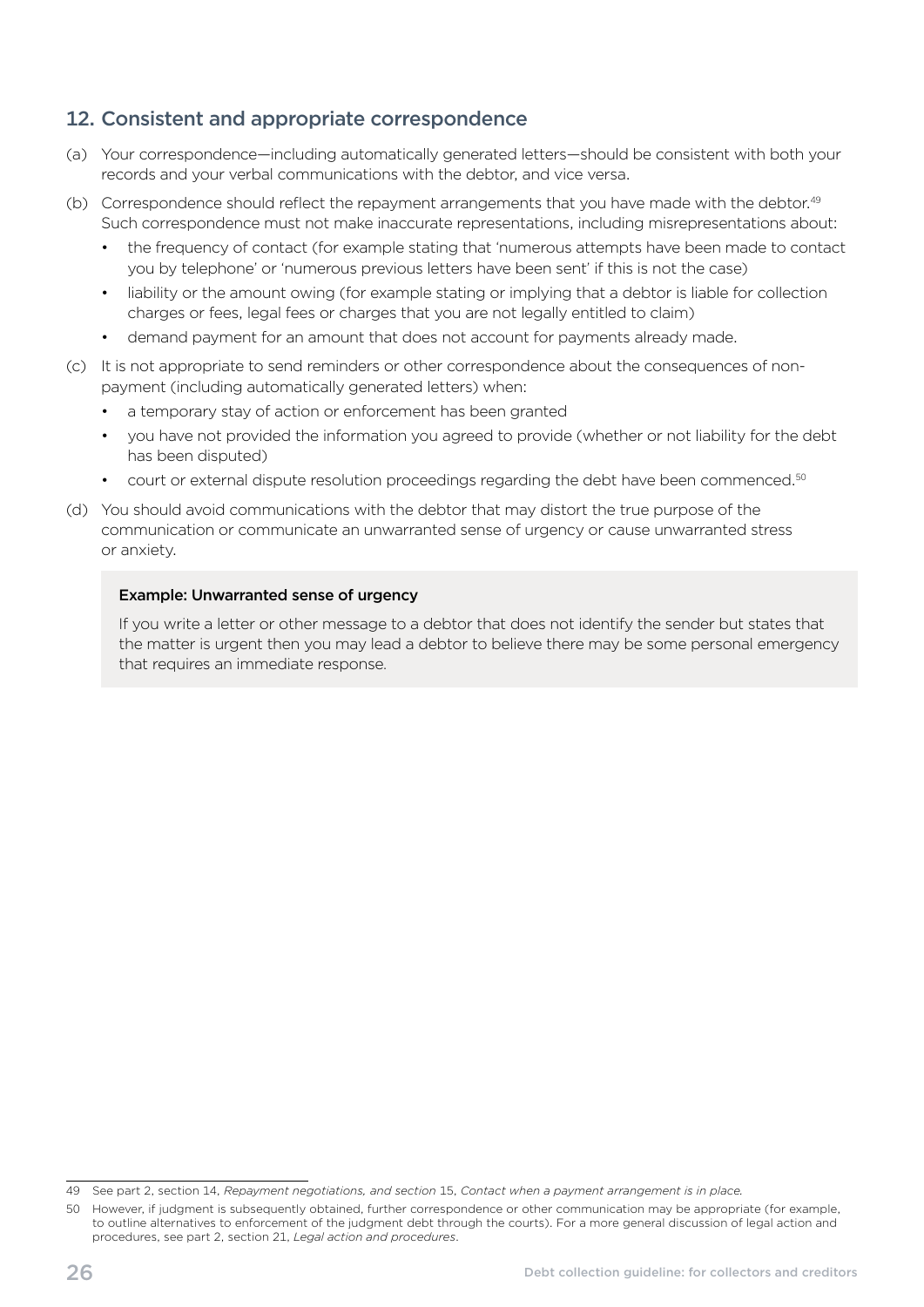# <span id="page-30-0"></span>13. If liability is disputed

- (a) Collection activity (including credit report listing) should be suspended if a person contacted about a debt claims that:
	- they are not the alleged debtor
	- the debt was never incurred, or
	- the debt has been paid or otherwise settled

and you have not already confirmed their identity and liability.

(b) If collection activity is continued without properly investigating claims that a debt is not owed, including whether a debt is statute-barred, there is considerable risk of breaching the law.

#### Assignment

(c) If you are considering assigning a debt, and the debt is in dispute, you should think carefully about providing additional information to the assignee.

#### Identity of debtor is disputed

(d) A person must not be pursued for a debt unless there are reasonable grounds for asserting that the person is liable for the debt.

#### Example: Take reasonable steps to ensure that the person contacted is the alleged debtor

You should not send letters requesting payment or alleging a debt is owed to a person or group of persons who may only share a name or surname with the person who incurred the debt. Doing so can be stressful for a person who is not the alleged debtor and may be misleading or deceptive.

(e) Reasonable steps should be taken to ensure that the person contacted or attempting to be contacted is the alleged debtor. If the identity of the debtor cannot be established with sufficient certainty (because they deny their identity and you do not have any other supporting evidence to the contrary) all contact with that person should cease. Failure to do so may risk breaching the Privacy Act. See part 2, section 8, *Privacy obligations to the debtor and third parties*.

#### Quantum of or liability for a debt is disputed

- (f) If the debtor's liability for the debt cannot be established when challenged, collection activity should cease. A letter to the debtor should be considered advising that collection activity has ceased and the circumstances (if any) in which collection activity may be resumed in the future.
- (g) It is misleading to state or imply that the debtor must prove they are not liable for the debt. In legal proceedings, proof of the debt lies with the person alleging the debt is owed to them.
- (h) If the parties are unable to resolve a dispute about liability for a debt or the amount owed, you may have an obligation to advise the debtor of internal or external dispute resolution processes available see further under part 2, sections 22, *Resolving debtor complaints and disputes* and 24, *The role of independent external dispute resolution schemes*.
- (i) Subject to the next paragraph, further communication with a debtor, after the debtor has clearly denied liability and/or stated an intention to defend any legal proceedings brought against them, is not appropriate. In these circumstances, you have the option of starting legal proceedings if you choose to pursue the debt.
- (j) However, further communication in writing may be appropriate after a denial of liability:
	- to clarify the basis of the creditor's or collector's claim and the consequences of legal action being taken
	- to advise the debtor of the creditor's or collector's intention to start legal proceedings, and the steps involved
	- to put a genuine proposal to the debtor for settlement of the debt.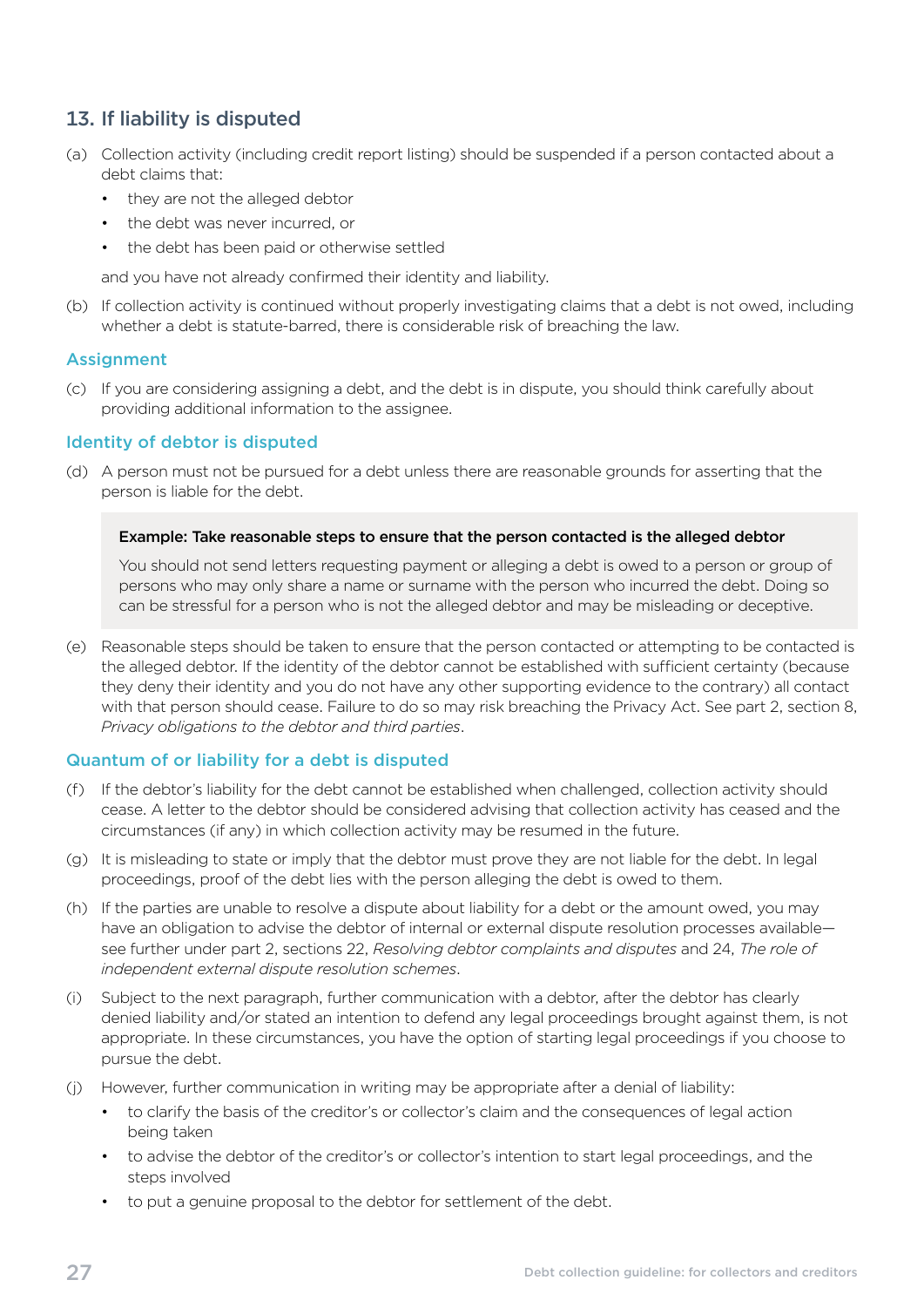Further communication is also appropriate when it is subsequently authorised or requested by the debtor.

- (k) Further communication with the debtor about any other debt, or any part of a debt that is not denied remains appropriate.
- (I) If a court judgment is obtained for a debt for which liability had been denied, you are entitled to start or resume communication with the debtor for that judgment debt (assuming the judgment has not been set aside).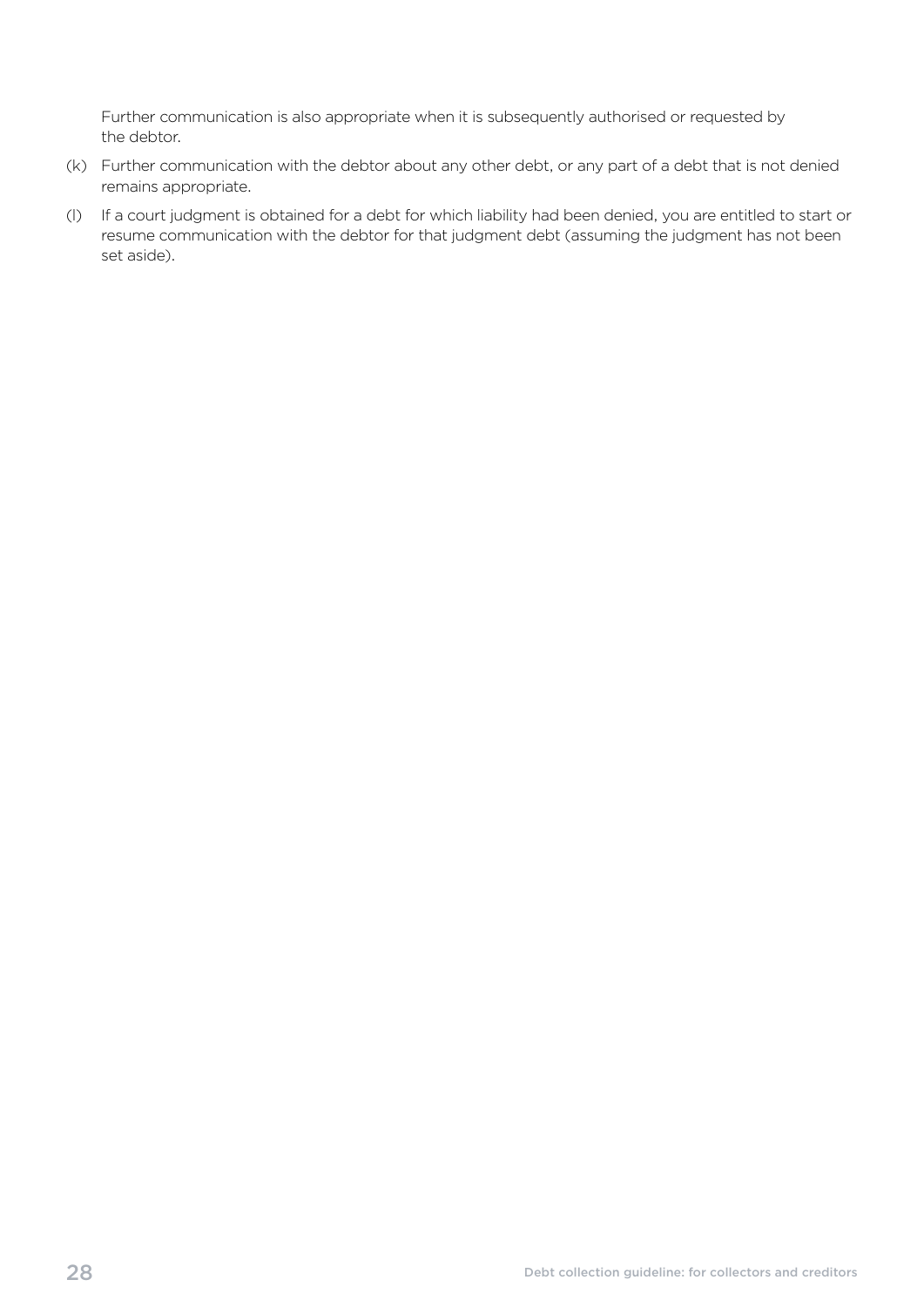# <span id="page-32-0"></span>14. Repayment negotiations

- (a) We encourage you to work with a debtor and to adopt a flexible and realistic approach to repayment arrangements, which includes:
	- making reasonable allowances for a debtor's ongoing living expenses
	- considering if a debtor is on a fixed low income (for example a disability pension or other welfare payments) and there are no prospects of their income increasing in the future
	- recognising that debtors experiencing financial difficulties will often have a number of debts owing to different creditors, and
	- ensuring that payment arrangements are meaningful and sustainable.
- (b) In some circumstances, a prolonged period of negotiation about a debt may not be in the interests of the debtor. This may be the case, for instance, when a debtor's equity in their home or other security is reducing rapidly because they can no longer maintain minimum or meaningful loan repayments. It is appropriate for you to take this kind of circumstance into account when negotiating with a debtor.
- (c) Debtors experiencing financial hardship in relation to credit contracts regulated by the NCCP have the benefit of a formal process under the NCC.<sup>51</sup> In such cases, the credit provider must notify the debtor within the timeframes specified in the NCC whether the credit provider agrees to change the credit contract. You should not contact the debtor for the purpose of collection until such decision has been communicated. Financial hardship policies are also available to consumers for particular goods or services, such as energy and financial products or services.<sup>52</sup> There may also be other circumstances where consumers are entitled to apply for a particular repayment program due to financial hardship.
- (d) You should also be aware that the law may offer some protections to debtors receiving certain types of income, for example, where a debtor's income is derived only from a pension or a government benefit.<sup>53</sup>
- (e) In addition, some industry codes may oblige subscribers to help debtors overcome their financial difficulties and advise them of any rights they may have under the NCCP or other relevant legislation.<sup>54</sup>
- (f) You must not mislead the debtor in the context of repayment negotiations. For instance, you must not:
	- advise a debtor that you do not, or are unable to, enter into repayment arrangements when this is not the case
	- mislead a debtor about their rights, for example, a right to seek a repayment variation
	- mislead a debtor about the consequences of non-payment (see part 2, section 19, *Representations about the consequences of non-payment*)
	- mislead a debtor about the legal status of a debt (see part 2, section 20, *Representations about the legal status of a debt—including statute-barred debt*).
- (g) It is also unacceptable to pressure a debtor to:
	- pay in full or in unreasonably large instalments, or to increase payments when you are aware they are unable to do so
	- pay a large upfront amount and state that only afterwards will you consider payment arrangements
	- get further into debt to pay out an existing debt
	- show proof of unsuccessful alternative credit applications before a repayment plan will be negotiated

<sup>51</sup> If a debtor considers that they are or will be unable to meet their obligations under a credit contract, the debtor may give the credit provider notice, orally or in writing, of their inability to meet these obligations: s. 72 of the NCC. If the credit provider does not agree to the variation proposed, the debtor can apply to your approved external dispute resolution scheme.

<sup>52</sup> For example, the National Energy Retail Law (NERL) requires energy retailers to develop, maintain and implement a customer hardship policy for residential customers and the AER oversees this process. Energy retailers have an obligation to develop processes to identify consumers experiencing hardship and provide flexible payment options. The AER collects data to monitor retailers' compliance and performance in these areas. See AER publication *Energy bills, hardship programs and disconnection—your rights* at <http://www.aer.gov.au/consumers/aer-resources>and<http://www.aer.gov.au/consumers/my-energy-bill/problems-paying>.

<sup>53</sup> For example, s. 60(1) of the *Social Security (Administration) Act 1999* (Cth) which provides that a social security payment is absolutely inalienable. Other protections include s. 12 of the *Judgment Debt Recovery Act 1984* (Vic), which states that an instalment order shall not without the consent of the judgment debtor be made if the income of the judgment debtor is derived solely for a pension or other government benefits.

<sup>54</sup> Clause 28.2 of the Code of Banking Practice states in part: 'With your agreement and cooperation, we will try to help you overcome your financial difficulties with any credit facility you have with us. We could, for example, work with you to develop a repayment plan'.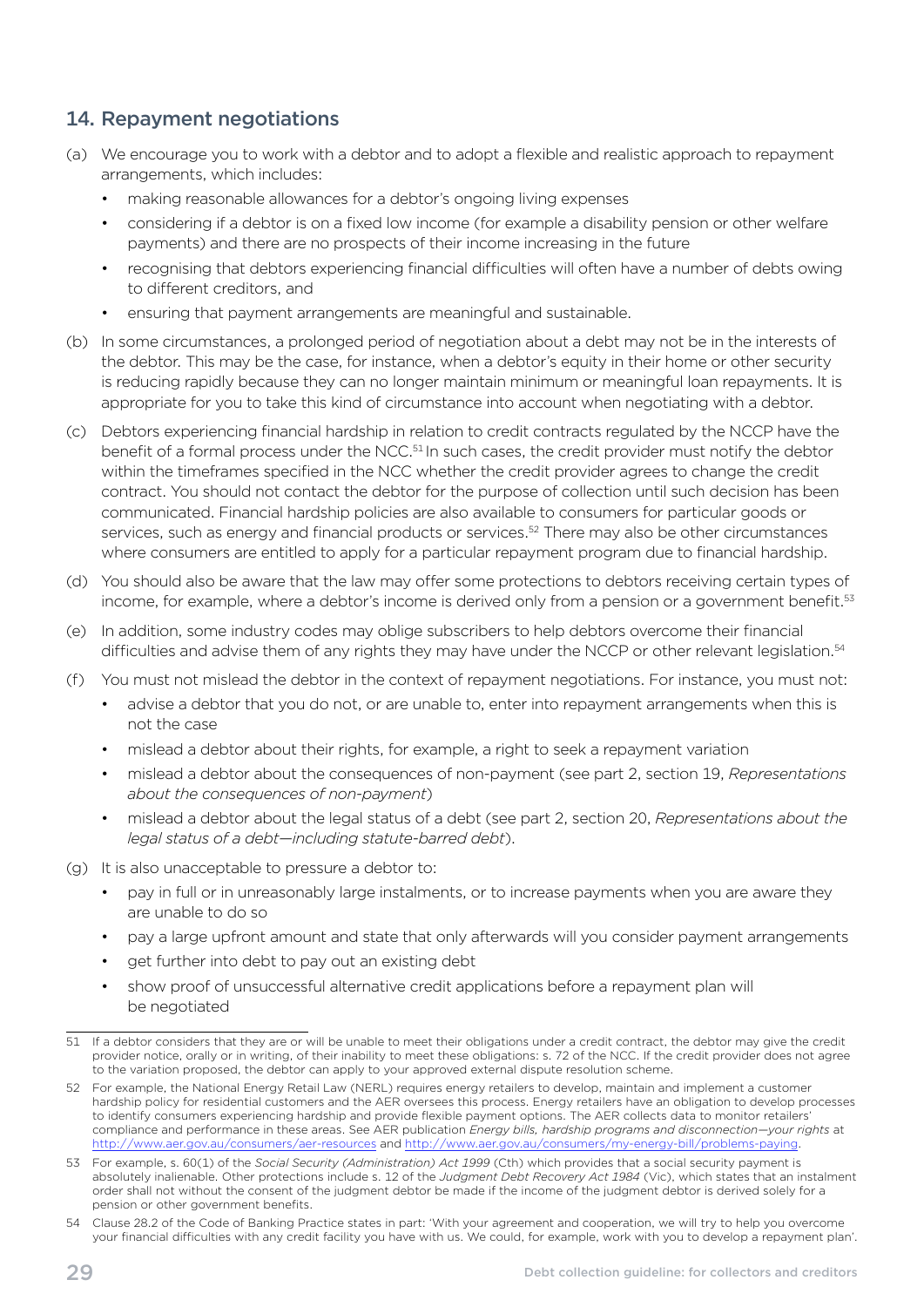- borrow from family or friends to pay out a debt
- access their superannuation early.
- (h) Under no circumstances should you provide debtors with financial advice.
- (i) Any repayment arrangement reached with a debtor should be fully and accurately documented.
- (j) A written copy of the agreed repayment arrangement should be provided to the debtor on request. If the debtor does not agree with the way the repayment arrangement has been recorded, they have an opportunity to clarify the arrangement with the debt collector or creditor.55

#### Example: Confirm renegotiated repayment arrangements in writing

At the end of a phone conversation with the debtor, where you have renegotiated a repayment arrangement, you may consider sending an email or letter to the debtor to confirm the terms of the agreed arrangement. This will minimise any ambiguities or misunderstandings, and will give the debtor the opportunity to contact you in case they disagree or are unclear about any aspect of the agreement or the way you have recorded it.

(k) Once finalised, the debtor should be given a reasonable opportunity for the repayments to be made under the arrangements.

<sup>55</sup> If you are regulated under the NCCP, you may have an obligation to provide debtors with certain information and/or documents upon request, see for example, s. 185 of the NCC.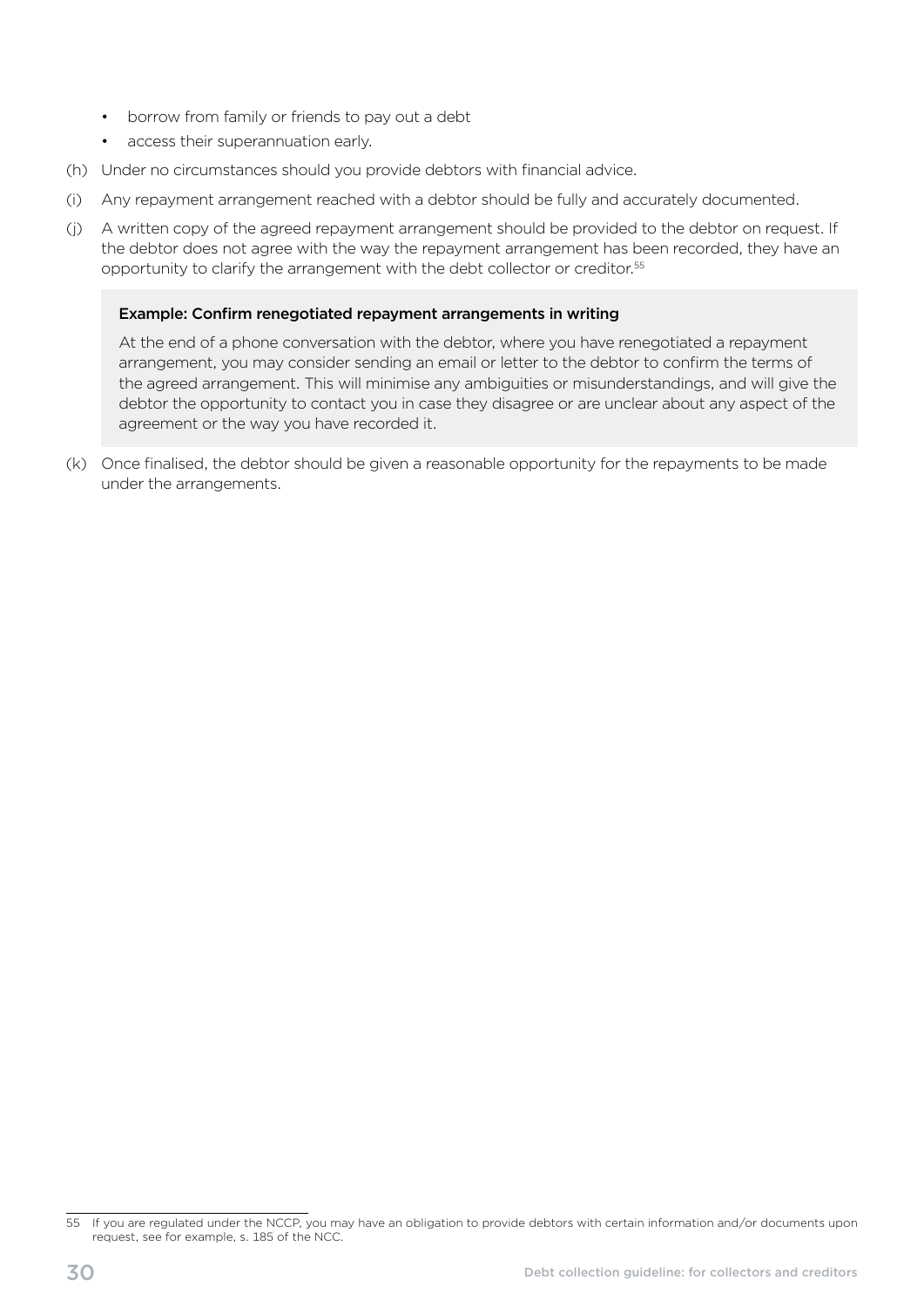## <span id="page-34-0"></span>15. Contact when a payment arrangement is in place

- (a) Generally, while an arrangement is in place, the debtor or their representative should not be contacted unless:
	- the debtor asks you to
	- you wish to propose a genuine alternative arrangement to benefit the debtor
	- the debtor does not comply with the terms of the repayment arrangement.
- (b) In addition, if you are required to provide or have committed to provide ongoing account statements to the debtor, you should continue to do so.

#### Example: Payment reminders

You can ask the debtor whether they wish to receive payment reminders, perhaps via an email or SMS. However, if a debtor has not explicitly requested such contact you should avoid further contact unless it is for a proper purpose (for example, the debtor defaulted on a repayment).

(c) You are entitled to contact a debtor to review an arrangement that was made subject to review. However, repayment reviews should not be excessively frequent. A minimum of three months is recommended between reviews unless the debtor fails to make an agreed repayment.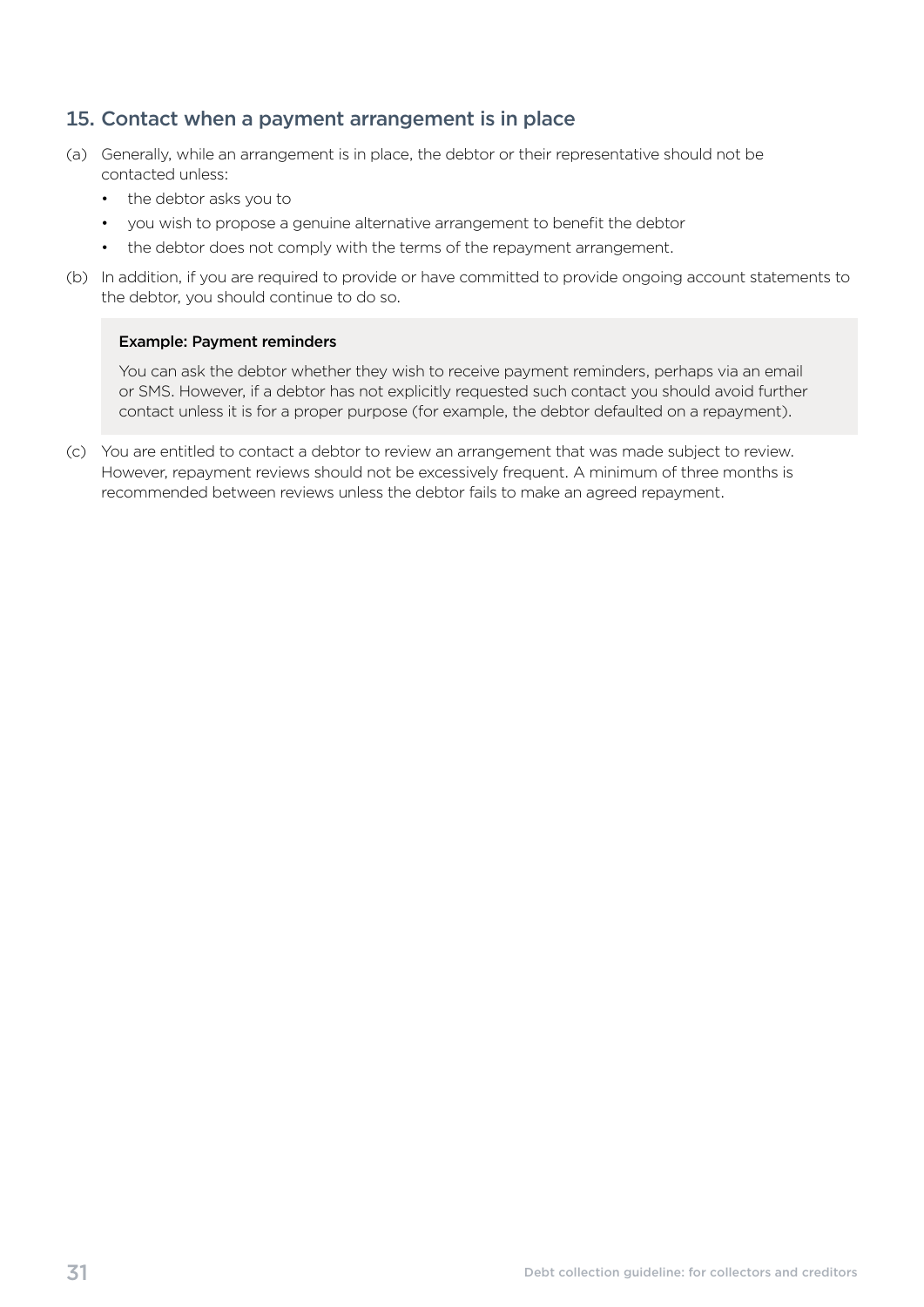# <span id="page-35-0"></span>16. Contact following bankruptcy or a Bankruptcy Act agreement

The following information on bankruptcy has been written based on guidance from the Australian Financial Security Authority (AFSA), formerly known as the Insolvency and Trustee Service Australia.

AFSA is the Commonwealth body responsible for the administration and regulation of the personal insolvency system, trustee services and the administration of the [Personal Property Securities Register](http://www.ppsr.gov.au/)  [\(PPSR\)](http://www.ppsr.gov.au/) and proceeds of crime.

- (a) Under the Bankruptcy Act an unsecured creditor<sup>56</sup> may lodge a proof of debt with the bankrupt's trustee. With limited exceptions set out in this Act, an unsecured creditor may not:
	- take or continue legal action or allow recovery action to continue against the bankrupt person
	- take any remedy against the person or property of the bankrupt.
- (b) A creditor or debt collector must also stop all informal collection activity against a bankrupt person for an unsecured debt.
- (c) Trying to persuade a bankrupt person that they should or must pay an unsecured debt covered by the bankruptcy will constitute misleading or deceptive conduct under the consumer protection laws.<sup>57</sup> Contacting a bankrupt person about such a debt may also amount to harassment of the debtor or unconscionable conduct.
- (d) Secured creditors<sup>58</sup> (including their agents) are entitled to take possession of secured assets and sell these if the bankrupt person is in default. Contacting a bankrupt debtor to sight, inspect or recover a security interest is permissible so long as the contact is consistent with the law.
- (e) In certain circumstances, a bankrupt person may also agree to pay a secured creditor to keep an asset. Ongoing communication with the bankrupt person in connection with such an arrangement is also permissible.
- (f) Apart from becoming bankrupt, in certain circumstances a debtor may enter into a Part IX debt agreement or Part X personal insolvency agreement under the Bankruptcy Act. These agreements involve a process by which a debtor makes a proposal to the creditors. If this proposal is formally accepted by the creditors, both debtor and creditors are bound by it and creditors cannot enforce remedies to recover their debts so long as the agreements are valid and are not declared void by a court or otherwise terminated. As with bankruptcy, secured creditors' rights are not affected by these agreements.59
- (g) Unsecured creditors (or their agents) should contact the trustee of a bankrupt estate, or the administrator of a Part IX or trustee of a Part X agreement for information about the possibility of recovering their debt.

<sup>56</sup> A creditor who does not hold a mortgage, bill of sale or other security over an asset that can be sold if the debt is not paid.

<sup>57</sup> When a person is bankrupt, the debt may be recoverable from the bankrupt person's estate. In this case, the trustee of the bankrupt estate and not the bankrupt person should be contacted.

<sup>58</sup> A creditor who holds a mortgage, bill of sale or other security over an asset that can be sold if the debt is not paid.

<sup>59</sup> Further information is available on the AFSA website on [www.afsa.gov.au](http://www.afsa.gov.au) or 1300 364 785.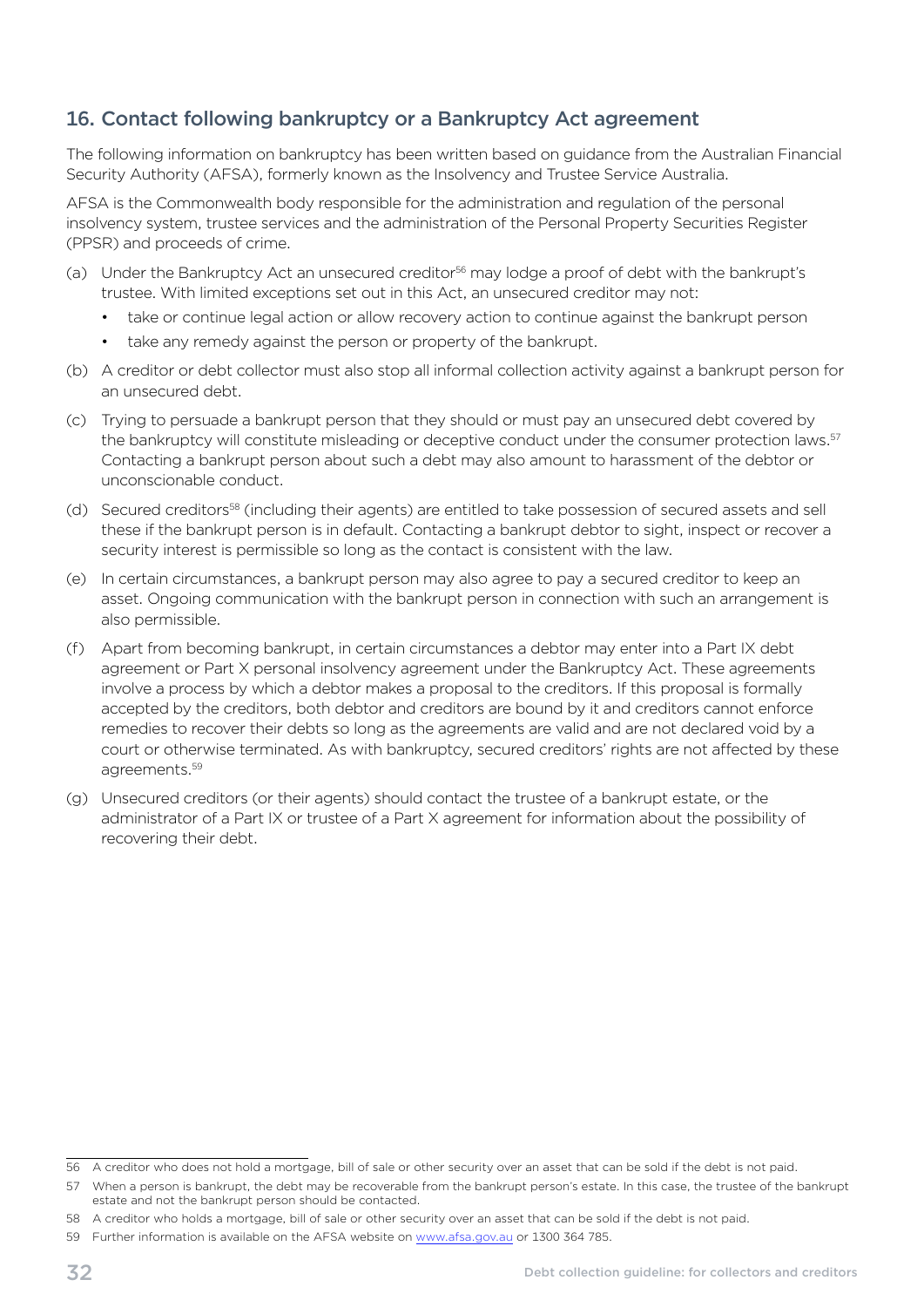# <span id="page-36-0"></span>17. Conduct towards the debtor or their representatives

- (a) A debtor is entitled to respect and courtesy, and must not be subject to misleading, humiliating or intimidating conduct by a creditor, debt collector or any of their agents or representative. Such conduct is likely to breach the law.
- (b) You should never:
	- use abusive, offensive, obscene or discriminatory language
	- make disrespectful or demeaning remarks about a debtor's character, situation in life, financial position, physical appearance, intelligence or other characteristics or circumstances
	- embarrass or shame a debtor—for example, by sending open correspondence to a shared post-box, posting messages for the debtor in a public online forum (for example, using social media sites), making the debtor's employer or co-workers aware that the debtor is being pursued for a debt, or creating an impression that the debtor is under surveillance<sup>60</sup>
	- adopt an aggressive, threatening or intimidating manner—for example, by shouting at or continually interrupting the debtor, or by refusing to listen to what the debtor has to say
	- use, or threaten to use, violence or physical force against a debtor, third party or against property<sup>61</sup>
	- mislead a debtor about the nature or extent of a debt, or the consequences of non-payment.<sup>62</sup>

#### CASE STUDY

A company was found to have engaged in false and misleading conduct and unconscionable conduct, and to have used coercion to obtain payment for mobile services when it created a fictitious complaints handling body, a fictitious debt collection agency and made false statements about the consequences of non-payment to coerce debtors to pay the alleged debt.

*ACCC v Excite Mobile Pty Ltd [2013] FCA 350* 

- (c) Inappropriate behaviour by a debtor does not justify unprofessional conduct by the collector.
- (d) Where possible, you should attempt to defuse such behaviour and refocus discussion on the outstanding debt and arrangements for its repayment. Where a debtor displays inappropriate behaviour, we recommend the matter be escalated to a senior staff member who is trained to manage such situations.
- (e) Debtor frustration or anger is more likely to be contained where viable and achievable repayment arrangements are proposed. In the event of violence or other extreme conduct, the appropriate response is to cease contact immediately and refer the matter to the police.

#### CASE STUDY

A company was found to have breached the prohibitions against harassment and coercion when its agents pinned a man to the ground during a vehicle seizure, even though the company had a contractual right to seize the debtor's vehicle. The court found this to be the case notwithstanding the fact that the man threatened the agents with assault.

*ACCC v Davis [2003] FCA 1227* 

<sup>60</sup> Such actions may also involve a breach of the collector's privacy obligations to the debtor: see part 2, section 8, *Privacy obligations to the debtor and third parties*.

<sup>61</sup> Such threats or actions may constitute criminal conduct.

<sup>62</sup> See further under part 2, sections 19, *Representations about the consequences of non-payment*, 20 *Representations about the legal status of debt, including statute-barred debt* and 21, *Legal action and procedures*.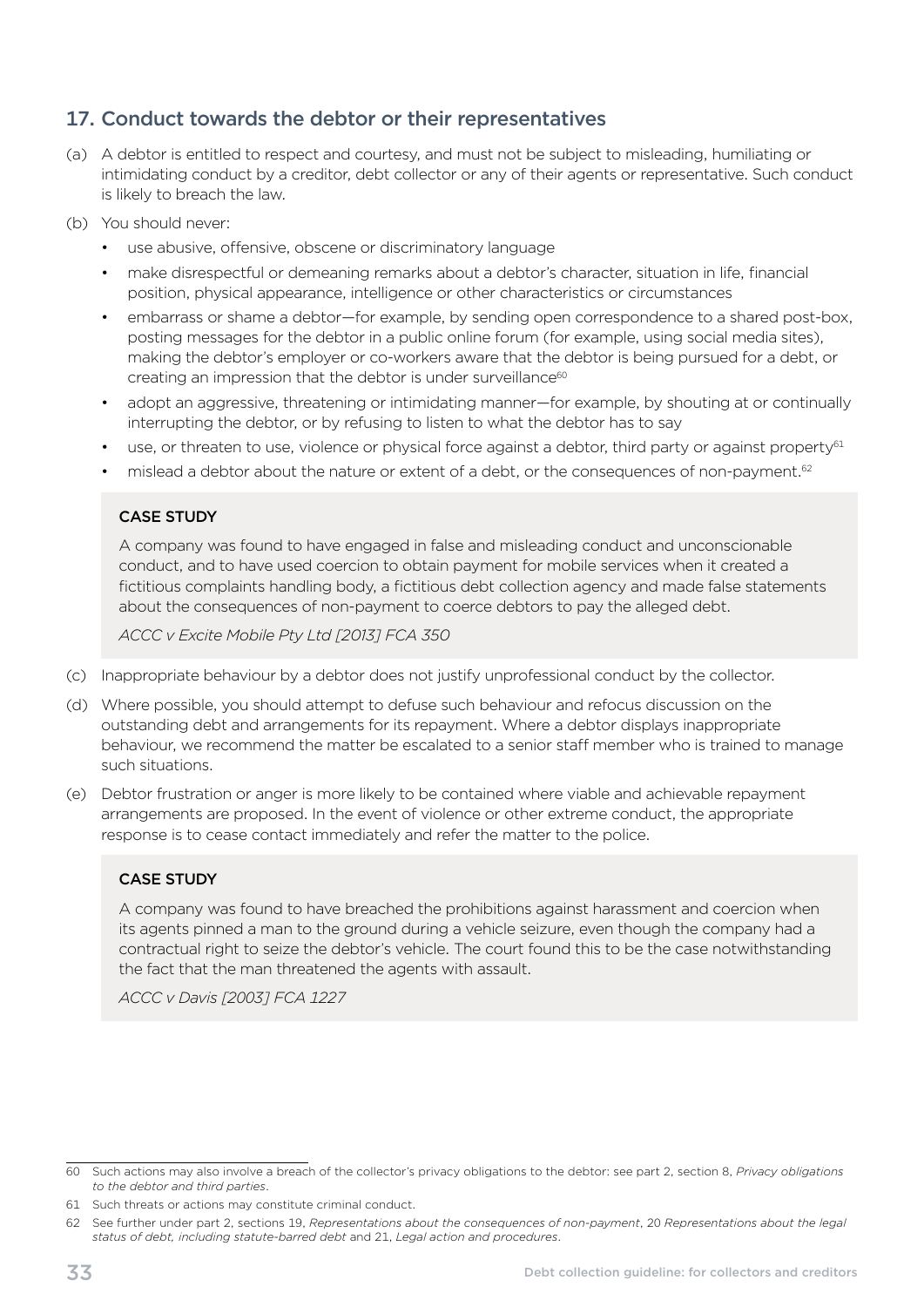# <span id="page-37-0"></span>18. Conduct towards family members and other third parties

- (a) You must not try to pressure a debtor by misleading, harassing, threatening or putting pressure on a debtor's spouse or partner, a member of a debtor's family (especially a child) or other third parties such as authorised representatives.
- (b) All communication with third parties, including members of a debtor's family, must be consistent with your privacy obligations to the debtor and the third party as set out in part 2, section 8, *Privacy obligations to the debtor and third parties*.

#### CASE STUDY

A company threatened to call neighbours and friends of the debtor with the expectation that they would inform the debtor or the debtor's husband that the company had contacted them.

The court found that contacting the debtor's neighbour and asking him to pass a message to the debtor's husband, as opposed to the debtor, was a distinctly unsavoury tactic. It was found to amount to undue harassment and coercion. The court found that this conduct carried with it the implicit suggestion that such exposures might be expected in the future.

*ASIC v Accounts Control Management Services Pty Ltd [2012] FCA 116* 

- (c) A debtor's family and third parties should be treated with courtesy and respect. In most circumstances, it is likely that the third party is unaware of the debt and may find the contact distressing (particularly in the case of family members).
- (d) You might breach Commonwealth consumer protection laws if, in communicating with a third party, you:
	- suggest or imply that the third party is liable for the debt when that person has no legal obligation to pay
	- suggest or imply that the third party should try and persuade the debtor to pay the debt, or that the third party should themselves pay the debt
	- put pressure on the debtor indirectly by involving the third party
	- embarrass or distress the debtor.
- (e) When it is appropriate to communicate with a third party, do so by telephone or other non-intrusive means wherever possible.<sup>63</sup>
- (f) Only visit a third party at their home or other location when no other means of making contact is available, for example, when you only have, or can only reasonably obtain, an address.
- (g) Attempting to get information about a debtor from a third party under false pretences, for example, by pretending to be an associate or friend of the debtor, constitutes misleading or deceptive conduct and is against the law.

#### CASE STUDY

A company was eliciting confidential information about the debtor from the debtor's employer under false pretences by making a statement which was knowingly false, namely, that the call was for the purpose of processing a 'credit application'.

The court declared that the company had engaged in misleading or deceptive conduct and undue harassment and coercion.

 *ASIC v Accounts Control Management Services Pty Ltd [2012] FCA 1164* 

<sup>63</sup> On the hours and frequency of contact with third parties, see part 2, section 4, *Hours of contact* and section 5, *Frequency of contact*. If communication is made with a third party, the creditor or collector should avoid disclosing any information about the debtor including the existence of the debt: see part 2, section 8, *Privacy obligations to the debtor and third parties*.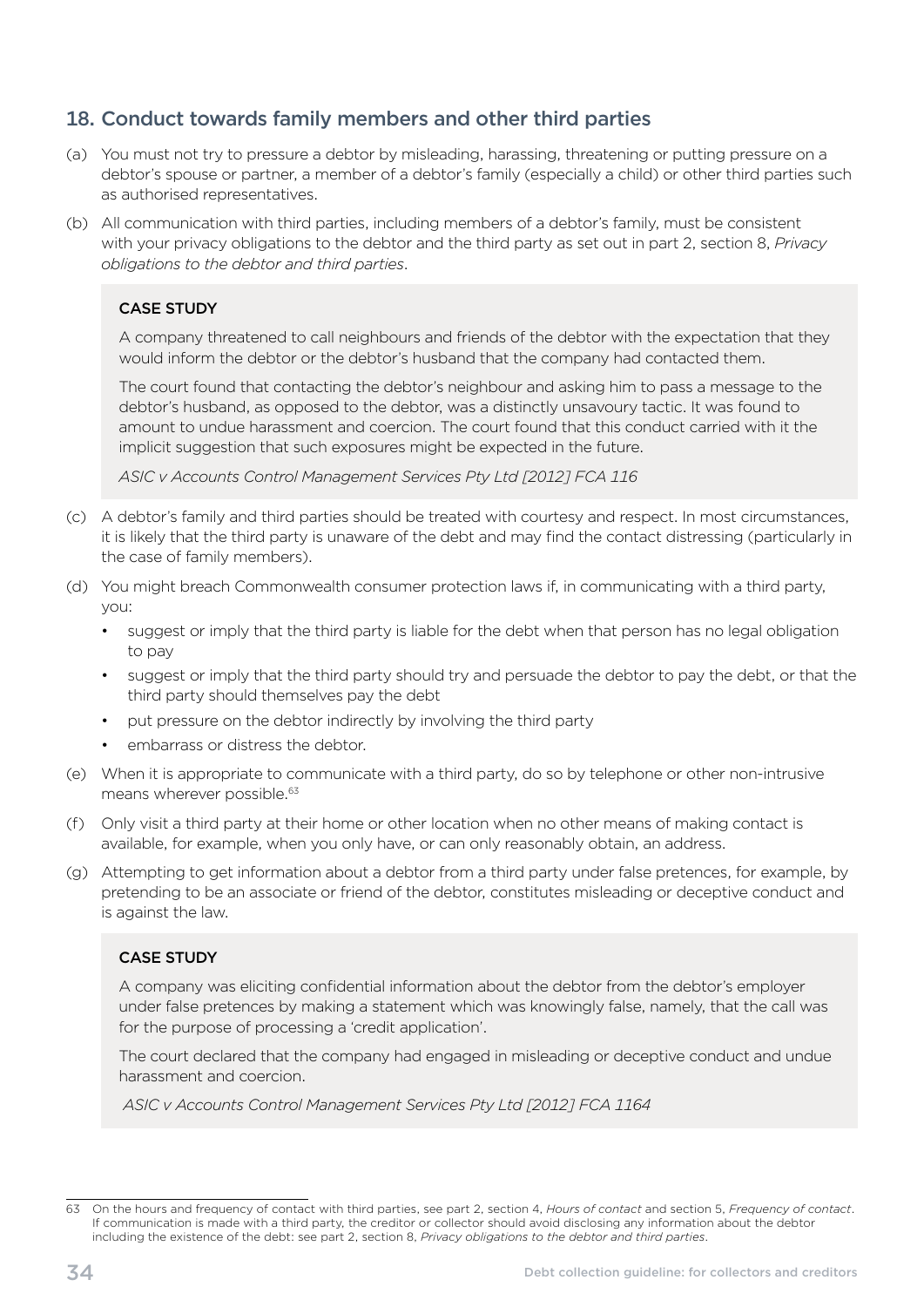(h) A third party is not obliged to give you information, nor agree to leave a message for a debtor, or otherwise help you. If a third party indicates they do not want to help you—however, unreasonable that refusal may seem to you—stop contacting the third party.

#### Communication with the debtor's child

- (i) Attempting to pressure a debtor by instigating unauthorised communication with the debtor's child, or by making threats about the debtor's child (for example, threatening to report the debtor to the family welfare authorities) will constitute undue harassment or coercion or unconscionable conduct within the meaning of the consumer protection laws.
- $(j)$  Do not communicate with a debtor's child (under the age of 18) about a debt, unless:
	- communication with that child is specifically authorised and initiated by the debtor; or the debtor, on their own initiative, asks the child to act as a translator
	- you reasonably believe the child is willing and able to act as a translator or other intermediary
	- vou reasonably believe that the child has not been coerced in any way by the debtor or another party to act in this capacity.64
- (k) You must take particular care to ensure that your conduct and demeanour does not distress or embarrass the child. You should immediately cease communication involving the child if the child appears to become upset, or the child or a member of the child's family requests that the communication cease.

<sup>64</sup> Note that in Victoria, any communication with a person under the age of 18 regarding a debt (if the person is not the debtor) is prohibited under s. 45(2)(n) of the *Australian Consumer Law and Fair Trading Act 2012* (Vic).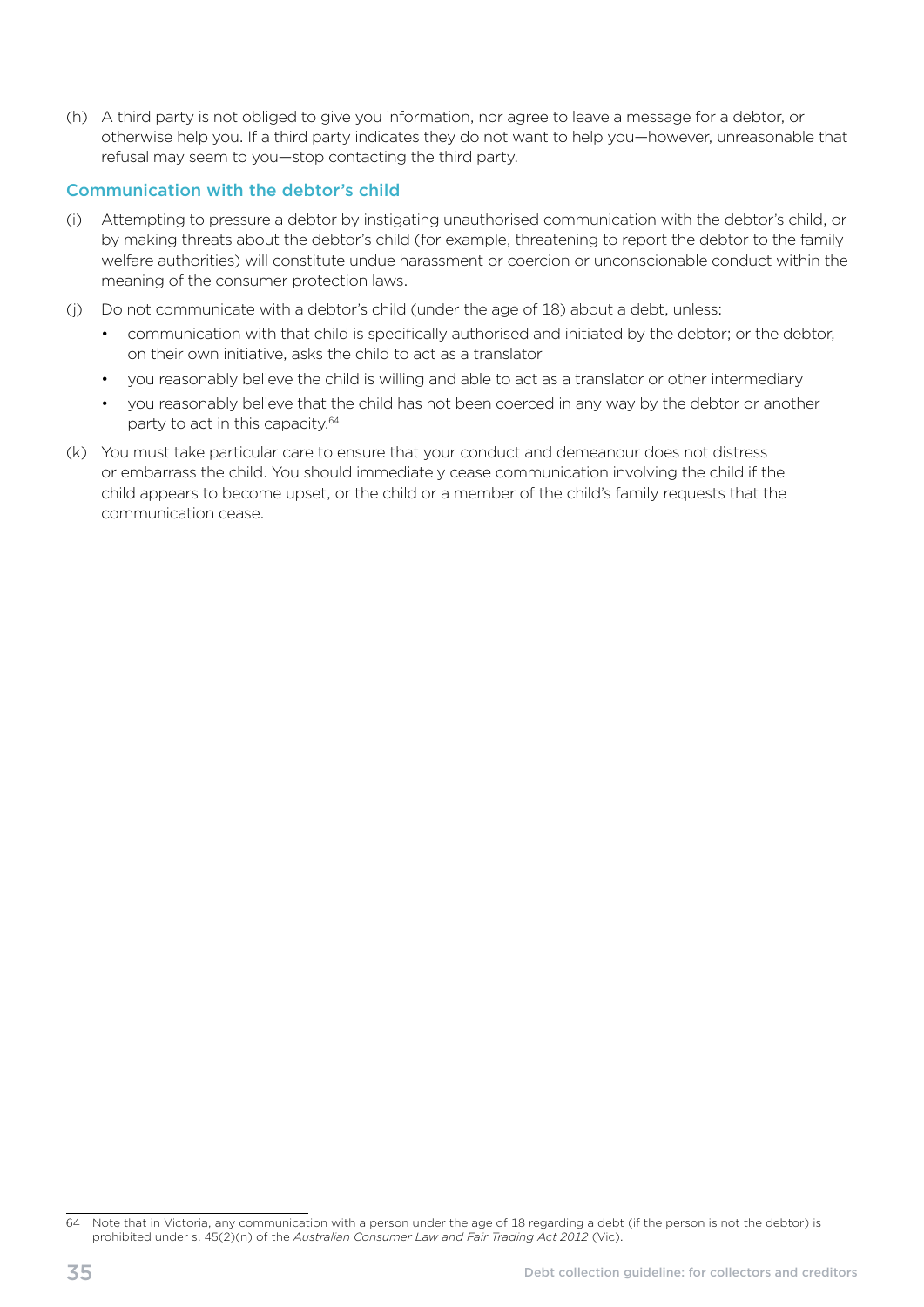### <span id="page-39-0"></span>19. Representations about the consequences of non-payment

- (a) This section should be read in conjunction with part 2, section 20, *Representations about the legal status of debt, including statute-barred debt* and section 21, *Legal action and procedures*.
- (b) You are entitled to accurately explain the consequences of non-payment of a debt, but must not misrepresent those consequences.<sup>65</sup> Misrepresentation may increase the risk of breaching laws against unconscionable conduct when the debtor is in a position of special disadvantage or vulnerability.<sup>66</sup>
- (c) You must not threaten legal action if the start of proceedings is not possible, not intended, or not under consideration, or you do not have instructions to start proceedings.

#### CASE STUDY

A company represented to a debtor that it was commencing proceedings to bankrupt the debtor, which would involve his house being repossessed, when this was not true. The company also represented to a debtor that it would cause Sheriff's officers to attend the debtor's home to serve documents when this was not possible.

The court found that the operators were told to make references to legal proceedings and lawyers as a means of achieving debt recoveries.

*ASIC v Accounts Control Management Services Pty Ltd [2012] FCA 1164* 

(d) Conversely, you must not state or imply that action will not be taken when the start of proceedings is intended or under consideration.

#### CASE STUDY

A company sent a debtor a letter implying that they would not or could not lawfully repossess a car without a court order, but then proceeded to repossess the car without this order. The court found this to be a contributing factor towards a finding of unconscionable conduct.

*ACCC v Esanda Finance Corporation Ltd [2003] FCA 1225* 

- (e) Do not state or imply to a debtor or their representative that:
	- immediate possession will be taken of a debtor's home or other property when the debt is not secured by that property, or you have not obtained judgment for the debt
	- you obtained judgment for the debt, if this is not the case
	- unsecured goods may be seized and sold without further legal action
	- unsecured basic household items can be seized if the debtor is made bankrupt67
	- additional fees or charges will be added to the debt if payment is not made, if such fees or charges are not permitted by law<sup>68</sup>
	- additional fees or charges will be added to the debt where there is no contractual right to add these
	- non-payment will have consequences relating to the person's employment or ability to earn an income
	- the debtor is obligated to make repayments from their social security entitlements if they are not obligated to do so.69

<sup>65</sup> Apart from constituting misleading or deceptive conduct under the consumer protection laws, misrepresenting the consequences of non-payment of a debt may also be prohibited under the *Australian Consumer Law and Fair Trading Act 2012* (Vic).

<sup>66</sup> See part 3, *Commonwealth consumer protection laws*.

<sup>67</sup> Section 116 of the *Bankruptcy Act 1966* (Cth) excludes these items from seizure by creditors.

<sup>68</sup> For example, s. 347 of the *Property Agents and Motor Dealers Act 2000* (Qld) prohibits the recovery of a commercial agent's fees or charges (besides stamp duty and costs fixed by or payable under the rules of a court or a court order) in the absence of an agreement with the debtor allowing such recovery, and subject to the NCC.

<sup>69</sup> Some state laws provide additional protection to debtors whose sole source of income is a social security benefit and the debtor has no other assets.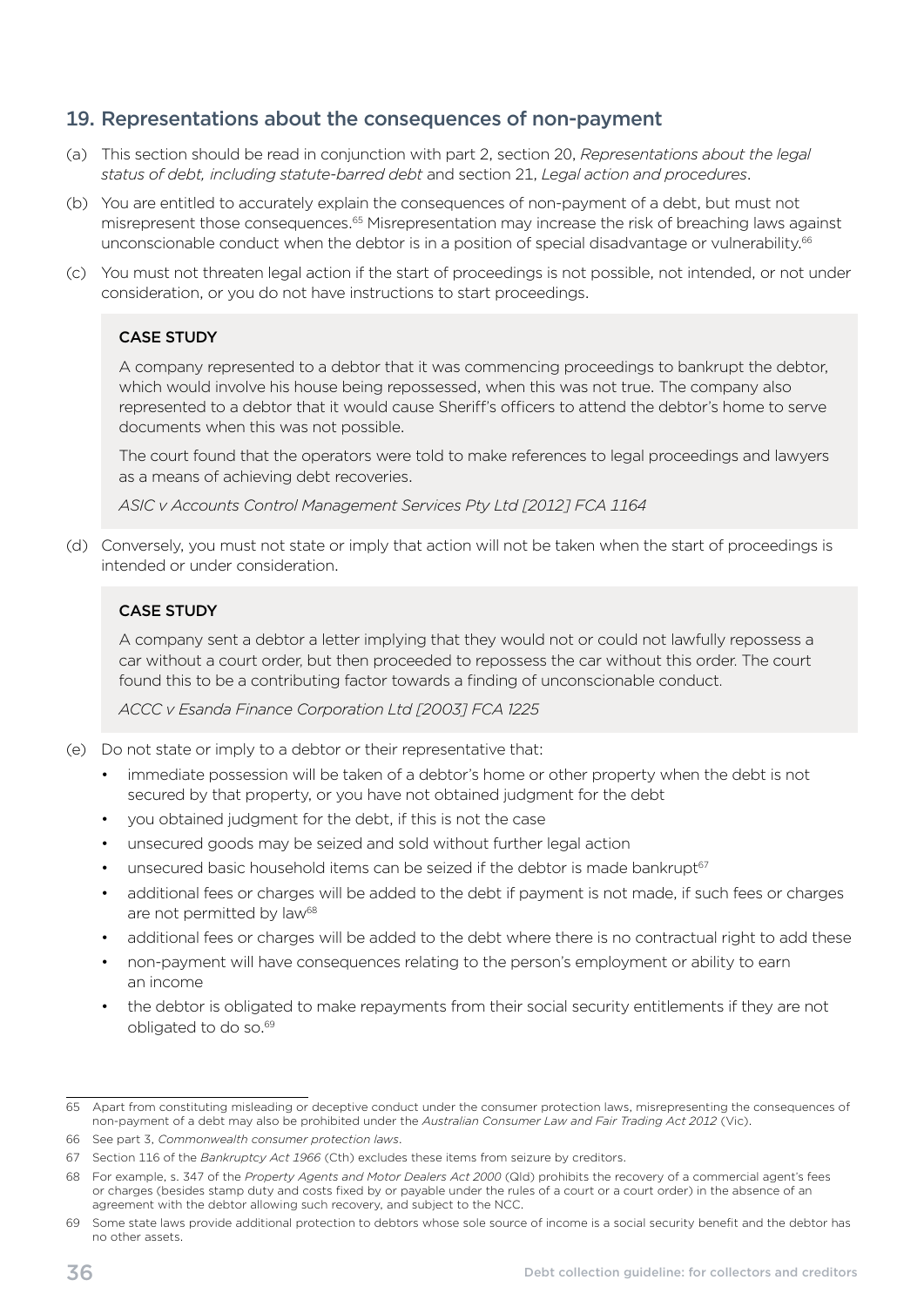A company was found to have engaged in unconscionable conduct by making false representations to debtors about the company's rights and remedies in the event that legal proceedings were commenced to recover the alleged debts.

The company falsely represented to debtors that a court would make certain orders that the debtor would be required to pay an additional charge of 20 per cent of the original debt as a remedy for failure to pay on time; and that all assets of value would be repossessed, including children's toys.

*ACCC v Excite Mobile Pty Ltd [2013] FCA 350* 

#### CASE STUDY

A company threatened to issue a warrant for the debtor's arrest and take action that would result in his taxi licence being revoked. The company also threatened to take action that would result in the debtor being unable to travel overseas (implying that his passport may be at risk).

The court found that the threats relating to the debtor's passport and taxi licence were 'calculated to intimidate' and amounted to undue harassment.

*ASIC v Accounts Control Management Services Pty Ltd [2012] FCA 1164* 

- (f) Do not state or imply that:
	- failure to pay a debt is a criminal matter when no fraud or other criminal offence is involved
	- a matter will be referred to the police when there is no intention or reasonable basis to make such a referral
	- criminal proceedings may be commenced by you or other private persons.<sup>70</sup>
- (g) Under the NERL, an energy retailer must not commence proceedings for debt recovery if the customer continues to adhere to the terms of an agreed payment arrangement or if the energy retailer has failed to comply with requirements in the NERL regarding payment plans and assistance to hardship customers or residential customers experiencing payment difficulties.

#### Credit reporting

- (h) Do not state or imply that you intend to list a debt with a credit reporting service when:
	- you do not have a genuine belief that the debtor is liable for the debt
	- you have no instructions to list the debt, and/or it is not your intention to do so
	- listing is not permitted by law or under a mandatory code
	- the debt has already been listed.
- (i) Equally, while it is appropriate to point out the possible consequences of a credit listing, you must not make misleading representations about those consequences.

#### Example: Misleading representations about adverse credit listings

You should not state to a debtor that once default is listed, the debtor will 'never be able to apply for a loan' or will 'be lucky to get a loan at a good rate again'.

- (i) Generally, it is not appropriate to make an adverse credit listing:
	- when you are in the process of investigating a debtor's claim that a debt is not owed
	- if you are aware that the debtor has filed process with a tribunal or court, or lodged a complaint with an external dispute resolution scheme, disputing liability for the debt.
- (k) For more general information on credit reporting obligations, see part 2, section 8, *Privacy obligations to the debtor and third parties*.

<sup>70</sup> Such conduct will also breach s. 43(2)(a) of the *Fair Trading Act 1987* (SA).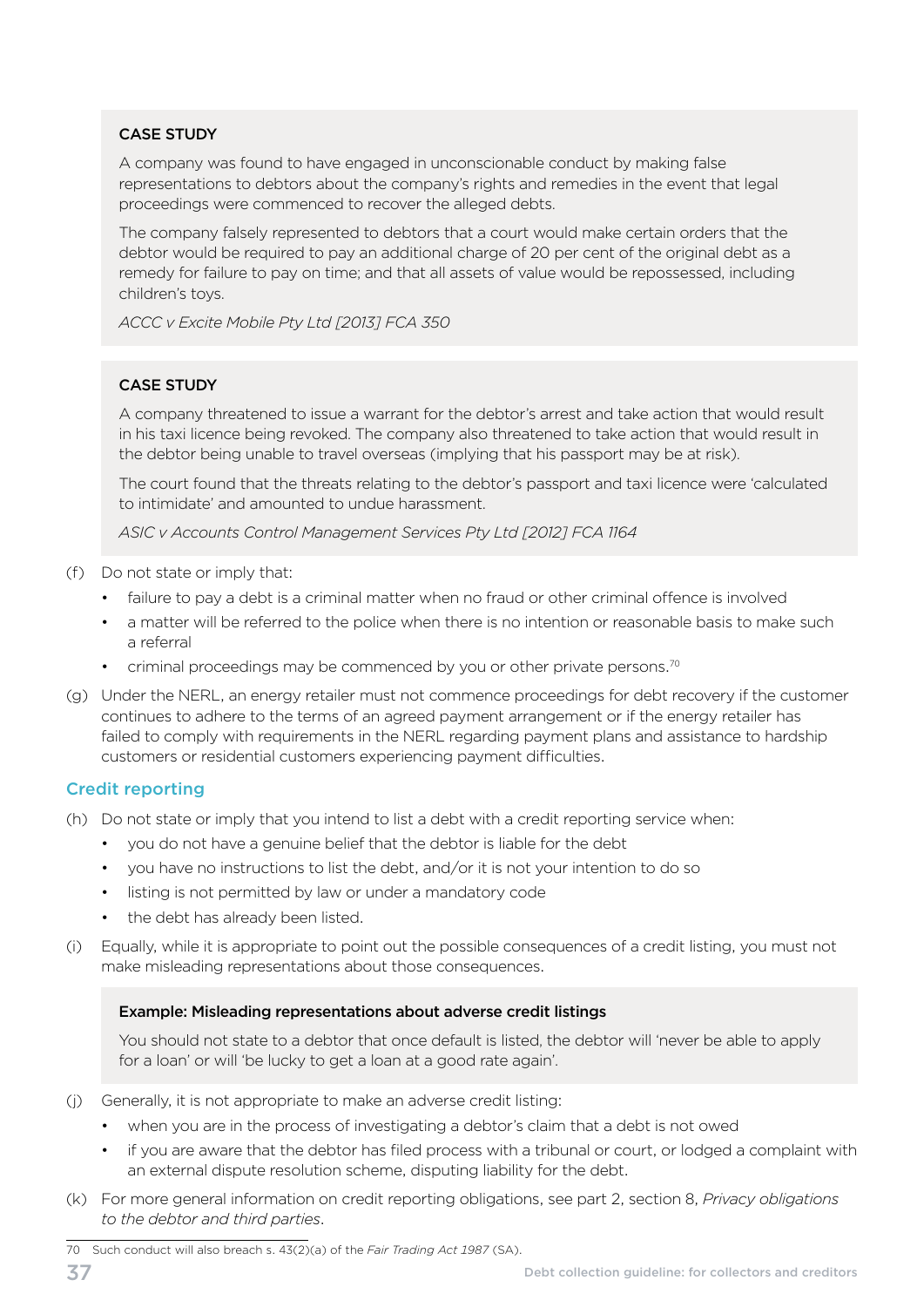# <span id="page-41-0"></span>20. Representations about the legal status of a debt—including statute-barred debt

- (a) This section should be read with part 2, section 19, *Representations about the consequences of non-payment* and section 21, *Legal action and procedures*.
- (b) You should not state or imply that legal action will or may be taken when a defence at law applies. Among other defences, a debtor will be able to claim a defence if:
	- the debtor has been declared bankrupt<sup>71</sup> and the debt(s) is unsecured
	- the right to pursue the debt in court has expired due to the passing of time. This time limit varies from state to state, but is usually six years (three years in the Northern Territory) from the date the right of action accrued or the debt was last acknowledged by the debtor (for example, by making a payment).
- (c) Representing that legal action will or may be taken when a debt is statute-barred may be misleading or deceptive. Such representation may also be unconscionable when the debtor has not had the opportunity to obtain legal advice.

#### CASE STUDY

An unemployed mother of a deaf, dependent child was contacted by a debt collector who questioned her about her personal and financial circumstances.

The collector implied that legal proceedings may be instituted if no payment was made on a debt of \$10 000 that, unknown to the debtor, was statute-barred. The court found the collector's conduct to be unconscionable and noted that the circumstances were sufficient to require the collector to establish that the transaction was fair, just and reasonable—which the collector did not do.

The court ordered that the debtor did not have to pay the debt and instead, that the creditor return the monies paid by the debtor.

*Collection House v Taylor [2004] VSC 49* 

<sup>71</sup> Alternatively, the debtor has entered into a Part IX debt agreement or a Part X personal insolvency agreement under the Bankruptcy Act: see part 2, section 16, *Contact following bankruptcy*.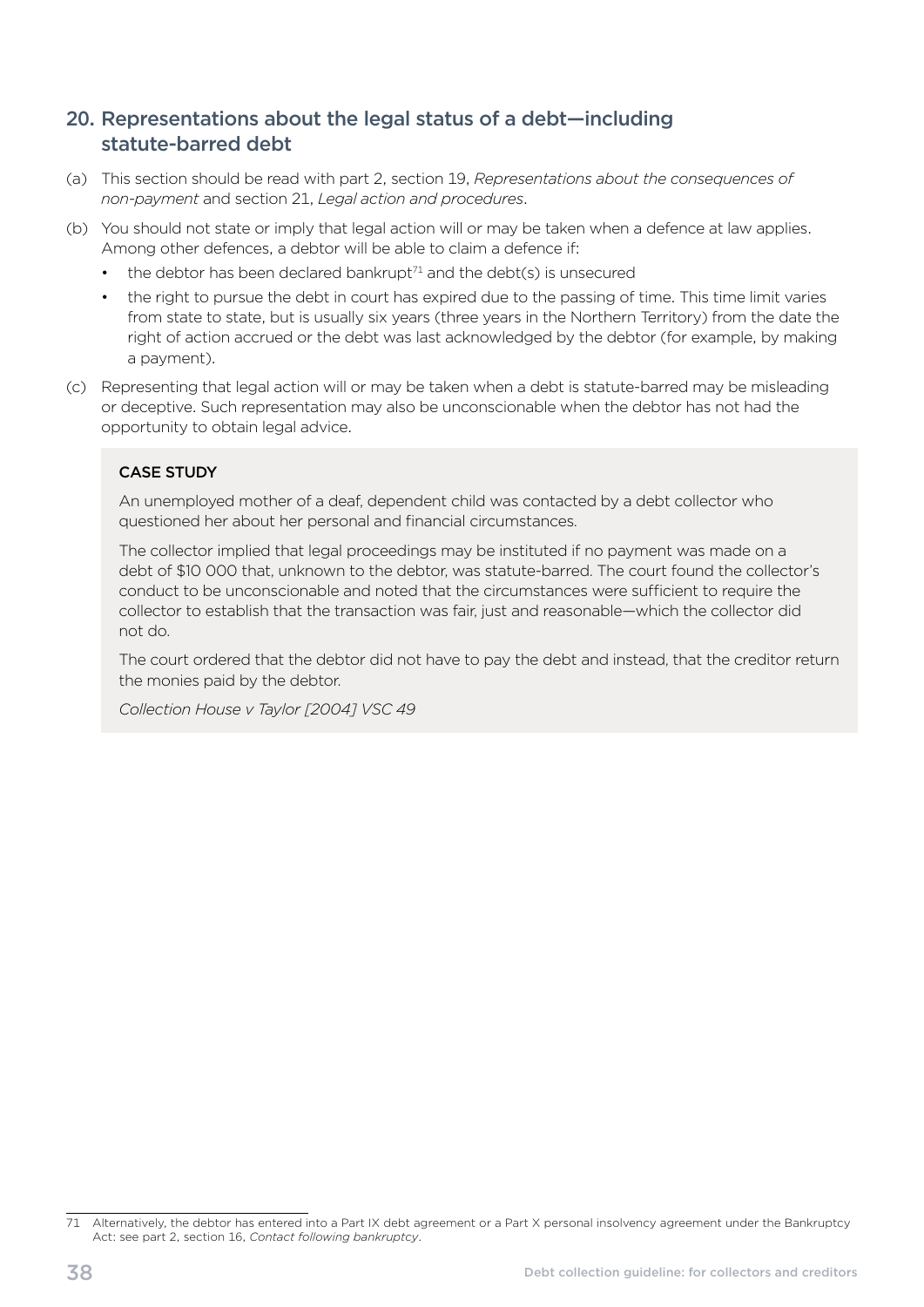# <span id="page-42-0"></span>21. Legal action and procedures

- (a) This section should be read in conjunction with part 2, section 19, *Representations about the consequences of non-payment* and section 20, *Representations about the legal status of debt, including statute-barred debt*.
- (b) You have a right to pursue debts through the courts. However, in pursuing or threatening to pursue legal action you must comply with the consumer protection laws.
- (c) Do not make misrepresentations about the legal process. For instance, do not:
	- misrepresent the nature or purpose of correspondence. Ensure the layout, wording and design of documents (for example, letters of demand) are not likely to create the impression in the mind of the debtor or their representative that they are court process or other court documents, or that they were sent from a solicitor's office, when this was not the case<sup>72</sup>
	- suggest that telephone calls are recorded 'for training purposes' (and, by implication, only for such purposes) when those calls may also be used as evidence
	- misrepresent that failure to pay a debt (where no fraud is involved) is a criminal or police matter, or is likely to be referred to the police $73$
	- misrepresent that you are a police officer, court official, or have some official capacity that you do not have to claim or enforce payment of a debt<sup>74</sup>
	- state or imply that unsecured basic household items can be seized if the debtor is made bankrupt<sup>75</sup>
	- state or imply that legal action has already been taken, or judgment entered, in relation to the debt when this is not the case.

#### CASE STUDY

A company implied to a debtor that it had decided to and would commence legal proceedings against the debtor, when in fact the company had not, could not and would not do so. The company also represented to a debtor that it had been given strict instructions from a solicitor in relation to a debt when this was not the case.

The court found that the constant references to litigation were not an accident within this case. They were the intended outcome of the company's internal manual which promoted threatening litigation as a means to achieving recoveries. Further, the court found that the company was claiming to be a 'litigation company' when this was not true.

*ASIC v Accounts Control Management Services Pty Ltd [2012] FCA 1164* 

(d) In certain circumstances, the way legal action is threatened or employed can amount to unconscionable conduct or harassment. For instance, this may be the case if you start or escalate court action against a debtor when you have agreed not to, or when a payment arrangement is in place and is being complied with.

<sup>72</sup> See also s. 45(2)(g) *Australian Consumer Law and Fair Trading Act 2012* (Vic) and s. 43(2)(c) *Fair Trading Act 1987* (SA). These provisions relate specifically to misrepresentations regarding documents.

<sup>73</sup> See also s. 43(2)(a) *Fair Trading Act 1987* (SA) which specifically prohibits false representations that criminal or other proceedings will lie for non-payment of a debt.

<sup>74</sup> See also s. 45(2)(h) *Australian Consumer Law and Fair Trading Act 2012* (Vic) and s. 43(2)(b) *Fair Trading Act 1987* (SA).

<sup>75</sup> Section 116 of the Bankruptcy Act excludes these items from seizure by creditors.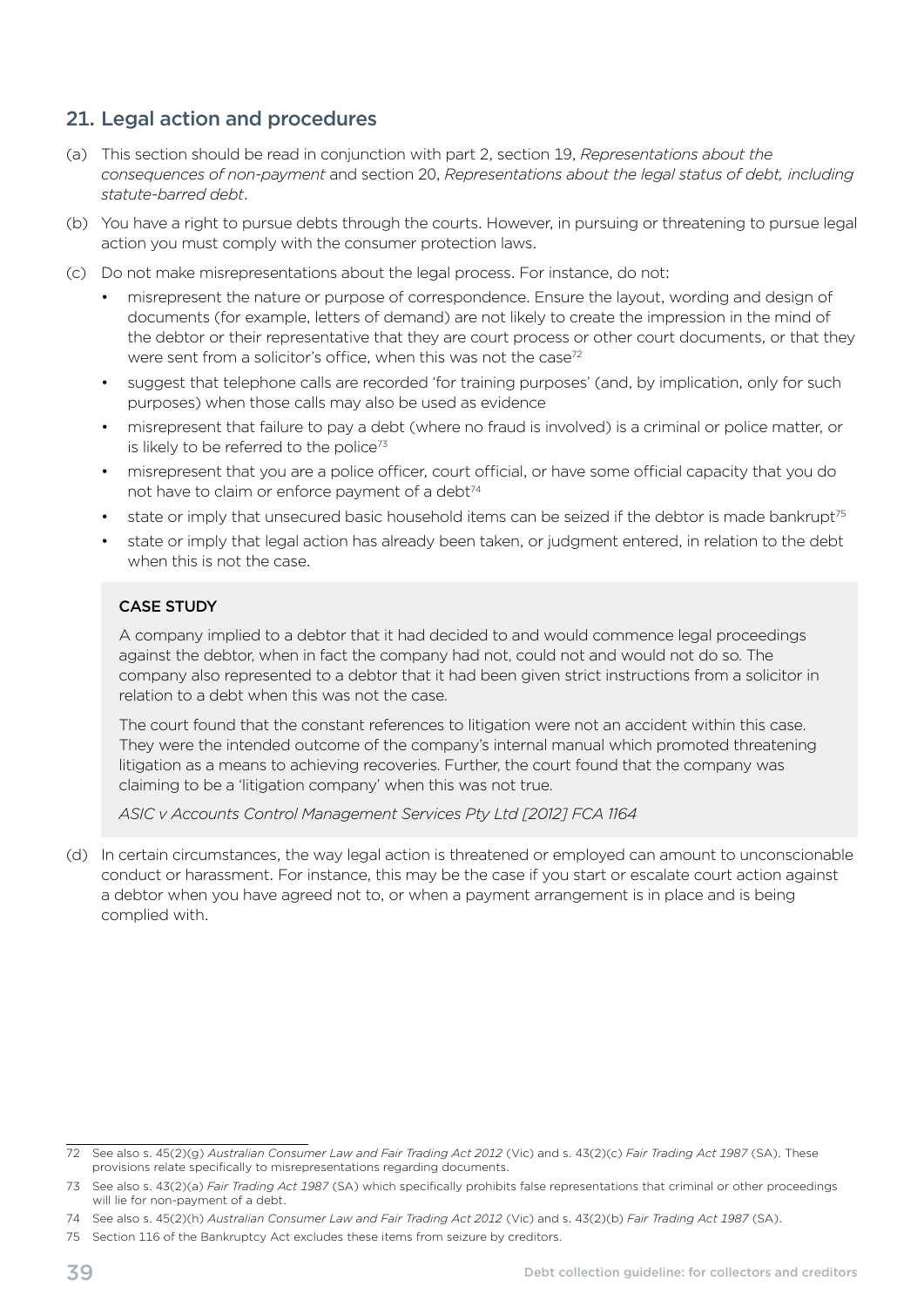(e) When you know or can reasonably obtain the debtor's current address, we recommend that you issue debt recovery proceedings in the jurisdiction where the debtor lives.<sup>76</sup> In some circumstances, limiting a debtor's ability to contest court proceedings by starting those proceedings in an inconvenient jurisdiction may constitute, or be part of a course of conduct constituting unconscionable conduct.

#### CASE STUDY

A collector engaged in misleading or deceptive conduct by representing that the company was about to sell a debtor's residence to obtain payment, when the company had not started any legal proceedings at the time. The collector also made false claims that she would have the debtor arrested by the police or the fraud squad.

*ACCC v McCaskey [2000] FCR 1037* 

<sup>76</sup> Note that r. 36(3) of the NCCP Regulations provides that court proceedings must be brought in the jurisdiction in which the debtor resides.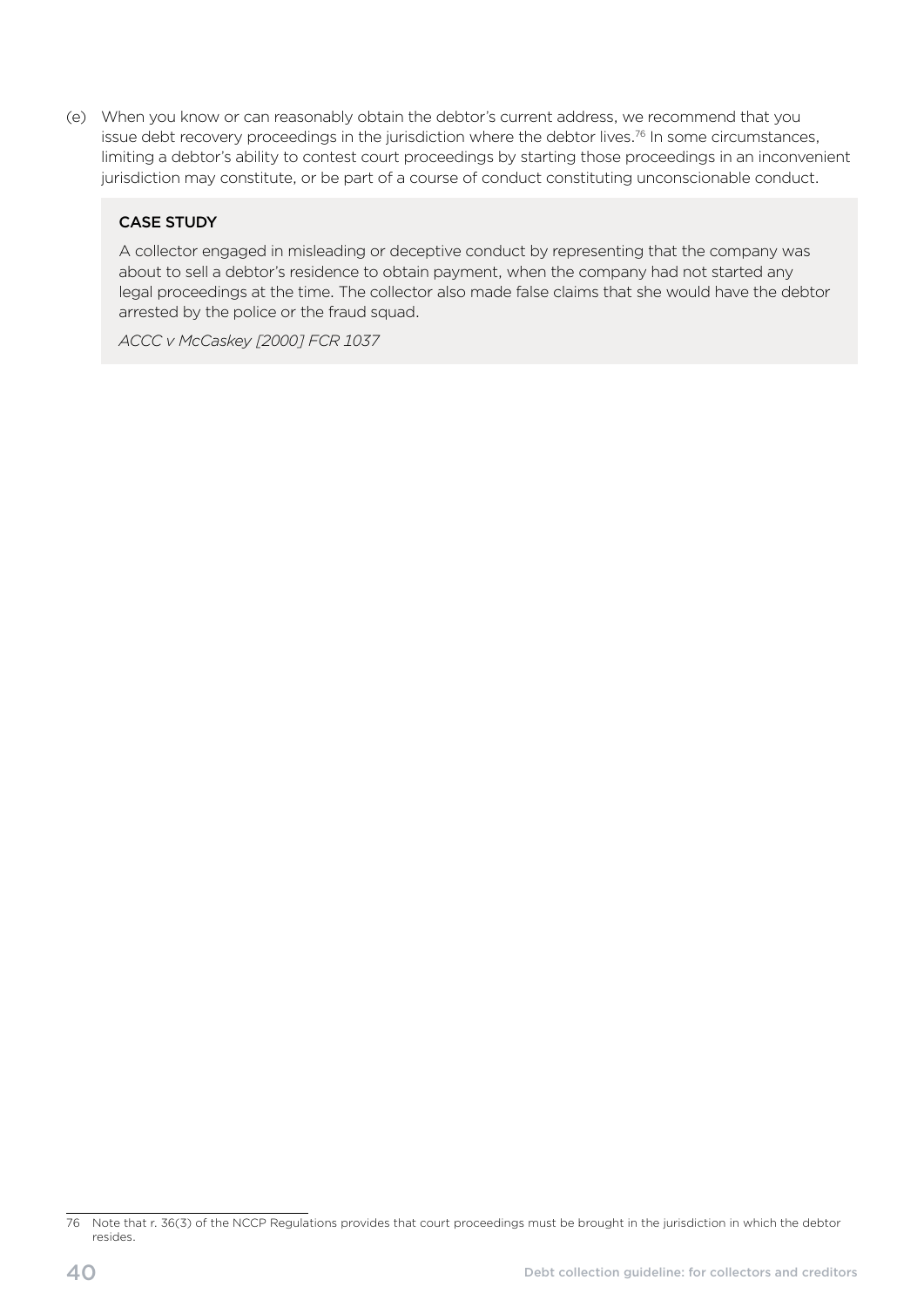# <span id="page-44-0"></span>22. Resolving debtor complaints and disputes

(a) Complaints and disputes must not be ignored. You must have effective internal processes in place for logging, assessing, and where appropriate, taking timely action in response to them.

#### CASE STUDY

A company created a fictitious complaints handling organisation to mislead debtors to believe their complaints and disputes were being considered by an independent body that did not exist. The court found the company to have engaged in misleading and deceptive conduct and to have acted unconscionably, as debtors were deceived into believing their complaints and disputes had been subject to a genuine review by a third party, when this was not the case, and were unduly coerced into paying alleged debts under false pretences.

*ACCC v Excite Mobile Pty Ltd [2013] FCA 350* 

- (b) All staff members need to be adequately trained to identify complaints and disputes, and to ensure that established procedures are followed in dealing with them.<sup>77</sup> We encourage you to actively monitor staff who have direct contact with consumers to ensure that, where appropriate, matters are escalated to senior staff.
- (c) It is not acceptable to require that a complaint or dispute be in writing, and/or explicitly identified as such by the complainant/disputant, before it is considered or investigated.
- (d) Identifying and handling a dispute professionally, as soon as it originates, may save you time and money and may increase the likelihood of recovering the debt.
- (e) Entities regulated by the NCCP must hold an Australian Credit Licence, and entities providing financial services to retail clients who are required under the *Corporations Act 2001* (Cth) (Corporations Act) to have an Australian Financial Services Licence, must have an internal dispute resolution procedure that complies with standards and requirements made or approved by ASIC and must also be a member of an ASIC-approved external dispute resolution scheme.<sup>78</sup> ASIC requires that licensees' internal dispute resolution procedures satisfy the essential elements of Australian Standard AS ISO 10002-2006.
- (f) Under the NERL, energy retailers are required to develop, make and publish on their websites a set of procedures detailing how they will handle complaints and disputes. These procedures must be regularly reviewed and kept up to date and must be substantially consistent with the Australian Standard AS ISO 10002-2006. Energy retailers must also be a member of, or subject to, an energy ombudsman scheme for each state and territory where it sells or markets energy.<sup>79</sup>
- (g) Complaints/disputes handling standards may also be imposed as a condition of membership of an industry code or external dispute resolution scheme.
- (h) If you are not under a legal requirement to do so, we recommend that you have in place internal complaint/dispute handling processes that are, at least, consistent with the Australian Standard AS ISO 10002-2006 (or any Australian Standard that may subsequently replace it).

Creditors and collectors also need to have appropriate contractual and operational arrangements in place to facilitate providing information and documents required to resolve disputes: see part 2, section 11, *Providing information and documents*.

<sup>78</sup> See s. 47(1)(i) of the NCCP. Further information about credit license obligations is available in ASIC's *Regulatory Guide 205: Credit licensing: General conduct information*, available at: [www.asic.gov.au/asic/pdflib.nsf/LookupByFileName/rg205a.pdf/\\$file/rg205a.](http://www.asic.gov.au/asic/pdflib.nsf/LookupByFileName/rg205a.pdf/$file/rg205a.pdf) [pdf.](http://www.asic.gov.au/asic/pdflib.nsf/LookupByFileName/rg205a.pdf/$file/rg205a.pdf)

<sup>79</sup> For more information, see [www.aer.gov.au/consumers/making-a-complaint](http://www.aer.gov.au/consumers/making-a-complaint).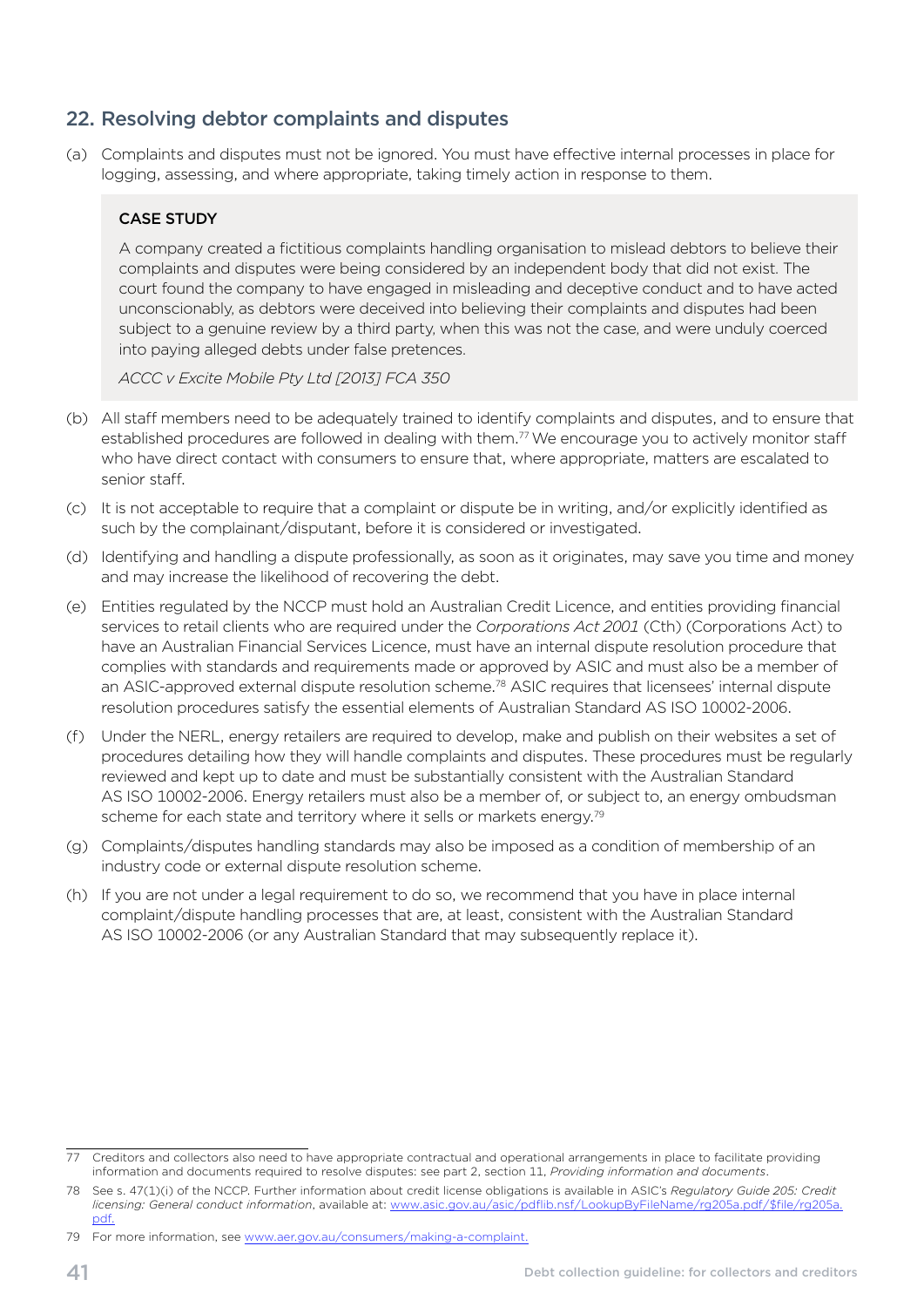# <span id="page-45-0"></span>23. Compliance programs

- (a) A company is liable for the conduct of its employees and agents even if they inadvertently break the law. Compliance programs cover all relevant competition and consumer laws that apply in Australia and there are also compliance programs aimed at ensuring companies meet their corporate responsibilities.
- (b) Compliance programs can also be used to cover other areas of the law, such as privacy, discrimination, and other matters that may be relevant to debt collection activities. In addition to Commonwealth laws, a company must also consider the local state or territory laws in any jurisdiction within which it operates. In most cases where a company breaches these laws and has no compliance program, the court will order that an effective compliance program be implemented by the company.
- (c) A robust compliance program is a prudent risk management tool which assists managers and staff to understand their legal obligations and reduces the risk of breaching competition, consumer and other relevant laws.
- (d) You should establish and implement clear, appropriate, effective and fair policies and procedures for identifying and dealing with vulnerable debtors. A debtor may be vulnerable for a variety of reasons including experiencing mental health problems or mental capacity limitations.
- (e) Implementing a compliance program that guards against anti-competitive conduct or conduct in breach of the consumer protection laws or other relevant laws makes an open commitment to comply with those laws and can:
	- improve business performance
	- boost market position by promoting good corporate citizenship
	- enhance your firm's reputation with customers and with staff
	- encourage innovation
	- encourage feedback and build customer loyalty through an open and effective complaint-handling procedure that can help identify illegal conduct within the business
	- in the event of a breach convince the court to reduce penalties or fines.
- (f) The nature of an appropriate compliance program will depend on the profile of the company. Each program should be tailored to a company's business activities and the particular risks it may face. For compliance programs to be effective there must be a strong commitment from senior managers to building and maintaining a culture of compliance.
- (g) Australian Standards can assist when setting up a compliance program, for example:
	- compliance programs AS 3806-2006
	- handling customer complaints AS ISO 10002-2006.
- (h) The ACCC has developed compliance program templates that can be adapted for companies of any size or risk profile and also general guidance in relation to compliance programs. To obtain these templates and further guidance, please visit [www.accc.gov.au/business/business-rights-protections/](http://www.accc.gov.au/business/business-rights-protections/implementing-a-compliance-program) [implementing-a-compliance-program](http://www.accc.gov.au/business/business-rights-protections/implementing-a-compliance-program).
- (i) Under the NERL, energy retailers are required to develop policies, systems and procedures to enable them to efficiently and effectively monitor their compliance with requirements under the NERL. The AER is responsible for monitoring, investigating and enforcing energy retailers' compliance with their obligations under the NERL in each state and territory where the NERL has commenced. The AER has published Compliance Reporting Procedures and Guidelines and a Statement of Approach which supports these functions and provides information to stakeholders on how the AER will approach its responsibilities in this area.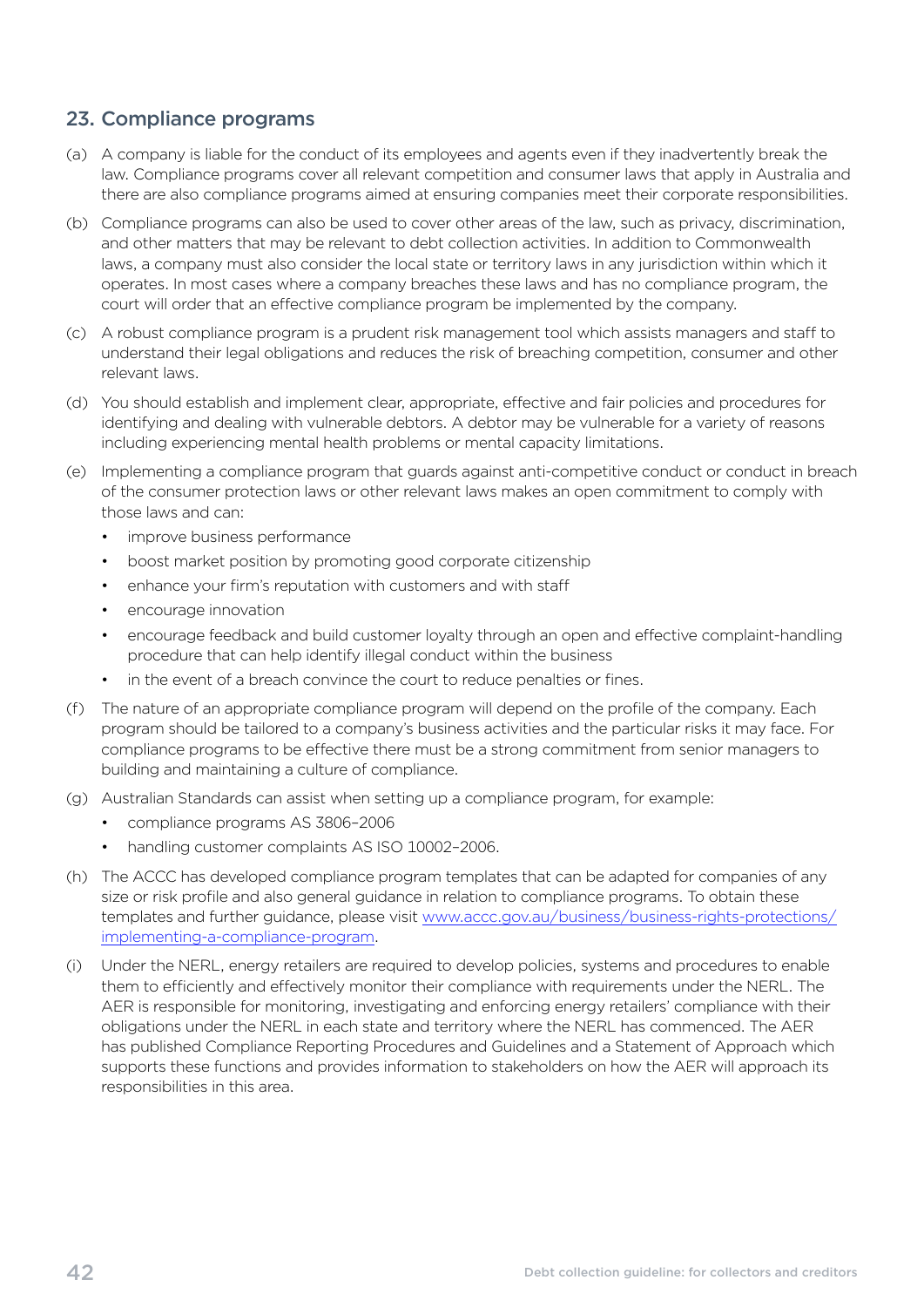#### Compliance programs and the law

(j) The Federal Court has given considerable weight to the compliance culture of companies. One of the factors to be considered when setting penalties is:

Whether the company has a corporate culture conducive to compliance with [the CCA], as evidenced by educational programs and disciplinary or other corrective measures to an acknowledged contravention.

*[Justice French, Trade Practices Commission v CSR Ltd [1990] FCA 521 at [42]]* 

(k) The court does not consider the cost of such a program to be an excuse for not having an effective compliance program:

The cost of failing to comply should be set at a level which is significantly greater than the cost of ensuring compliance (via a compliance program).

*[Justice Emmett, ACCC v MNB Variety Imports Pty Ltd [1998] FCA 81]* 

The court does not consider the mere existence of a program as a cause to reduce penalties: A well drafted set of policies and procedures will mean little if there is no follow-up in terms of training company officers (including directors) and, where appropriate, refresher training.

*[Justice French, ASIC v Chemeq Ltd [2006] FCA 936]* 

The Visy Trade Practices Compliance Manual might have been written in Sanskrit for all the notice anybody took of it.

*[Justice Heerey, ACCC v Visy Ltd [2007] FCA 1617 at [319]]*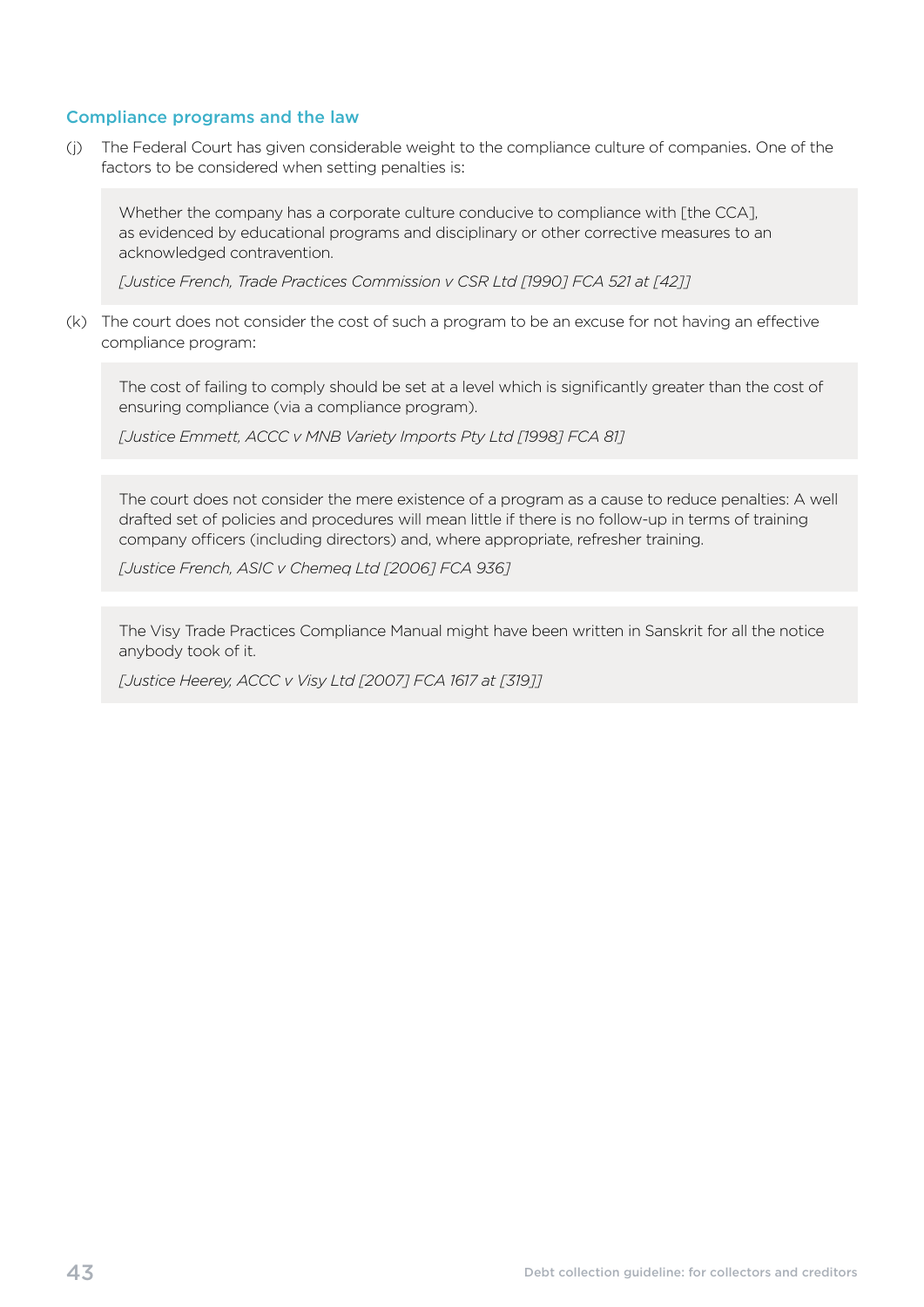# <span id="page-47-0"></span>24. The role of independent external dispute resolution schemes

- (a) Many industries (including telecommunications companies, utility suppliers and financial services businesses) belong to an independent external dispute resolution (EDR) scheme.80 Specialist collection and debt purchasing agencies, and other finance providers, may also decide to join a scheme. As already outlined in this guideline, belonging to an EDR scheme is a legal requirement for many creditors.
- (b) The ACCC and ASIC support the role played by EDR schemes in resolving consumer complaints and disputes when these are unable to be resolved through the creditor or debt collector's internal dispute resolution processes.
- (c) You should ensure that your systems and practices allow EDR in the debt collection area to work effectively, in particular:
	- when applicable, you must advise debtors of an EDR scheme to which the debtor can take his or her unresolved dispute—ensuring this information is provided to debtors at the appropriate time is a requirement imposed on EDR scheme members, and may be stipulated under relevant laws or codes
	- collection activity relating to a dispute that has been referred to an EDR scheme must be suspended while the scheme considers the dispute—again, this is a requirement imposed on scheme members (including their agents)
	- a debt should not be sold, or passed to an external agent for collection, while a scheme is considering a dispute in relation to it
	- if a debt is inadvertently sold, the assignor/creditor should seek to retrieve the debt from the assignee, and seek to ensure that the assignee does not undertake collection activity or start legal proceedings until the scheme has resolved the dispute (and then only if liability is confirmed).
- (d) Note that you may remain subject to the jurisdiction of an EDR scheme for a debt matter even though the creditor has sold or assigned the debt in question. This is likely to be the case when the complaint relates to the period before the sale or assignment of the debt.
- (e) The ACCC and ASIC encourage EDR schemes to consider this guideline when determining how the consumer protection laws should be applied to particular debt collection-related matters.

<sup>80</sup> For a list of relevant dispute resolution schemes, refer to appendix A. Also see AER factsheet *What can I do if I have a complaint?* at: [www.aer.gov.au/consumers/aer-resources](http://www.aer.gov.au/consumers/aer-resources) and [www.aer.gov.au/consumers/making-a-complaint](http://www.aer.gov.au/consumers/making-a-complaint).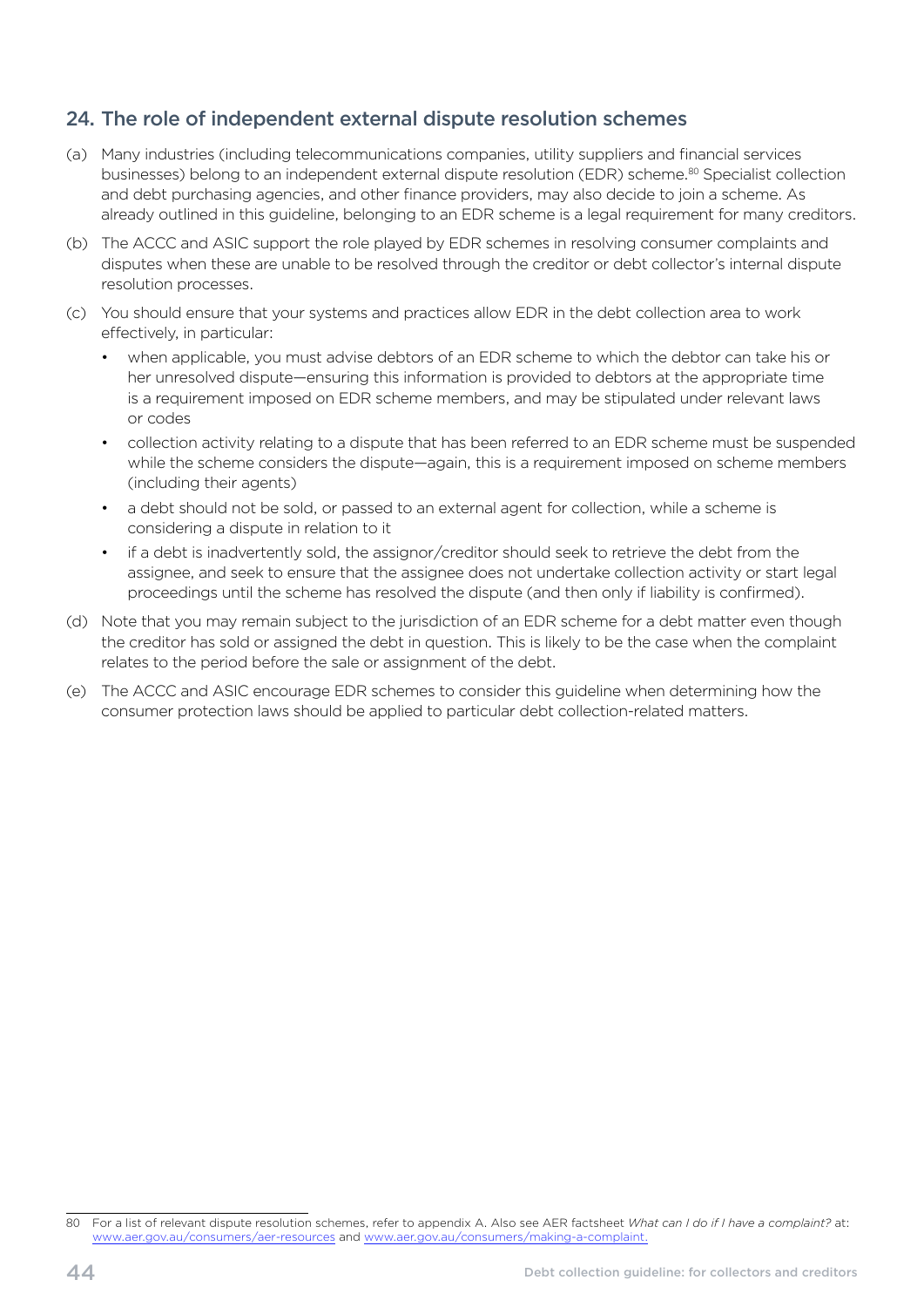# <span id="page-48-0"></span>Part 3: Commonwealth consumer protection laws



This part summarises key prohibitions and remedies under Commonwealth consumer protection laws applicable to debt collection activity. Relevant court decisions about the CCA and the ACL also apply to equivalent ASIC Act provisions.<sup>81</sup> See appendix B for other statutory and common law obligations and remedies.

# Prohibition of the use of physical force, undue harassment and coercion

#### Section 50 of the ACL

A person must not use physical force, undue harassment or coercion in connection with the supply or possible supply of goods or services or the payment for goods or services.

#### Section 12DJ of the ASIC Act

A person contravenes this subsection if the person:

- (a) uses physical force or undue harassment or coercion, and
- (b) uses such force, harassment or coercion in connection with the supply or possible supply of financial services to a consumer or the payment for financial services by a consumer.

Section 50 of the ACL and s. 12DJ of the ASIC Act prohibit the use of:

- physical force
- undue harassment, and/or
- coercion

to support a demand for payment for goods or services/financial services. These provisions apply to the collector's conduct towards a debtor, their representative or towards a third party (for instance, a debtor's family member).

<sup>81</sup> *Cassidy v Saatchi & Saatchi Australia Pty Ltd [2004] FCAFC 34*.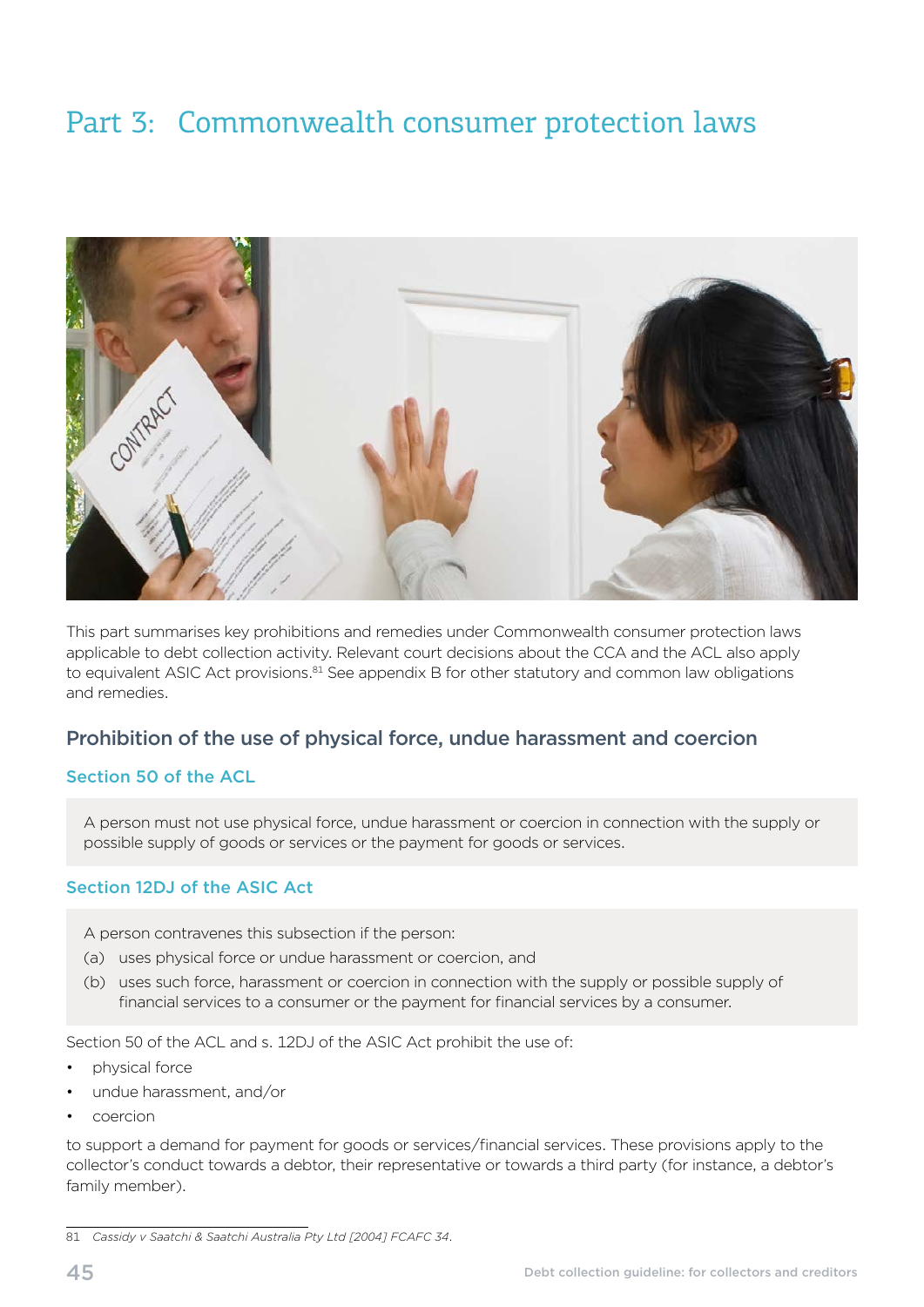The terms 'physical force', 'undue harassment' and 'coercion' are not defined in the law. They should be understood to have their ordinary meaning.

#### Physical force

The use of any violence or physical force is prohibited under s. 50 of the ACL and s. 12DJ of the ASIC Act. The use of force may also be a criminal offence under state and territory criminal law.

#### CASE STUDY

In *ACCC v Davis* and *ACCC v Capalaba*<sup>82</sup> the court ruled that agents representing a collection agency had contravened the law by physically holding a debtor to the ground while removing the debtor's vehicle from the debtor's premises. The fact that the collector had a contractual right to seize the vehicle under a mortgage over the vehicle did not permit the use of physical force to overcome the debtor's resistance to the seizure.

In *ACCC v Davis*, the court declared that the company engaged in undue harassment and coercion and made injunctions restraining the company from engaging in similar conduct in the future. The company was ordered to pay part of the ACCC's costs and the individuals involved in the conduct were ordered to attend a trade practices compliance seminar.

In *ACCC v Capalaba*, the court ordered an injunction restraining the company and the individuals involved in the conduct from engaging in undue harassment and coercion in the future. The court also ordered the company and those individuals to attend a trade practices compliance program and to pay the ACCC's costs.

#### Undue harassment

Undue harassment means unnecessary or excessive contact or communication with a person, to the point where that person feels intimidated, tired or demoralised. Undue harassment may occur when repeated approaches are made or repeated pressure is applied to a debtor, going beyond what is acceptable or reasonable. While the harassment must be 'undue', there is no requirement that the conduct must involve the threat of an illegal act to contravene the law.<sup>83</sup> For further information on undue harassment, see part 2, section 5, *Frequency of contact*.

#### CASE STUDY

The meaning of the term 'undue harassment' has been explained as follows<sup>84</sup>:

The word harassment means in the present context persistent disturbance or torment. In the case of a person employed to recover money owing to others … it can extend to cases where there are frequent unwelcome approaches requesting payment of a debt. However, such unwelcome approaches would not constitute undue harassment, at least where the demands made are legitimate and reasonably made.

On the other hand where the frequency, nature or content of such communications is such that they are calculated to intimidate or demoralise, tire out or exhaust a debtor, rather than merely convey the demand for recovery, the conduct will constitute undue harassment. … Generally it can be said that a person will be harassed by another when the former is troubled repeatedly by the latter.

The reasonableness of the conduct will be relevant to whether the harassment constitutes undue harassment.

*ACCC v The Maritime Union of Australia [2001] FCA 1549* 

<sup>82</sup> *ACCC v Davis [2003] FCA 1227. ACCC v Capalaba Pty Ltd & Others [2003] FCA 1226*.

<sup>83</sup> *Campbell v Metway Leasing Ltd (1998) ATPR 41-630*.

<sup>84</sup> *ACCC v The Maritime Union of Australia [2001] FCA 1549 at [60]*.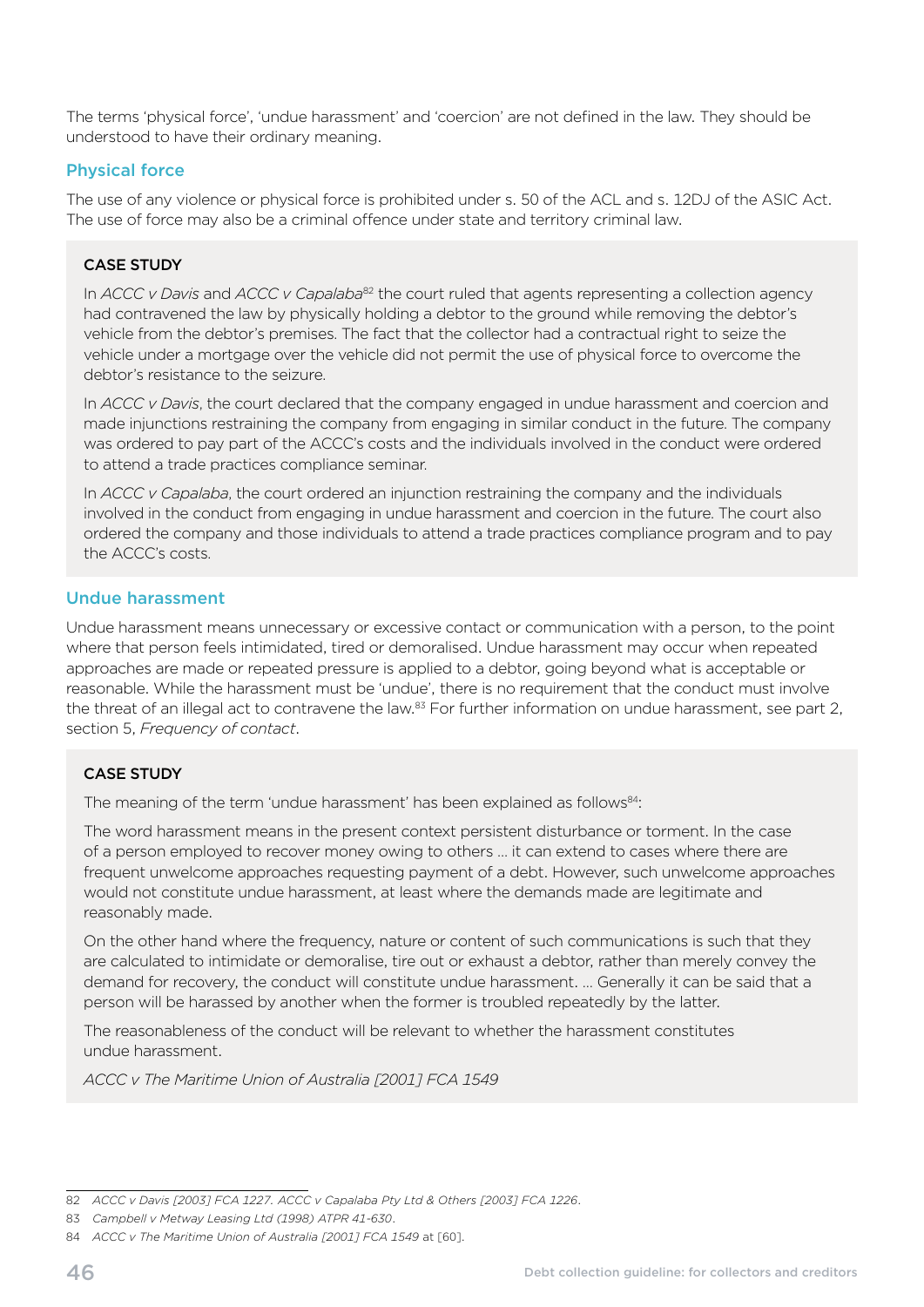#### <span id="page-50-0"></span>Coercion

Judicial authority indicates that s. 50 of the ACL and s. 12DJ of the ASIC Act prohibit any 'coercion', not just 'undue coercion'.<sup>85</sup> Coercion involves actual or threatened force or pressure that restricts a debtor's choice or freedom to act 86

It is important to note that coercion may be exhibited in many forms, and is not limited to using or threatening physical force. A person may be considered to be coerced by another person either to do something or refrain from doing something. Unlike undue harassment, there is no requirement for the behaviour to be repetitive for it to amount to coercion.

#### CASE STUDY

A company was found to have used coercion when it created a fictitious complaints handling body and a fictitious debt collection agency to obtain payment. The company coerced debtors into paying alleged debts by manipulating their ability to make informed decisions about liability for payment and/ or their rights to commence legal proceedings to have liability decided by a court.

*ACCC v Excite Mobile Pty Ltd [2013] FCA 350* 

#### **Trespass**

#### Entering private property to take possession of secured goods

The *Personal Property Securities Act 2009* (Cth) (PPSA) deals with security interests in personal property (both consumer and commercial). Where the NCC also applies, the PPSA and the NCC operate concurrently.87

A credit provider subject to the NCC or its agent must not enter onto private residential property to take possession of secured goods unless:

- the credit provider has a court order authorising the entry, or
- the occupier of the premises has given their express written consent to the entry.<sup>88</sup>

The occupier may withdraw their consent at any time. Once the occupier withdraws their consent, the credit provider or their agent must leave the premises immediately. It is a criminal offence to enter premises in contravention of these sections.

Where applicable, the specific requirements in the NCCP and NCCP Regulations need to be observed. For instance, the NCCP and NCCP Regulations set out the following requirements in relation to the occupier's consent:

- the credit provider or its agent has requested entry from the occupier by writing or by calling at the premises
- if the request is made personally, it may only be made between the hours of 8 am and 8 pm on any day other than a Sunday or public holiday
- the written consent must be in accordance with Form 13 (for credit contracts) or Form 19 (for leases) of the NCCP Regulations and signed by the occupier, and
- the consent is not presented to the occupier for signature with, or as part of, any other document.

<sup>85</sup> *ACCC v The Maritime Union of Australia [2001] FCA 1549* at [61]–[63].

<sup>86</sup> *Hodges v Webb [1920] 2 Ch 70* at 85-87.

<sup>87</sup> See s. 119 of the PPSA.

<sup>88</sup> See ss. 91(1), 91(2), s. 99 (for mortgaged goods) and s. 179N (for hired goods) of the NCC. Sections 99 and 179N require written consent of the debtor or lessee, having been informed in writing of the provisions of the relevant section. Under the PPSA, when seizing personal property to which a security interest applies, the credit provider may do so by any method permitted by law: s. 123.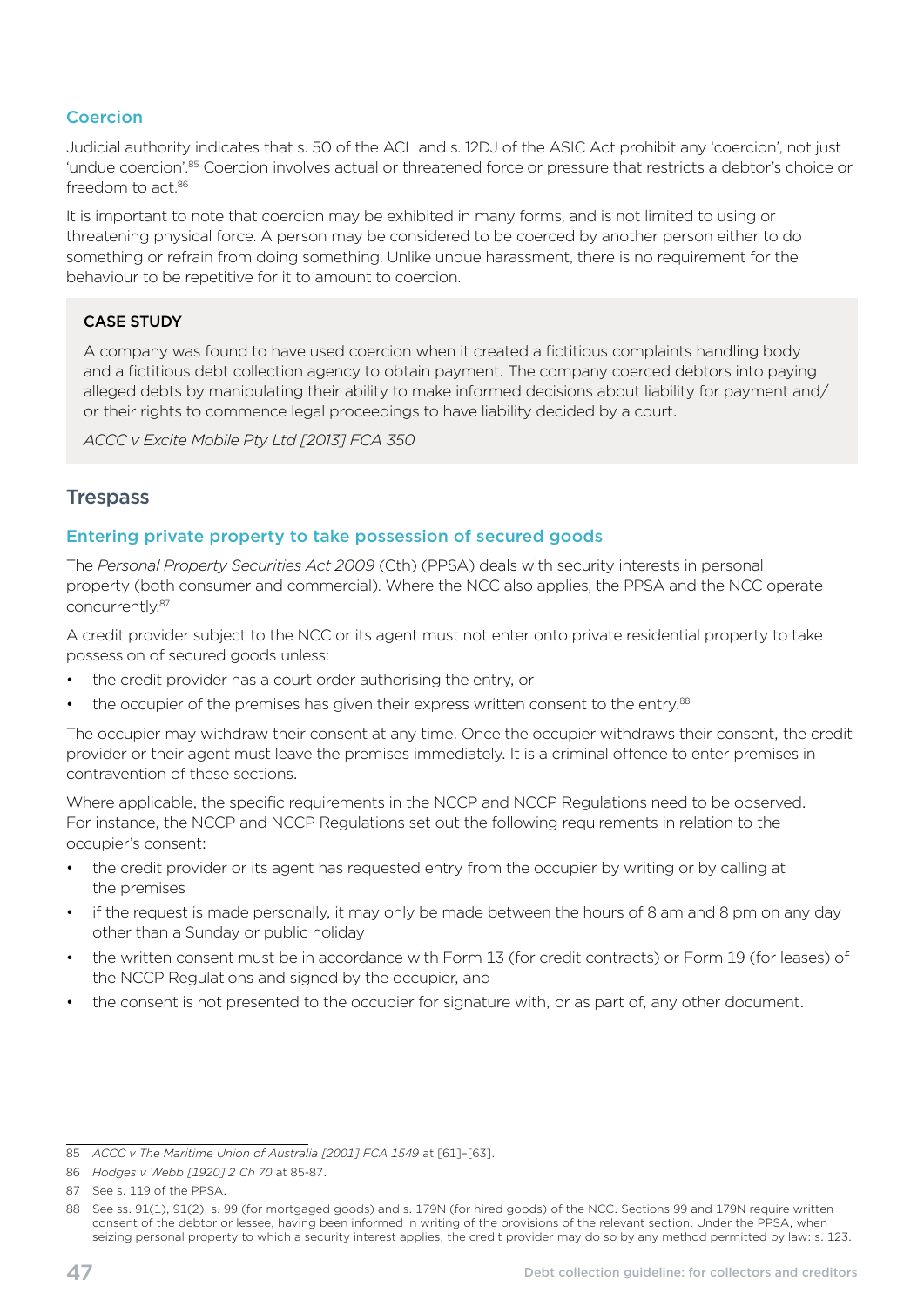#### <span id="page-51-0"></span>Trespass to land

A credit provider or its agent must not enter private land (both residential and commercial) to take possession of secured goods unless the credit provider or its agent has:

- a court order authorising entry, or
- the express consent of the occupier.

Otherwise, the credit provider or its agent is trespassing on the occupier's land.<sup>89</sup> The mere existence of a debt, or a right to give notice in relation to a debt, does not create a right to enter premises for the purposes of taking secured goods where the requisite consent has not been given. A credit provider or its agent will have implied consent to enter the occupier's land for the purpose of communicating with the occupier, including requesting consent to repossess secured goods. Such consent would not be available where the occupier has indicated whether by sign or otherwise that entry by visitors or particular visitors is unauthorised.

An occupier who gives their express consent may withdraw their consent at any time.<sup>90</sup> Where the occupier has withdrawn their consent, the credit provider or its agent must leave the occupier's land immediately.

# Prohibition of misleading and deceptive conduct

#### Section 18 of the ACL

A person must not, in trade or commerce, engage in conduct that is misleading or deceptive or is likely to mislead or deceive.

#### Section 12DA(1) of the ASIC Act

A person must not, in trade or commerce, engage in conduct in relation to financial services that is misleading or deceptive or is likely to mislead or deceive in trade or commerce.

These provisions apply to conduct towards a person or persons in the course of activities which, by their nature, contain a trading or commercial element. Generally, most debt collection activities performed by a collector will be considered to be conduct in trade or commerce; however, the precise limits of whether conduct is in trade or commerce cannot be definitively stated and is a matter to be determined on a case-by-case basis.

#### Engage in 'conduct'

Conduct includes doing or refusing to do any act and can refer to actions such as:

- silence (for example, not disclosing certain information)
- oral or written statements
- pictorial advertisements
- promotions
- quotations
- product labelling
- representations or impersonations made by a person.

<sup>89</sup> For example, see *Plenty v Dillon [1991] HCA 5* and *TCN Channel Nine Pty Ltd v Anning [2002] NSWCA 82*.

<sup>90</sup> For example, see *Cowell v Rosehill Racecourse Co Ltd (1937) 56 CLR 605*.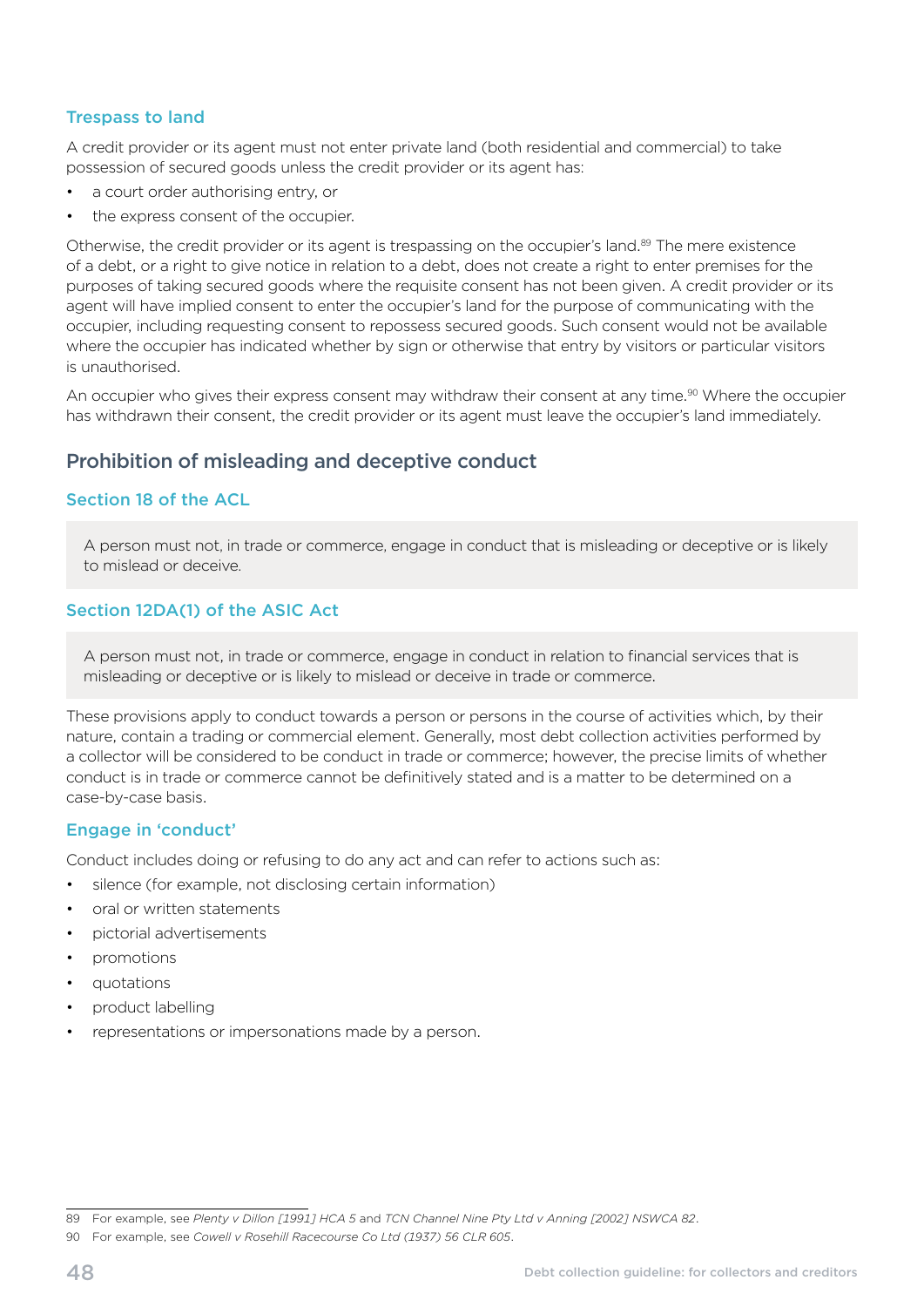A company was found to have engaged in misleading and deceptive conduct when it attempted to obtain payment for services.

The court found the company misled and deceived debtors to believe their complaints and disputes were being considered by an independent third party when this was not that case. The court also found the company misled and deceived debtors by demanding payment under the false pretences of a fictitious debt collection agency. The company also made misrepresentations as to the nature of the orders a court would make if proceedings were commenced to recover late payment.

The court also found the company acted unconscionably and ordered the company pay penalties of \$550 000 and its two directors \$55 000 and \$45 000. The court disqualified the directors from managing a corporation for a period of three years and two and a half years respectively. An employee who was involved in the conduct was also ordered to pay a penalty of \$3500.

*ACCC v Excite Mobile Pty Ltd [2013] FCA 350* 

#### 'Misleading or deceptive or likely to mislead or deceive'

The ACL does not define the terms 'misleading' and 'deceptive'. The court applies an objective test to assess whether conduct is misleading or deceptive and it considers the overall impression created by the conduct to determine whether it induces or is capable of inducing a person into error.

The conduct must be viewed in context and not in isolation. The most important factor in determining whether conduct may be misleading is the overall impression conveyed to a reasonable class of consumers who are likely to be affected by the conduct.

Intention is not an element of misleading or deceptive conduct, so a debt collector may breach this prohibition even though they do not mean to mislead anyone. It is enough that the representation is likely to mislead or deceive a reasonable member of the class of persons to whom the conduct is directed.

In some circumstances, a debt collector may need to disclose information to avoid creating a misleading impression.

#### CASE STUDY

A collector was found to have breached the misleading and deceptive conduct provisions by representing to the debtor that:

- the agent was about to take immediate steps to sell a debtor's residence to obtain payment of a debt owed when no legal proceedings to recover the debt had been started at the time
- the agent would arrange to have the debtor arrested by the police or the fraud squad if the debtor did not make immediate payment of the debt, when there was no reasonable basis on which the collector could have taken that action.

*ACCC v McCaskey [2000] FCA 1037* 

For further examples of misleading or deceptive representations about the consequences of non-payment of debt, the legal status of a debt and legal action and procedures, refer part 2, sections 19 to 21.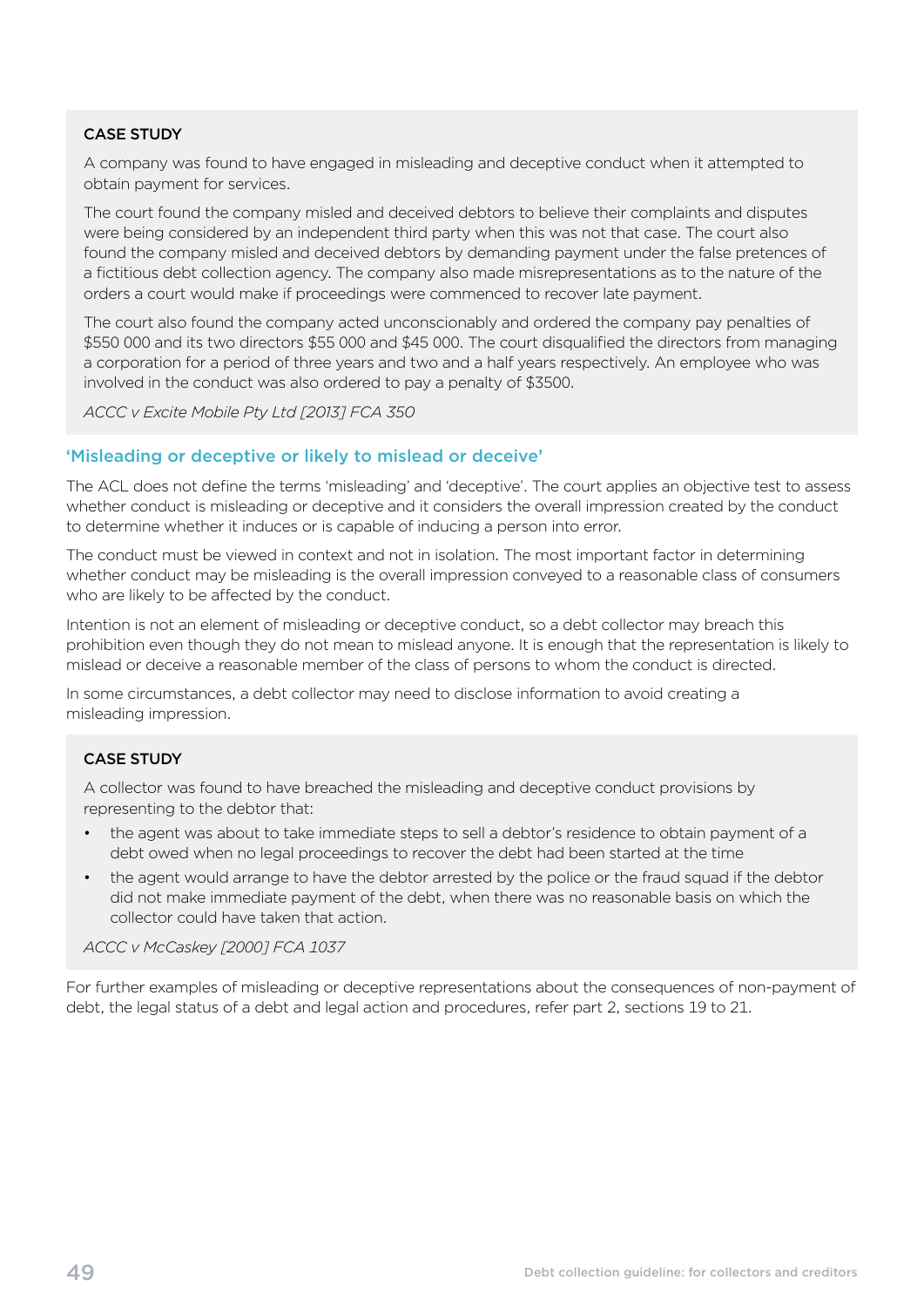A number of representations made by a lawyer, who intended to collect small debts on behalf of video rental stores, were found to be misleading or deceptive. The representations included that:

- the customer would incur legal expenses and solicitor's costs, in addition to the debts that were already owed. However, in reality legal costs may not be recovered except in certain circumstances such as when a creditor is successful in legal proceedings and when the court makes orders for the payment of costs
- the law firm could obtain a judgment against the debtor without going to court, and could enforce any judgment itself, including a warrant, or an attachment of earnings order, when in reality, this can only be enforced by a court.

The court made orders restraining the lawyer from engaging in similar conduct in the future and ordered her to publish corrective notices in a number of national newspapers and industry publications. The court also ordered that the lawyer implement a trade practices compliance program and contribute \$30 000 to the ACCC's costs. The court's findings established prima facie evidence for later proceedings for damages or compensation orders.

*ACCC v Sampson [2011] FCA 1165*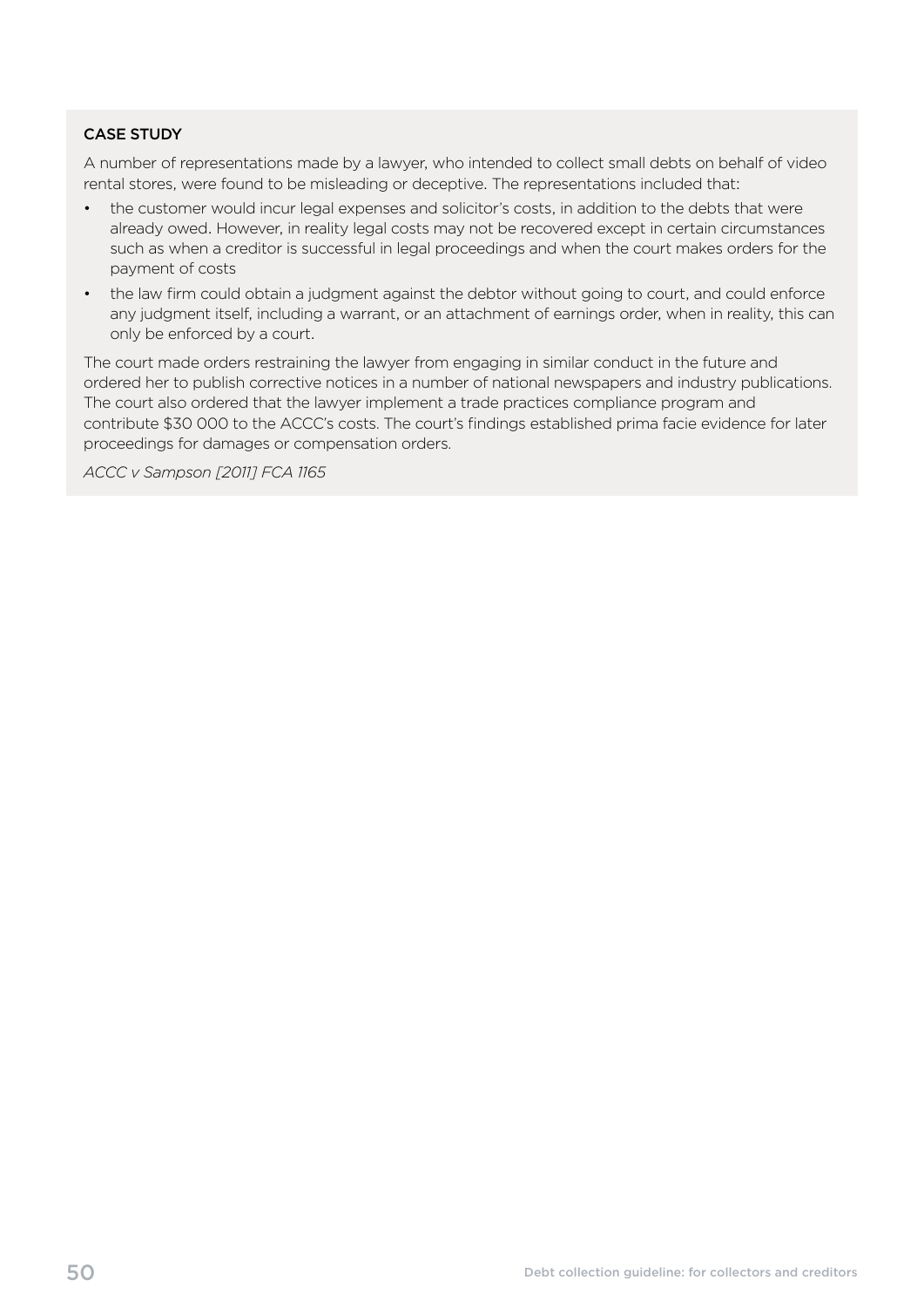<span id="page-54-0"></span>Collection staff were given a training manual, which suggested various scripts that may be used in collection. One of the scripts was as follows (at paragraph 24):

'Mr/Mrs/Ms. (Surname), the reason for my call to you today is a courtesy call due to the fact that I have received your physical file this morning from our solicitors. I have unfortunately been requested by our solicitors to put forward a final recommendation in reference to the outstanding amount of \$(Balance) and will need to finalise my recommendation by no later than (Note down the exact time on paper to refer back to in later part of conversation)... As I was looking through your file (give time) I have noticed here in your file is a Statement of Liquidated Claims which has been drawn and it is set for issuance at the local court in Sydney on (Give exact date) at (Give exact time). (Pause) Mr/Mrs/ Ms. (Debtors Surname), Do you understand what a Statement of Liquidated claims is? (If the debtor answers YES, Ask the debtor to explain, so that you can confirm). (If the debtor answers NO, Explain by saying… it is a series of document basically called summons).'

#### (Emphasis in original.)

The manual encouraged collections officers to make the strong suggestion that lawyers had already been involved in the account with phrases such as:

- I have received strict instructions from my solicitor, to proceed with litigation...
- I don't even know where your matter is up to as our solicitors have you...
- I have just come out of a meeting with the solicitor with respect to three matters unfortunately one was yours…
- By tomorrow 3 pm this account will accumulate \$350.00 worth of legal fees...
- Your account has been brought from the solicitor's office and they are expecting a response from me as to proceed with litigation at 2.30 pm this afternoon…
- Just a reminder that our solicitors have given you one last chance to settle this account...

It was found that, while the company did have a legal section, it was not in any sense a common part of its business to refer debtors to this section. It was also found that referrals to the legal section were done on the recommendation of the section manager and not by individual collection officers. In no way were collections officers in a position to threaten to commence litigation. It was held that the manual encouraged collection staff to engage in misleading conduct (at paragraphs 25-31).

The court declared that the company had engaged in misleading or deceptive conduct and undue harassment and coercion. The court also ordered an injunction restraining the company from engaging in similar conduct in the future and ordered the company to pay ASIC's costs.

*ASIC v Accounts Control Management Services Pty Ltd [2012] FCA 1164* 

For further information on misleading and deceptive conduct refer to the ACCC's publication, *Advertising and selling* and the ACL publication, *Avoiding unfair business practices: A guide for businesses and legal practitioners*.

## Prohibition of unconscionable conduct

Conduct may be unconscionable if it is particularly harsh or oppressive. It is behaviour that is substantially more than just hard commercial bargaining. The relationship or dealings between a creditor or collector and a debtor is one that could assume characteristics of unconscionable conduct. This is because the collector is often in a position of strength and can exert pressure or unfair tactics over a debtor.

The ACL prohibits unconscionable conduct and this prohibition is also reflected in similar provisions in the ASIC Act, so that businesses supplying financial products and services have the same rights and obligations as suppliers of other consumer products and services.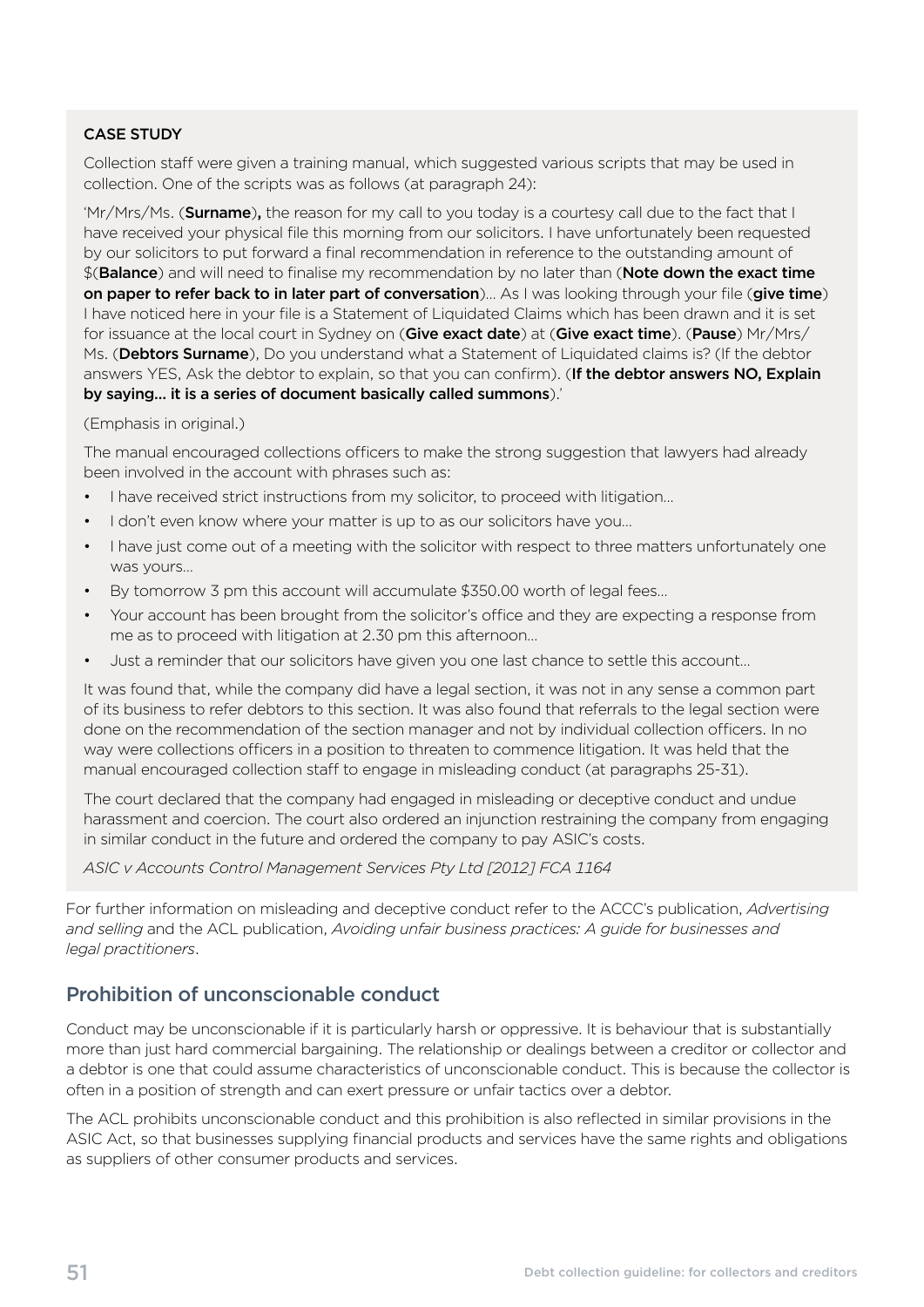The ACL contains three provisions that relate to unconscionable conduct:

- s. 20 (prohibiting unconscionable conduct within the meaning of the unwritten law)
- s. 21 (prohibiting unconscionable conduct in connection with goods or services)
- s. 22 (factors the court will consider when deciding whether conduct is unconscionable).

The ASIC Act has mirror provisions relating to unconscionable conduct in relation to financial services:

- s. 12CA (prohibiting unconscionable conduct within the meaning of the unwritten law)
- s. 12CB (prohibiting unconscionable conduct in connection with financial services)
- s. 12CC (matters the court may have regard to when deciding whether conduct is unconscionable).

#### Section 20 of the ACL and section 12CA of the ASIC Act (special disadvantage)

This type of unconscionable conduct occurs when one party knowingly exploits the special disadvantage of another. This is general unconscionable conduct according to historical judge-made law. Factors that may give rise to a special disadvantage include:

- ignorance of a debtor of important facts known to the staff or agent of the business
- illiteracy or lack of education of the debtor
- poverty or need of any kind of the debtor
- the debtor's age
- infirmity of body or mind of the debtor
- drunkenness of the debtor
- $\bullet$  lack of explanation and assistance when necessary. $91$

You should consider whether any circumstances of special disadvantage or vulnerability apply to a debtor whom you contact. If it does, make sure you interact with the debtor in a way that does not take advantage of their special disadvantage. Otherwise, your conduct is likely to be regarded as unconscionable and in breach of the law under this provision.

When you know or suspect a debtor lacks knowledge of the law, the debt recovery process, or the implications of non-payment of a debt, you must not take advantage of their ignorance.

Depending on the circumstances, it may be appropriate to encourage the debtor with a special disadvantage to seek the assistance of a financial counsellor or other suitably qualified representative to act on their behalf.

#### CASE STUDY

A company was found to have acted unconscionably when it used unfair tactics to obtain payment, such as creating a fake complaints handling body and a fake debt collection agency to manipulate and pressure debtors into paying alleged debts.

The court also found the company acted unconscionably by using scare tactics and unfounded claims to deter debtors from non-payment, including that if proceedings were commenced the court would order the debtor to pay a certain amount of compensation to the creditor for failing to pay on time and that any assets belonging to the debtor would be repossessed.

*ACCC v Excite Mobile Pty Ltd [2013] FCA 350* 

#### Non-English speaking debtors

For someone who cannot speak English, appropriate interaction requires that the debtor can understand you. The assistance of an English-speaking family member or friend to translate should be sought, but only if the debtor proposes or agrees to this. Otherwise, the collector or creditor will need to engage a professional interpreter.<sup>92</sup>

<sup>91</sup> See *Blomley v Ryan (1956) 99 CLR 362*; *Commercial Bank of Australia v Amadio (1983) 151 CLR 447*.

<sup>92</sup> The Department of Immigration and Border Protection provides a 24-hour Translating and Interpreting Service (TIS National) accessible on 13 1450. User fees generally apply.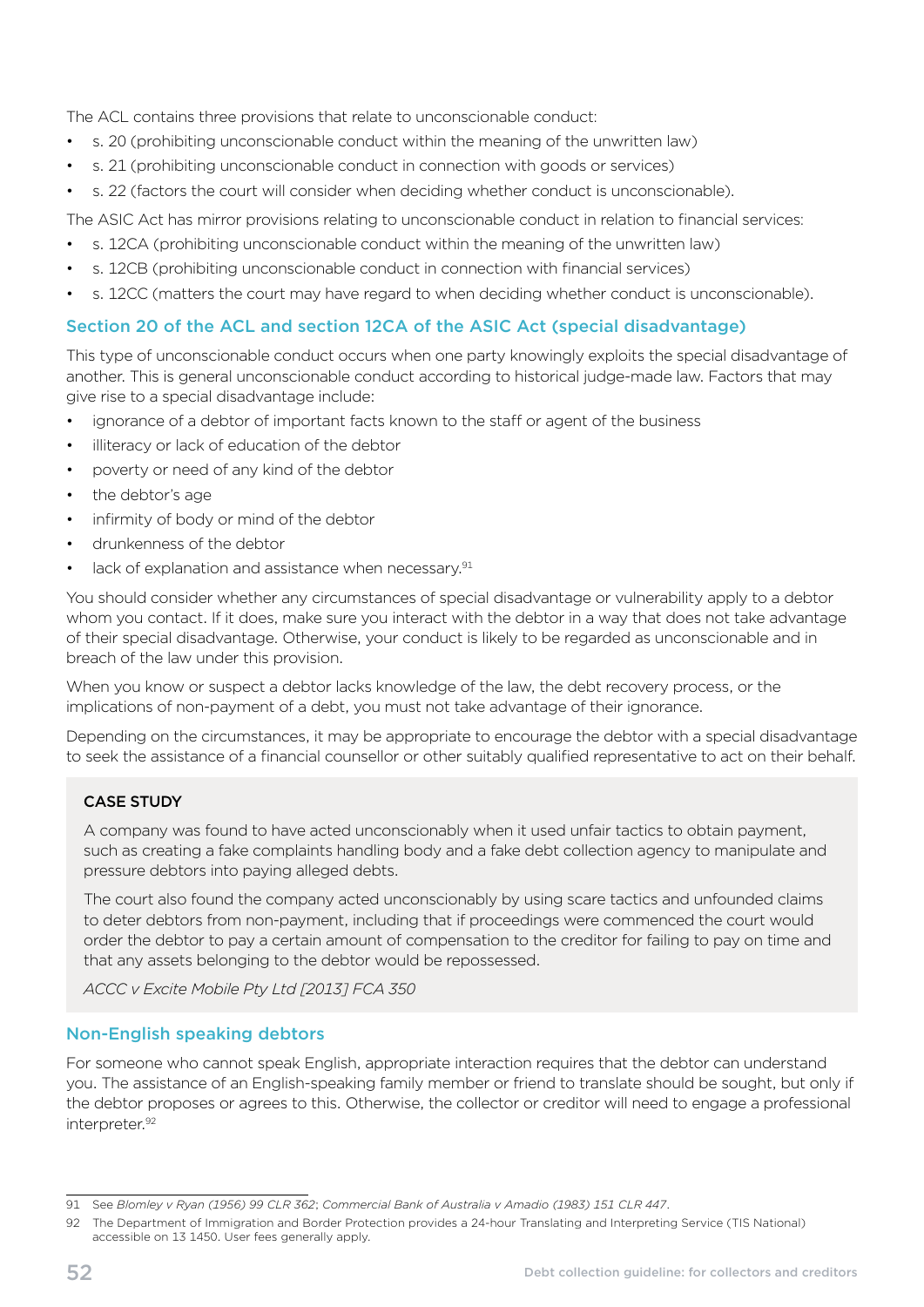### Section 21 of the ACL (unconscionable conduct in connection with goods or services) and section 12CB of the ASIC Act (unconscionable conduct in connection with financial services)

'A person must not in trade or commerce, in connection with the supply or possible supply of goods or services to a person … engage in conduct that is, in all the circumstances, unconscionable'.

Section 22 of the ACL and s. 12CC of the ASIC Act set out a long list of factors that courts may consider in determining whether a person has contravened s. 21 of the ACL and s. 12CB of the ASIC Act respectively, these include:

- the relative bargaining strength of the parties
- whether any conditions were imposed on the weaker party that were not reasonably necessary to protect the legitimate interests of the stronger party
- whether the weaker party could understand the documentation used
- the use of undue influence, pressure or unfair tactics by the stronger party
- the price, or other circumstances, under which the weaker party would be able to buy or sell equivalent goods or services
- the requirements of applicable industry codes
- failure of the stronger party to disclose any intended conduct that might affect the interests of the weaker party
- the willingness of the stronger party to negotiate
- whether the stronger party has the right to unilaterally change contract terms.

These provisions apply widely to trade or commerce activities including debt collection activities.

Collectors risk breaching this prohibition particularly when they exert undue influence or pressure on, or unfair tactics against, a debtor who is at a special disadvantage or vulnerable.

#### CASE STUDY

A commercial agent acted unconscionably in trying to recover a debt that, unknown to the debtor, was statute-barred. It was also noted that the factual circumstances were sufficient to require the collector to establish that the transaction was fair, just and reasonable.

The debtor was an unemployed mother with a deaf, dependent child, who had originally defaulted on repayments for a car loan. The car was repossessed and sold. The residual debt was purchased by the commercial agent 10 years later, by which time accumulated interest had increased the amount owing to more than \$10 000.

After being contacted by an employee of the commercial agent and told that legal action may be taken if a satisfactory arrangement could not be reached, the debtor agreed to pay \$5000 to finalise the debt, of which \$4500 was immediately charged to her credit card. On appeal, the court upheld the original decision that the agent through its employee had acted unconscionably.

#### The court noted that:

*… the fact of someone from a firm of lawyers 'cold-calling' a woman of the respondent's socioeconomic standing at home at 6.30 in the evening, and interrogating her as to her personal and financial circumstances while insinuating that in the absence of her agreement to pay legal proceedings may be instituted, is capable of constituting pressure of a very high order.*<sup>93</sup>

The court ordered that the debtor did not have to pay the \$5000 debt and instead, that the creditor return the monies paid by the debtor.

*Collection House v Taylor [2004] VSC 49* 

<sup>93</sup> Collection House v Taylor [2004] VSC 49 at [57].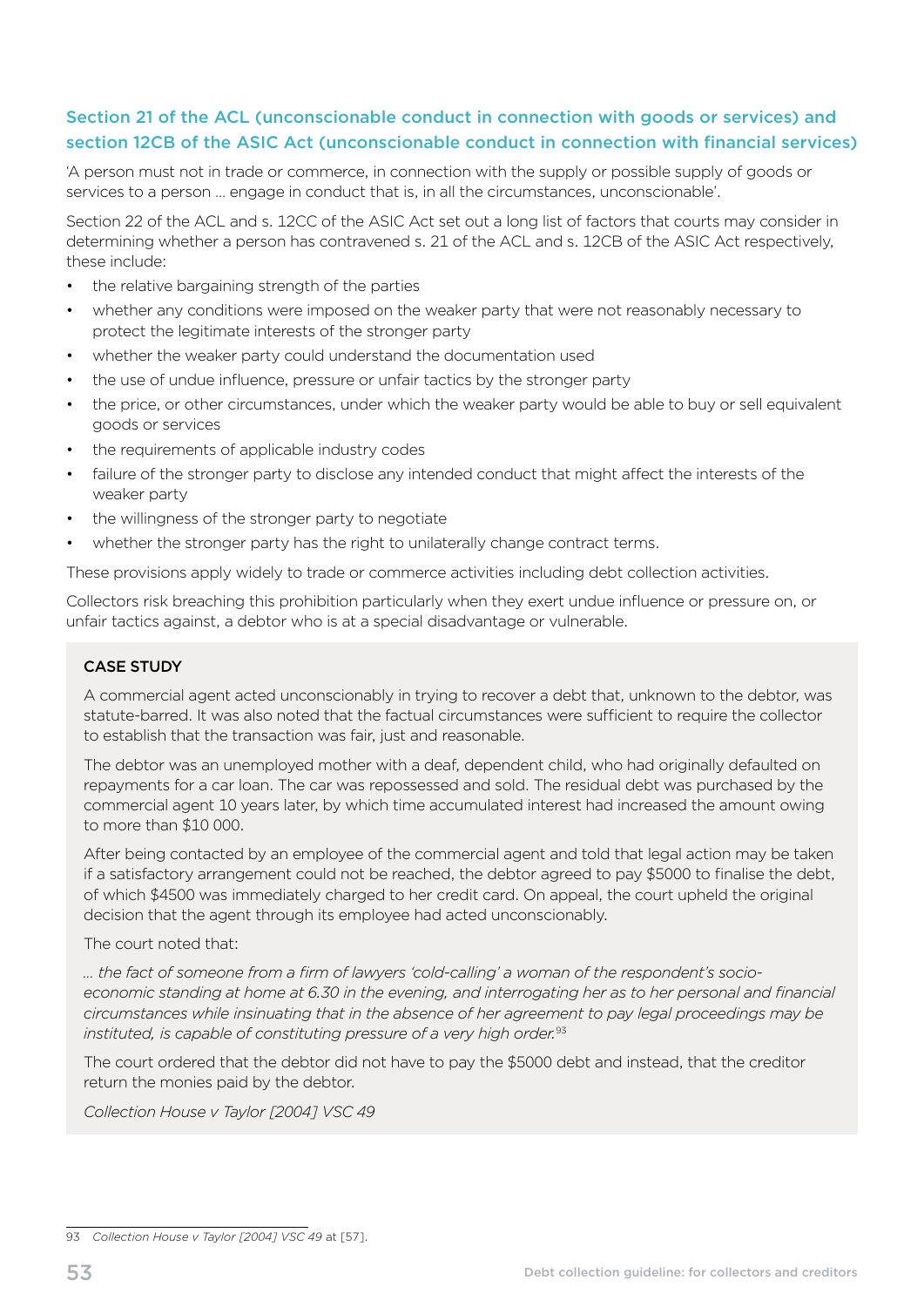<span id="page-57-0"></span>A creditor acted unconscionably by failing to stop efforts to repossess a car subject to a chattel mortgage when there was reasonable cause to understand that there would be a physical confrontation if they continued in their attempt.

Other factors considered in the court's declaration of unconscionability included the creditor sending the debtor a notice implying that they would not or could not lawfully repossess the car without a court order, and then proceeding to repossess the vehicle without such an order, as well as the fact that the collection company's agents entered the debtor's residence by jumping a gate and opening a garage door from the inside.

*ACCC v Esanda Finance Corporation Ltd [2003] FCA 1225* 

# Enforcement and remedies for breaching Commonwealth consumer protection laws

#### Infringement notices

ASIC or the ACCC may issue an infringement notice<sup>94</sup> where there are reasonable grounds to believe that there has been a contravention of the ASIC Act and the ACL, such as those dealing with false or misleading representations, harassment or coercion and unconscionable conduct. Infringement notices can also be issued for certain unfair practices and offences under the NCCP.

Under the ACL and the ASIC Act, the infringement notice penalties for the more common contraventions are \$10 800 for a corporation and \$2160 for an individual. The penalty for a publicly listed corporation under the CCA for the more common contraventions of the ACL is \$108 000.

#### **Penalties**

A debt collector or creditor who is found to have breached the harassment and coercion provisions or false or misleading representations or unconscionable conduct provisions<sup>95</sup> is liable to penalties of up to:

- \$220 000 under the ACL or \$340 000 under the ASIC Act (in the case of individuals)
- \$1 100 000 under the ACL or \$1 700 000 under the ASIC Act (in the case of corporations).<sup>96</sup>

Certain defences may apply regarding these breaches.<sup>97</sup>

<sup>94</sup> Section 12GXA of the ASIC Act; s. 134A of the CCA.

<sup>95</sup> Sections 12DJ, 12DB and 12CB of the ASIC Act respectively; ss. 50, 29 and 21 of the ACL respectively.

<sup>96</sup> Section 12GBA of the ASIC Act and s. 224 of the ACL.

<sup>97</sup> Section 12GI(5), ASIC Act; s. 226(a) of the ACL.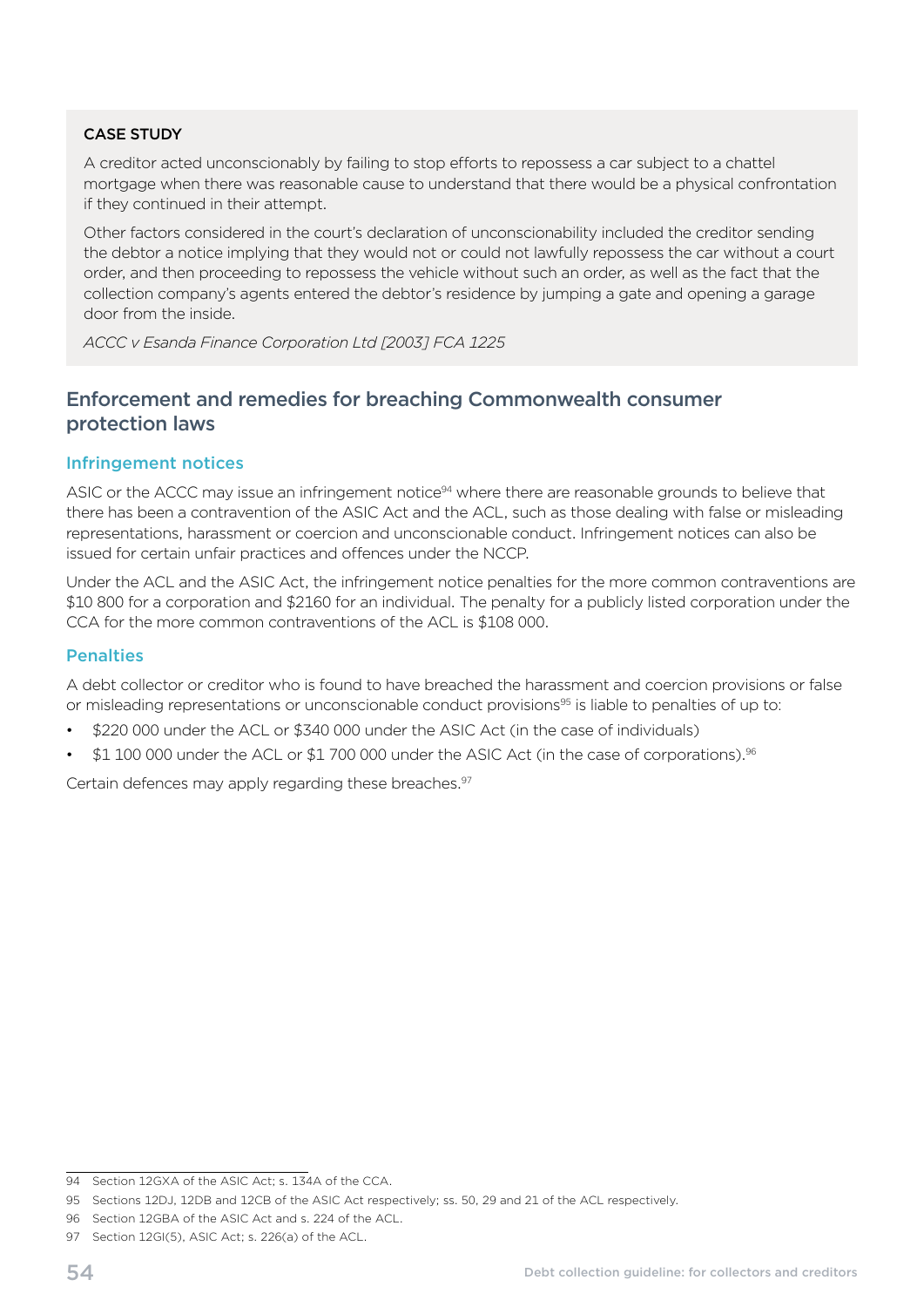In April 2013, the Federal Court found that Excite Mobile Pty Ltd engaged in false and misleading and unconscionable conduct in its provision of mobile services to customers.

The court also found Excite Mobile acted unconscionably and used undue coercion when attempting to obtain payment for mobile services. Excite Mobile's directors were both found to have been directly knowingly concerned in Excite Mobile's contraventions.

A large number of consumers across all parts of Australia were affected by Excite Mobile's conduct, including consumers living in Indigenous communities on the Cape York Peninsula, remote areas in Queensland and Western Australia, and throughout the Northern Territory.

On 29 November 2013, the Federal Court ordered Excite Mobile pay penalties of \$555 000 and its two directors \$55 000 and \$45 000. The court disqualified the directors from managing a corporation for a period of three years and two and a half years respectively.

An employee who was involved in the conduct was also ordered to pay a penalty of \$3500.

*ACCC v Excite Mobile Pty Ltd [2013] FCA 350* 

#### Other civil orders

ASIC or the ACCC can apply to the court for civil orders against a debt collector or creditor, including:

- injunctions against future conduct<sup>98</sup>
- non-punitive orders (including corrective advertising)<sup>99</sup>
- compensation orders.

ASIC or the ACCC can also apply for other sanctions including adverse publicity orders.<sup>100</sup>

#### Damages or injunction

Finally, a debtor or third party who suffers loss or damage as a result of a collector's breach of the unconscionable conduct<sup>101</sup>, misleading or deceptive conduct<sup>102</sup>, harassment and coercion<sup>103</sup>, or other provisions of the ASIC Act and the CCA, can recover the amount of their loss by an action for damages under these Acts.<sup>104</sup> A debtor or third party can also seek injunctive relief.<sup>105</sup>

<sup>98</sup> Section 12GD, ASIC Act; s. 232 of the ACL.

<sup>99</sup> Section 12GLA, ASIC Act; s. 246 of the ACL.

<sup>100</sup> Section 12GLB, ASIC Act; s. 247 of the ACL.

<sup>101</sup> Sections 12CA–CC, ASIC Act; ss. 20-22 of the ACL.

<sup>102</sup> Section 12DA, ASIC Act; s. 18 of the ACL.

<sup>103</sup> Section 12DJ of the ASIC Act; s. 50 of the ACL.

<sup>104</sup> Section 12GF, ASIC Act; ss. 236, 237, 239(1) and s. 243 of the ACL.

<sup>105</sup> Section 12GD, ASIC Act; s. 232 of the ACL.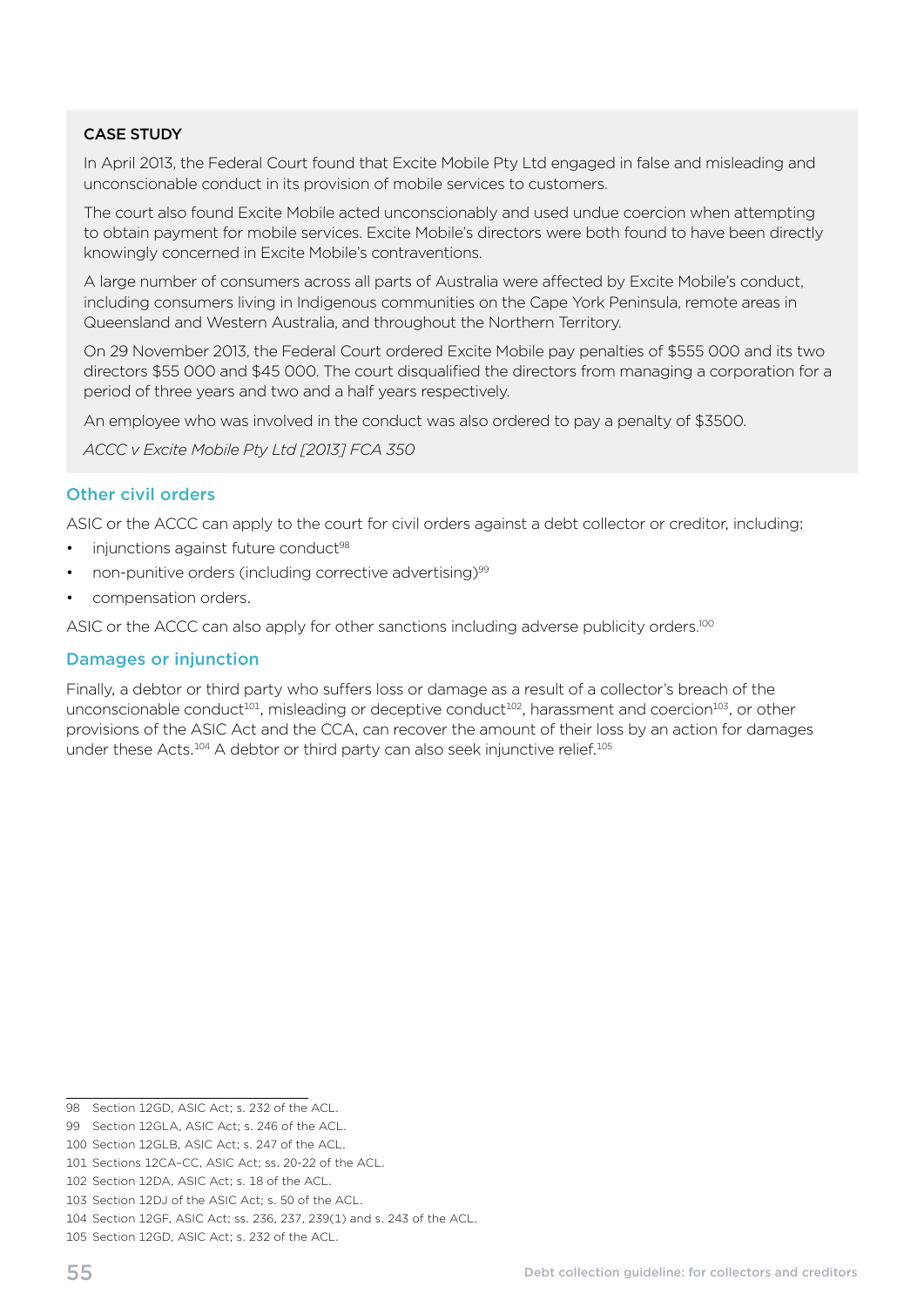# <span id="page-59-0"></span>Appendix A: ACCC and ASIC—debt collection roles and contact details

# Australian Competition and Consumer Commission (ACCC)

The ACCC is responsible for administering and enforcing Commonwealth consumer protection laws contained in the ACL that are relevant to debt collection activities. The ACCC is responsible for dealing with misconduct associated with debt collection activity when the debt relates to goods and services other than a financial service or product. This includes:

- telephone or other utility services
- services of trades and professional people
- when a retailer does not require immediate payment for a product (but not when the customer enters into a finance arrangement as that will be ASIC's responsibility).

The ACCC's responsibilities also include debts arising from a deferred payment (for example, a customer who is billed monthly or given an extension of time to pay).

Without limitation, the ACCC's responsibilities cover any alleged:

- undue harassment
- • coercion
- unconscionable conduct regarding the collection of the debt
- unfair contract terms in a standard form consumer contract for the supply of non-financial goods or services and the sale or grant of an interest in land, and
- any misleading or deceptive representations made about the actual good or service, which is subject to the debt or the debt relating to goods and non-financial services.

#### ACCC contact details

For matters relating to the types of conduct described above, contact the ACCC:

ACCC website: [www.accc.gov.au](http://www.accc.gov.au) 

ACCC Infocentre (business and consumer enquiries): 1300 302 502

ACCC general enquiry web form: [www.accc.gov.au/contact-us/contact-the-accc/general-enquiry-form](http://www.accc.gov.au/contact-us/contact-the-accc/general-enquiry-form)

ACCC complaint web form: [www.accc.gov.au/contact-us/contact-the-accc/consumer-complaint-form](http://www.accc.gov.au/contact-us/contact-the-accc/consumer-complaint-form) 

Small business helpline: 1300 302 021

Callers who are deaf or have a hearing or speech impairment: [www.relayservice.com.au](http://www.relayservice.com.au), 13 3677 for TTY users or 1300 303 609 for Speak and Listen

Address for written complaints:

Australian Competition and Consumer Commission GPO Box 3131, Canberra ACT 2601

FAX: (02) 6243 1199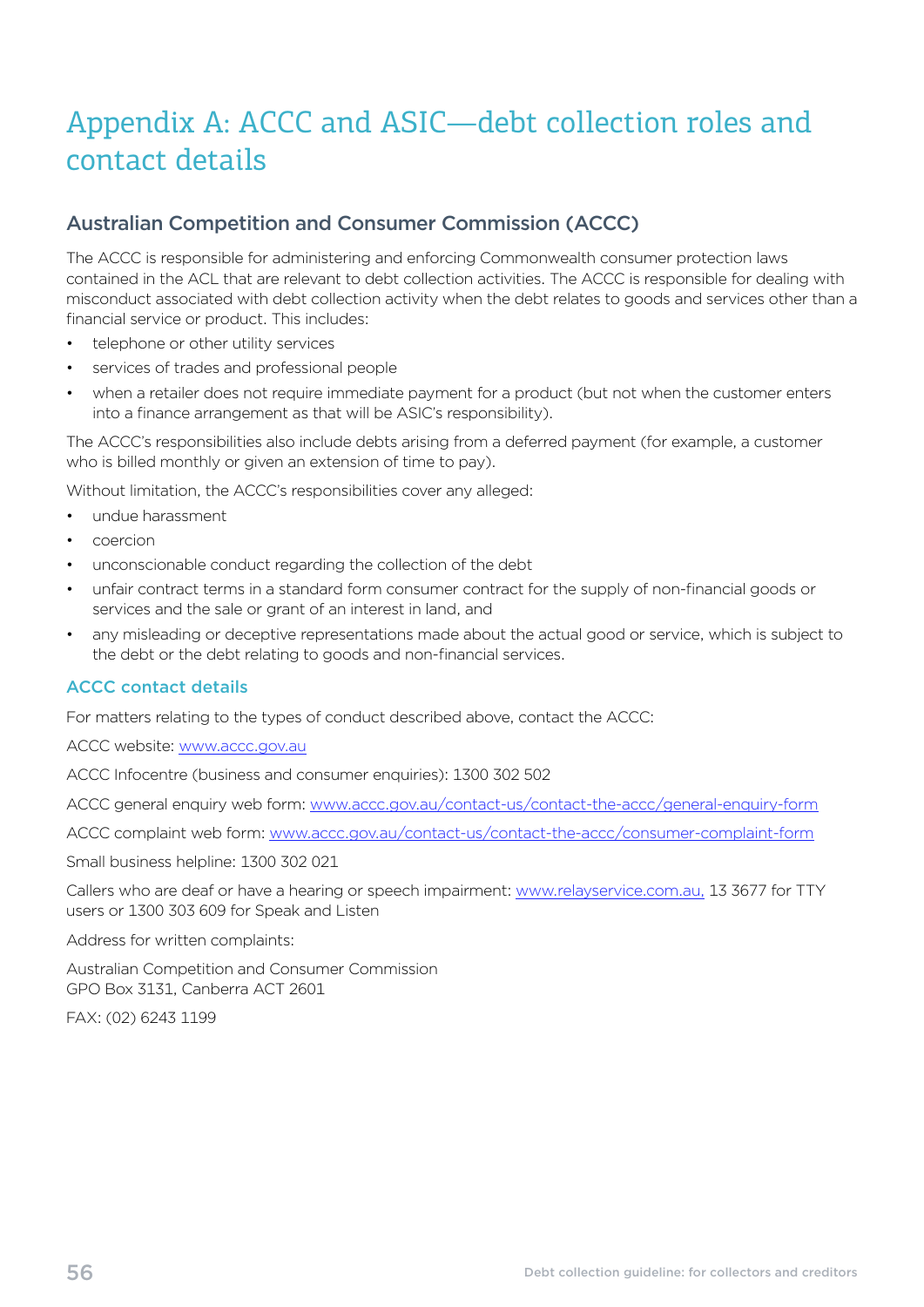# <span id="page-60-0"></span>Australian Securities and Investments Commission (ASIC)

ASIC is responsible for dealing with misconduct associated with debt collection activity when the debt relates to a financial product or service. This includes:

- credit card accounts
- home loans, personal loans and loans sourced through retailers for motor vehicles, household goods or other purposes
- fees for providing financial advice, insurance and other financial products and services.

ASIC's responsibility covers any alleged undue harassment, coercion or unconscionable conduct regarding the collection of a debt and any misrepresentations made about a debt. It extends to a debt relating to a financial service which has been assigned or sold to a third party (for example a debt buy-out company).

If there is misleading or deceptive conduct relating to the actual good or service (such as the car or the appliance) and not the debt itself, this will be referred to the ACCC as it does not relate directly to a financial product or service.

### ASIC contact details

For matters relating to the types of debt given above, contact ASIC:

ASIC website: [www.asic.gov.au](http://www.asic.gov.au) 

ASIC's Infoline: 1300 300 630

ASIC's consumer website: [www.moneysmart.gov.au](http://www.moneysmart.gov.au) 

# Dispute resolution schemes

While the ACCC and ASIC have the power to regulate conduct as outlined throughout this guideline, there are certain functions that the ACCC and ASIC cannot perform. For example, the ACCC and ASIC are unable to make judgments in a case, as that is the role of the court.

The ACCC and ASIC do not mediate between parties or perform other dispute resolution activities to resolve private disputes.

However, there are a range of agencies that can provide assistance with dispute resolution in certain industries, for example, banking and insurance, energy and water, or telecommunications. A selection of these agencies is provided below:

- Financial Ombudsman Service: www.fos.org.au
- Credit and Investments Ombudsman: www.cio.org.au
- Energy and water ombudsman schemes-the contact details for the relevant ombudsman in each state and territory can be found at: www.aer.gov.au/node/1292#Contacting\_energy\_ombudsman\_schemes
- Telecommunications Industry Ombudsman: [www.tio.com.au](http://www.tio.com.au)

The Translating and Interpreting Service (TIS National) is an interpreting service provided by the Department of Immigration and Border Protection and can assist agencies and businesses that need to communicate with people who do not speak English.

For further information see: [www.tisnational.gov.au](http://www.tisnational.gov.au) 

Immediate telephone interpreting can be undertaken by contacting 13 1450.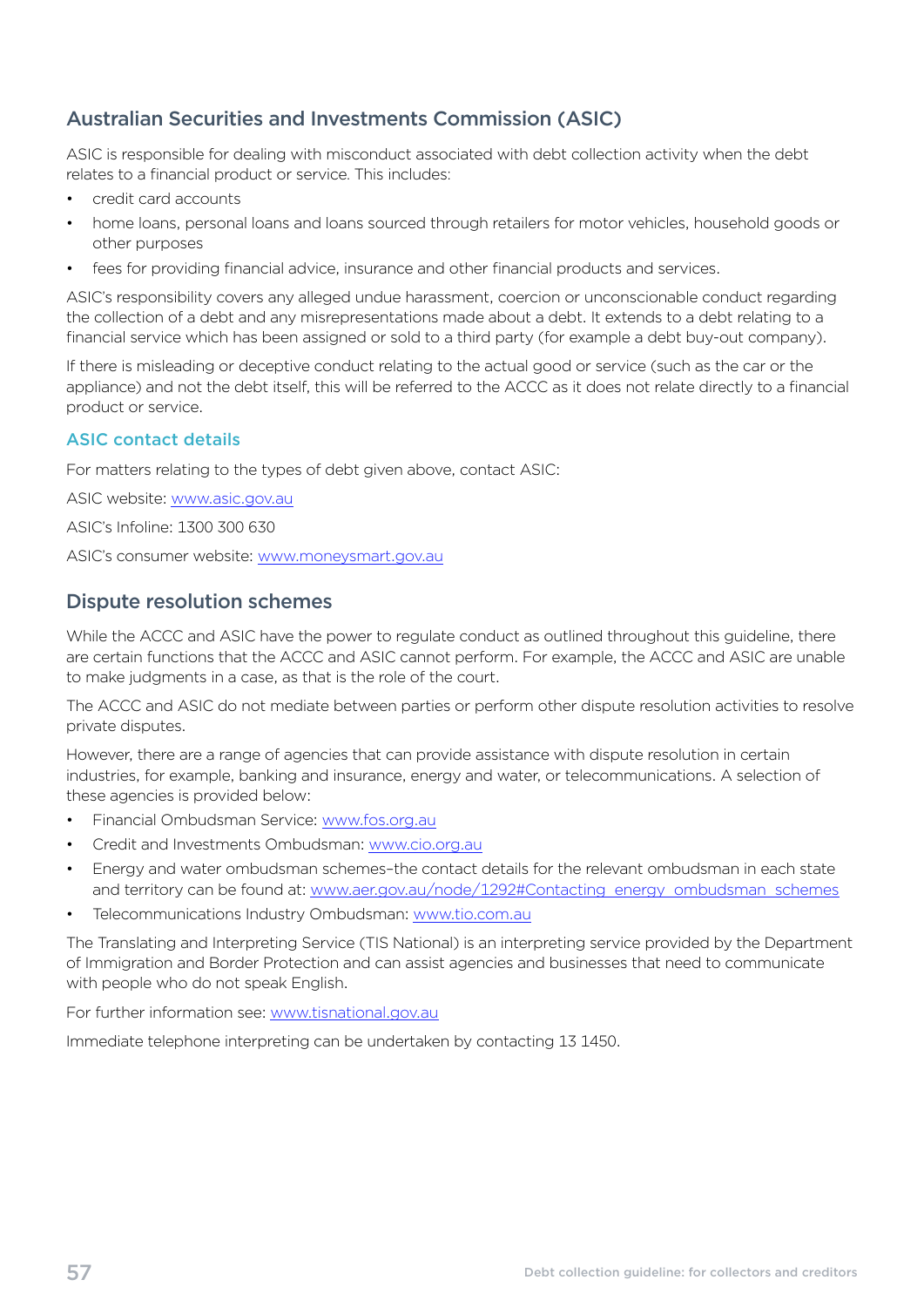# <span id="page-61-0"></span>Appendix B: Other statutory and common law obligations and remedies

In some situations, a complaint may relate to a range of debts, including debts for financial services and debts for a good or non-financial service. The ACCC and ASIC coordinate their regulation and litigation activities when debt collection conduct involves overlapping jurisdiction and may delegate authority to each other as required.

Apart from the Commonwealth consumer protection laws outlined in part 3 of this guide, there are a range of other statutory and common law obligations and remedies that potentially affect collectors' and creditors' operations.106 These include (but are not limited to) those listed below.

# State and territory fair trading laws

The ACL is applied as a law of the Commonwealth and each state and territory.107 However, provisions of the *Australian Consumer Law and Fair Trading Act 2012* (Vic) also prohibit certain conduct, including undue harassment and coercion.108 The Victorian provisions also permit debtors to seek up to \$10 000 as compensation for humiliation and distress caused by debt collection conduct.109

# State and territory licensing of collectors

Most state and territory jurisdictions have occupational licensing requirements applying to a range of persons involved in debt collection activities.<sup>110</sup> These laws impose certain obligations on licensees, and set out grounds on which the relevant authority can refuse to grant or cancel a licence.

In Queensland, licensed commercial agents are subject to a mandatory industry code of conduct, the Commercial Agency Practice Code of Conduct.111 In other jurisdictions conduct requirements may be imposed under the legislation itself.<sup>112</sup>

# National Consumer Credit Protection Act

Reforms to consumer credit law have resulted in a single national consumer credit regime governed by the NCCP which includes the NCC as Schedule 1. The NCC replaces previous state-based consumer credit codes and the Uniform Consumer Credit Code (UCCC). ASIC is responsible for administering the NCCP. The NCC applies to credit contracts entered into on or after 1 July 2010 where:

- the lender is in the business of providing credit
- a charge is made for providing the credit
- the debtor is a natural person or strata corporation
- the credit is provided for personal, domestic or household purposes, or to purchase, renovate or improve residential property for investment purposes, or to refinance credit previously provided for this purpose.

<sup>106</sup> It should be noted that these laws apply to activities within their respective jurisdictions, even if the collector is physically located in another state, territory or country.

<sup>107</sup> *Fair Trading (Australian Consumer Law) Act 1992* (ACT), *Fair Trading Act 1987* (NSW), *Consumer Affairs and Fair Trading Act 1990*  (NT), *Fair Trading Act 1989* (Qld), *Fair Trading Act 1987* (SA), *Australian Consumer Law (Tasmania) Act 2010* (Tas), *Australian Consumer Law and Fair Trading Act 2012* (Vic), *Fair Trading Act 2010* (WA).

<sup>108</sup> See s. 45(2), *Australian Consumer Law and Fair Trading Act 2012* (Vic).

<sup>109</sup> See s. 46, *Australian Consumer Law and Fair Trading Act 2012* (Vic).

<sup>110</sup> *Commercial Agents and Private Inquiry Agents Act 2004* (NSW), *Commercial and Private Agents Licensing Act 2002* (NT), *Property Agents and Motor Dealers Act 2000* (Qld), *Security and Investigation Industry Act 1995* (SA), *Security and Investigation Agents Act 2002* (Tas), *Debt Collectors Licensing Act 1964* (WA).

<sup>111</sup> Property Agents and Motor Dealers (Commercial Agency Practice Code of Conduct) Regulation 2001 (Qld).

<sup>112</sup> For example, s. 25 (Harassment), *Commercial Agents and Private Inquiry Agents Act 2004* (NSW).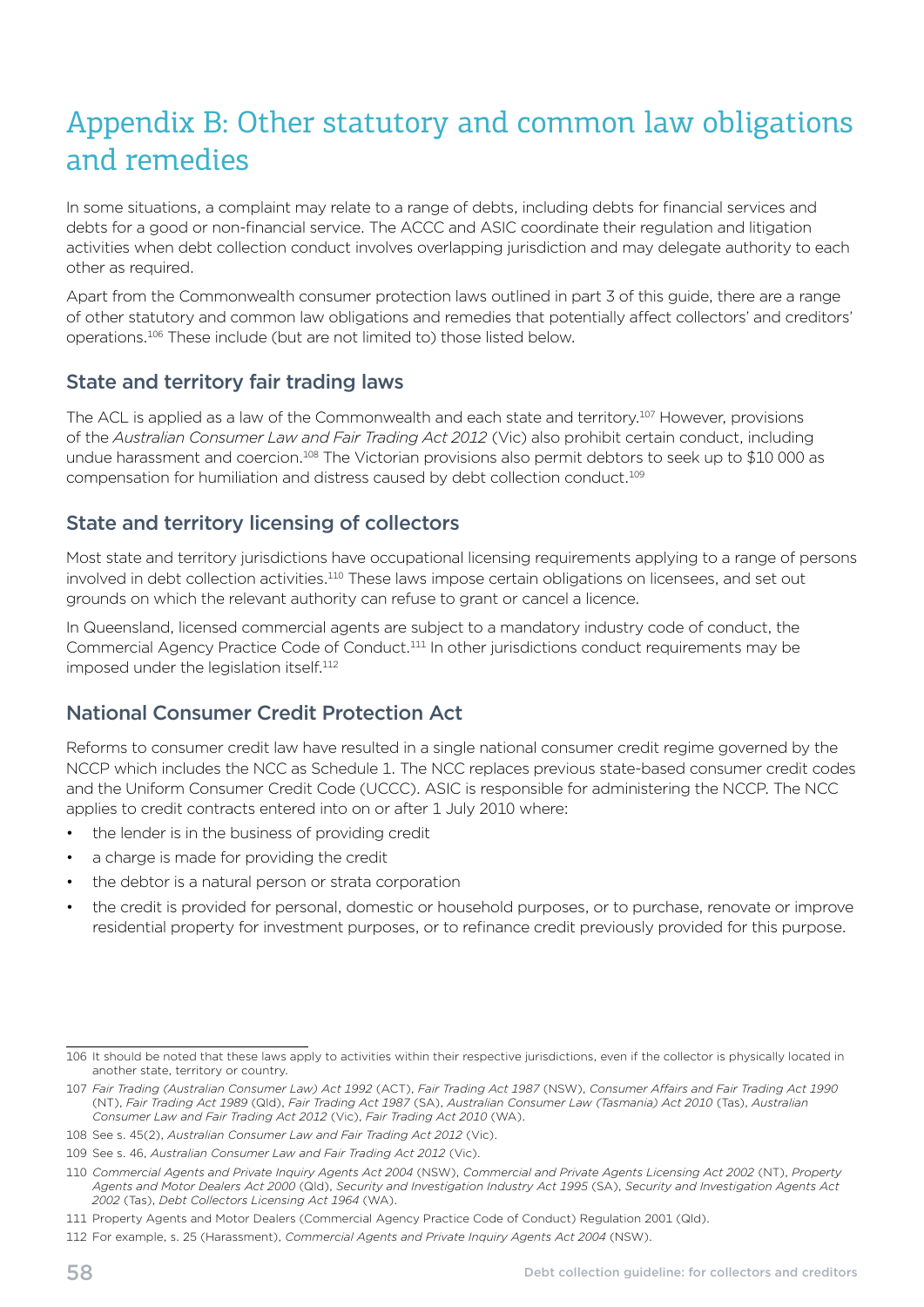<span id="page-62-0"></span>The NCCP applies a licensing regime to those providing regulated credit or credit assistance and therefore require an Australian Credit Licence. Purchasers of regulated credit are providers for the purposes of that regime, but debt collectors acting on behalf of a credit licensee may have the benefit of an exemption.<sup>113</sup>

# National Energy Retail Law

The National Energy Retail Law (NERL) (and National Energy Retail Rules) commenced on 1 July 2012 in the Australian Capital Territory (ACT) and Tasmania (for electricity only). South Australia commenced the NERL on 1 February 2013 and New South Wales on 1 July 2013. These laws and rules provide a national customer protection framework for the retail sale of electricity and gas to residential and small business energy customers. In particular, it sets out requirements on energy retailers to assist customers who are facing financial hardship and looking for help to manage their bills. It includes obligations regarding when a customer can be disconnected and when debt collection proceedings can commence.

# State and territory unauthorised documents laws

Unauthorised documents acts in each state and territory make it an offence to design collection letters of demand in a way that makes them look like court documents.<sup>114</sup>

# State and territory limitation of actions laws

Each state and territory sets limitation periods on debt recovery actions.115 These generally bar a remedy to the creditor if a defence pleading expiration of the limitation period is filed. In the case of simple contracts (which include the majority of debts referred for collection) the limitation period is normally six years (however, in the Northern Territory a three-year period applies.) In some jurisdictions, a payment or acknowledgment of the debt will re-start the limitation period even after the original period has expired. Limitation acts also regulate the enforcement of court judgments.

# Bankruptcy laws

Under the Bankruptcy Act regulated by the Australian Financial Security Authority, acceptance of a Part IX debt agreement or execution of a personal insolvency agreement prevents a creditor taking further action against a debtor in relation to their provable debts. A debtor is released from these debts after discharge from bankruptcy, or when all the obligations under the debt agreement are completed. A personal insolvency agreement may provide that the debtor is released from provable debts. Most unsecured debts will be provable.

# Privacy laws

Part IIIA of the Privacy Act governs the handling of credit reports and other credit-worthiness information about individuals by credit reporting agencies and credit providers. Some of the requirements include what information can be stored on a credit report, how long such information can be included, and to whom and under what circumstances access is allowed.

The APPs also regulate certain private sector entities in their dealings with personal information. These provisions of the Privacy Act, where applicable, regulate the collection, use and disclosure of personal information, and impose obligations on organisations to maintain accurate, complete and up-to-date records, and allow individuals access to, or correction of, information held about them.

The OAIC has published guidelines to assist with the interpretation and implementation of the APPs.

<sup>113</sup> See NCCP Regulations r. 21.

<sup>114</sup> *City of Canberra Arms Act 1932* (ACT), *Unauthorised Documents Act 1922* (NSW), *Flag and Emblem Act 1985* (NT), *Emblems of Queensland Act 2005* (Qld), *Unauthorised Documents Act 1916* (SA), *Unauthorized Documents Act 1986* (Tas), *Unauthorized Documents Act 1958* (Vic), *Unauthorised Documents Act 1961* (WA).

<sup>115</sup> *Limitation Act 1985* (ACT), *Limitation Act 1969* (NSW), *Limitation Act 1981* (NT), *Limitation of Actions Act 1974* (Qld), *Limitation of Actions Act 1936* (SA), *Limitation Act 1974* (Tas), *Limitation of Actions Act 1958* (Vic), *Limitation Act 1935* (WA).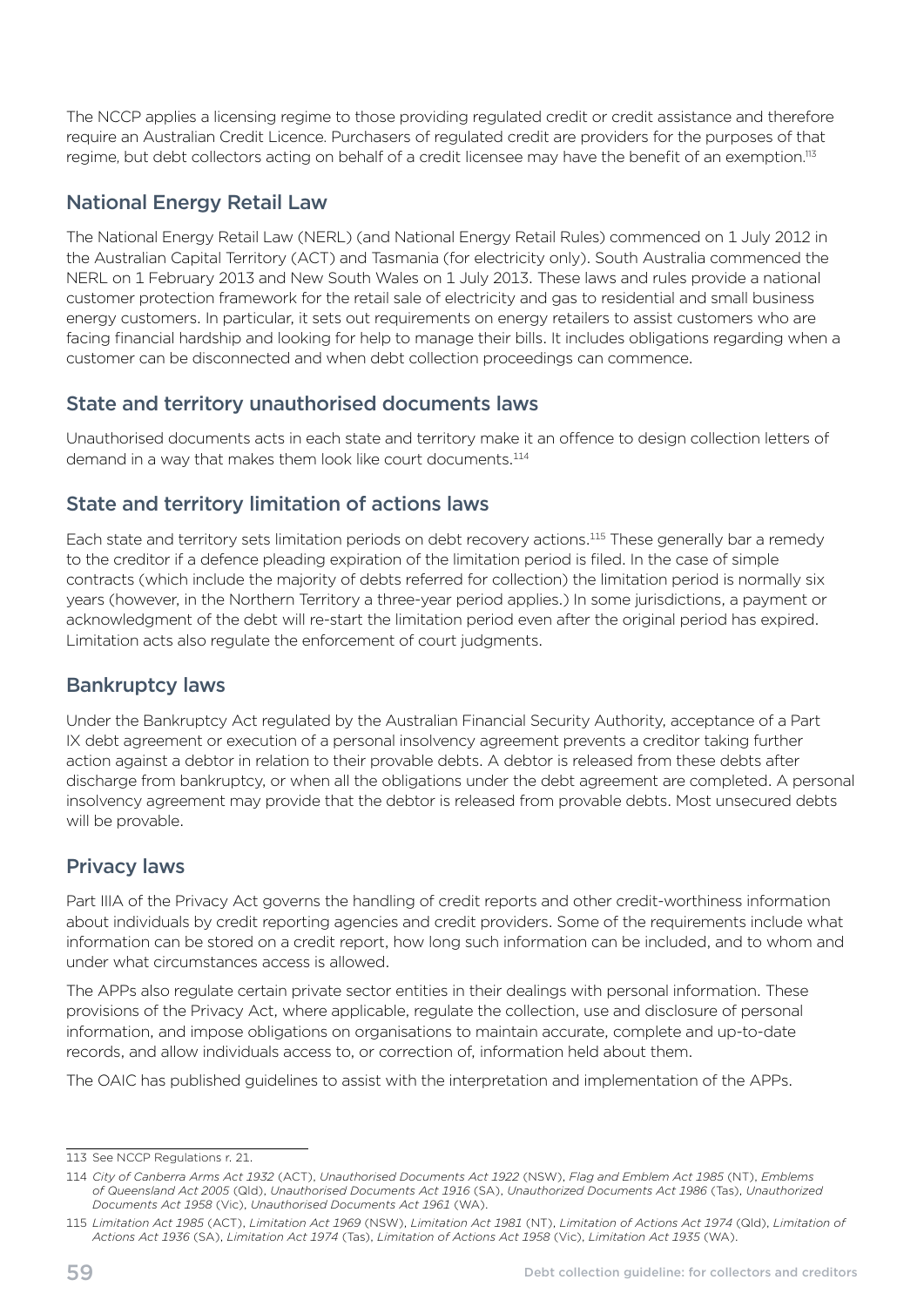<span id="page-63-0"></span>The Information Commissioner has registered and enforces the Privacy (Credit Reporting) Code 2014 (version 1.2). A breach of the Code is a breach of the Privacy Act.

# Tort law

Creditors or debt collectors who engage in extreme conduct may expose themselves to civil action in tort by a debtor. Depending on the circumstances, action for trespass, assault, wilful infliction of mental injury, nervous shock and defamation (among others) may apply.

# Criminal law

Creditors or debt collectors who engage in extreme conduct may be charged with criminal offences including assault and demanding with menace. A collector who refuses to leave a person's property may also be charged with trespass.

# Other obligations

Debt collectors, who are unsure of their obligations under any of the above-mentioned laws, mandatory codes and other arrangements, should obtain legal advice or seek more information from the relevant regulator. Creditors and debt collectors should be aware of the requirements of any voluntary industry code of conduct that applies and the rules of any relevant trade association or professional body.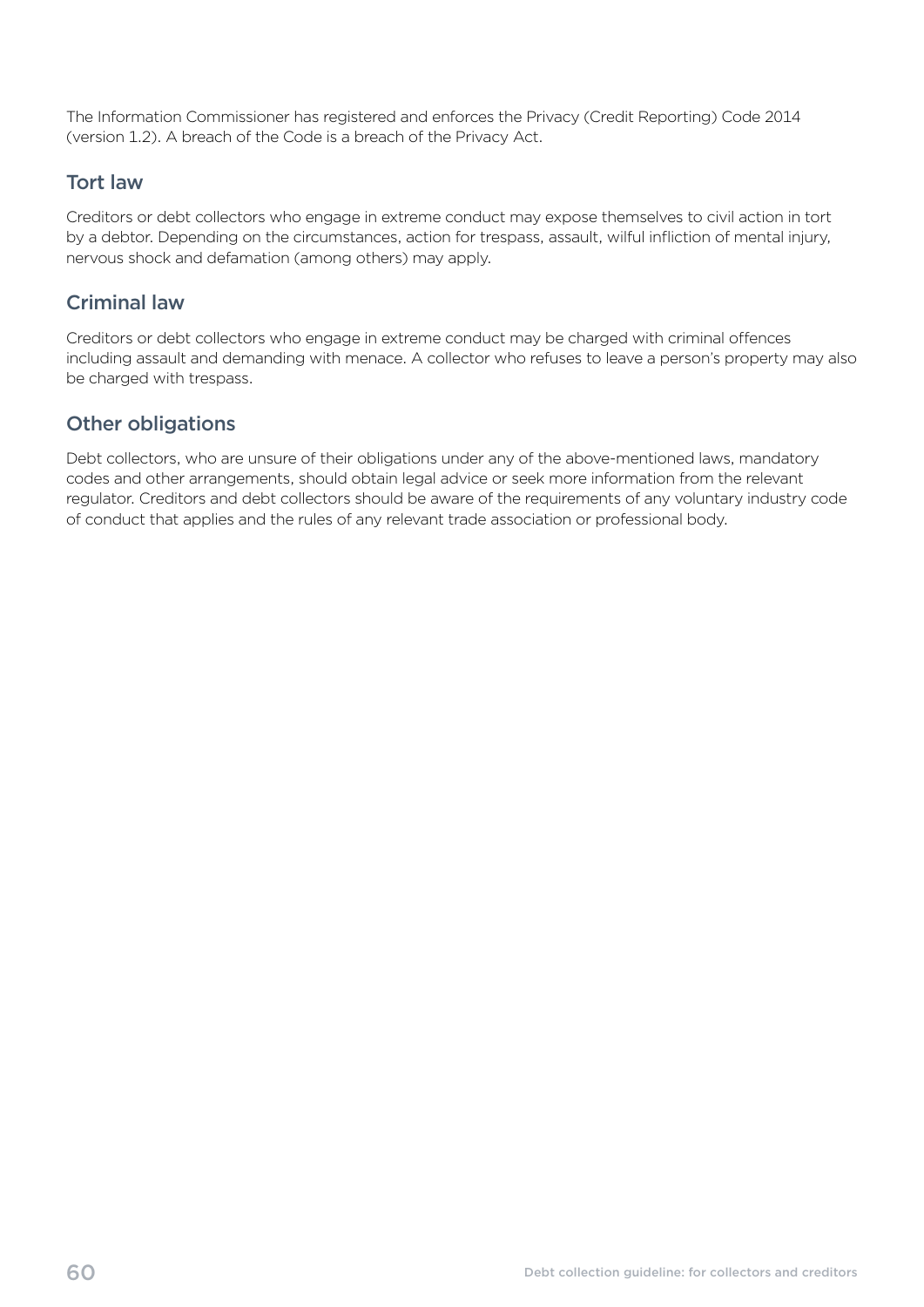# <span id="page-64-0"></span>Appendix C: Glossary

Agent: for the purposes of this guideline, a person who has the express, implied or ostensible authority to undertake collection activity on behalf of a creditor in circumstances where a debt has not been sold or assigned.

Assigned debt: for the purposes of this quideline, any debt which has been sold, assigned, or factored by a creditor, or for which a creditor has in any other way subrogated their rights as a creditor.

Assignee: for the purposes of this guideline, a person undertaking collection activity after the sale, assignment or factoring of a debt, or the subrogation of rights by a creditor to this person.

Authorised representative: a person such as a financial counsellor, solicitor, financial advisor, carer, trustee or guardian who has been authorised by the debtor to act on behalf of the debtor.

Bankrupt: a person who has been declared bankrupt under the provisions of the *Bankruptcy Act 1966* and has not been discharged from the bankruptcy.

**Debt collector:** a person collecting a debt in the course of a business. It includes creditors, independent collection agencies, collections departments within businesses, debt buy-out companies, assignees, agents, lawyers, government bodies engaged in trade or commerce, and other persons<sup>116</sup> collecting on behalf of others.

**Communicate:** unless otherwise specified, includes communication by telephone, mobile telephone, fax, email, letter, in writing via text message or online technology (such as social media channels), and in person.

**Complaint:** for the purposes of this guideline, this term is generally used for issues of collector or creditor conduct (as distinct from issues of debtor liability).

Credit listing: for the purposes of this quideline, the listing of an unpaid debt on a person's credit report.

Creditor: a person to whom a debt is incurred. In this guideline, the term continues to apply to the person to whom the debt is incurred despite the sale, assignment, factoring or outsourcing of the debt.

Credit report: any record or information, whether in a written, oral or other form, that:

- is being or has been prepared by a credit reporting agency
- has any bearing on an individual's:
	- − eligibility to be provided with credit
	- − history in relation to credit, or
	- − capacity to repay credit
- is used, has been used or has the capacity to be used for the purpose of serving as a factor in establishing an individual's eligibility for credit.

Debt: an amount of money owed. For the purposes of this guideline, it includes an alleged debt.

**Debtor:** a natural person obligated or allegedly obligated to pay a debt.

Dispute: for the purposes of this guideline, this term is generally used in relation to issues of debtor liability (as distinct from issues of collector or creditor conduct: see 'Complaint').

**Judgment debt**<sup>117</sup>: means a debt confirmed by an order or judgment of a court.

Reasonableness: is assessed according to an objective standard, taking into account all relevant circumstances.

**Security interest:** an interest in or a power over goods or land (whether arising by or under an instrument or transaction or arising on the execution of a warrant issued under the relevant state or territory legislation) which secures payment of a debt.

<sup>116</sup> The CCA applies to corporations and individuals when they are acting as agents of a principal that is a corporation.

<sup>117</sup> These may go by different names in different states. For example, in Queensland, judgment debts are referred to as Money Orders.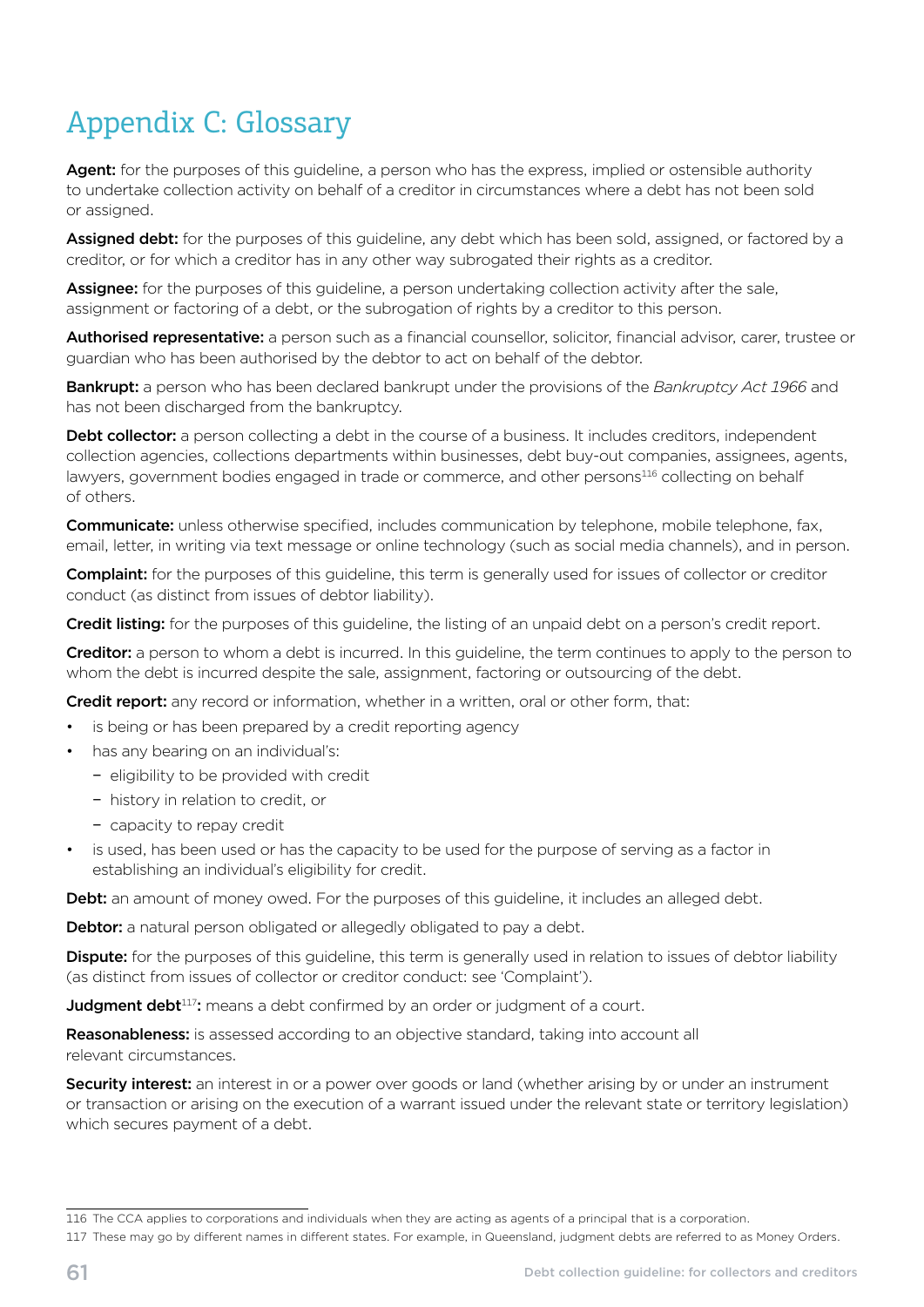Statute-barred debt: a debt for which the debtor is entitled to claim an absolute defence to legal proceedings to collect the debt due to the passage of time (as set out in the relevant statute of limitations).<sup>118</sup>

Third party: any person other than the debtor, but does not include a debtor's legal representative, trustee, or other authorised representative. Nor does it include a related entity of the collector.

Undue harassment: refer to *Prohibition of the use of physical force, undue harassment and coercion* in part 3 .

<sup>118</sup> See *State and territory limitation of actions laws* in appendix B.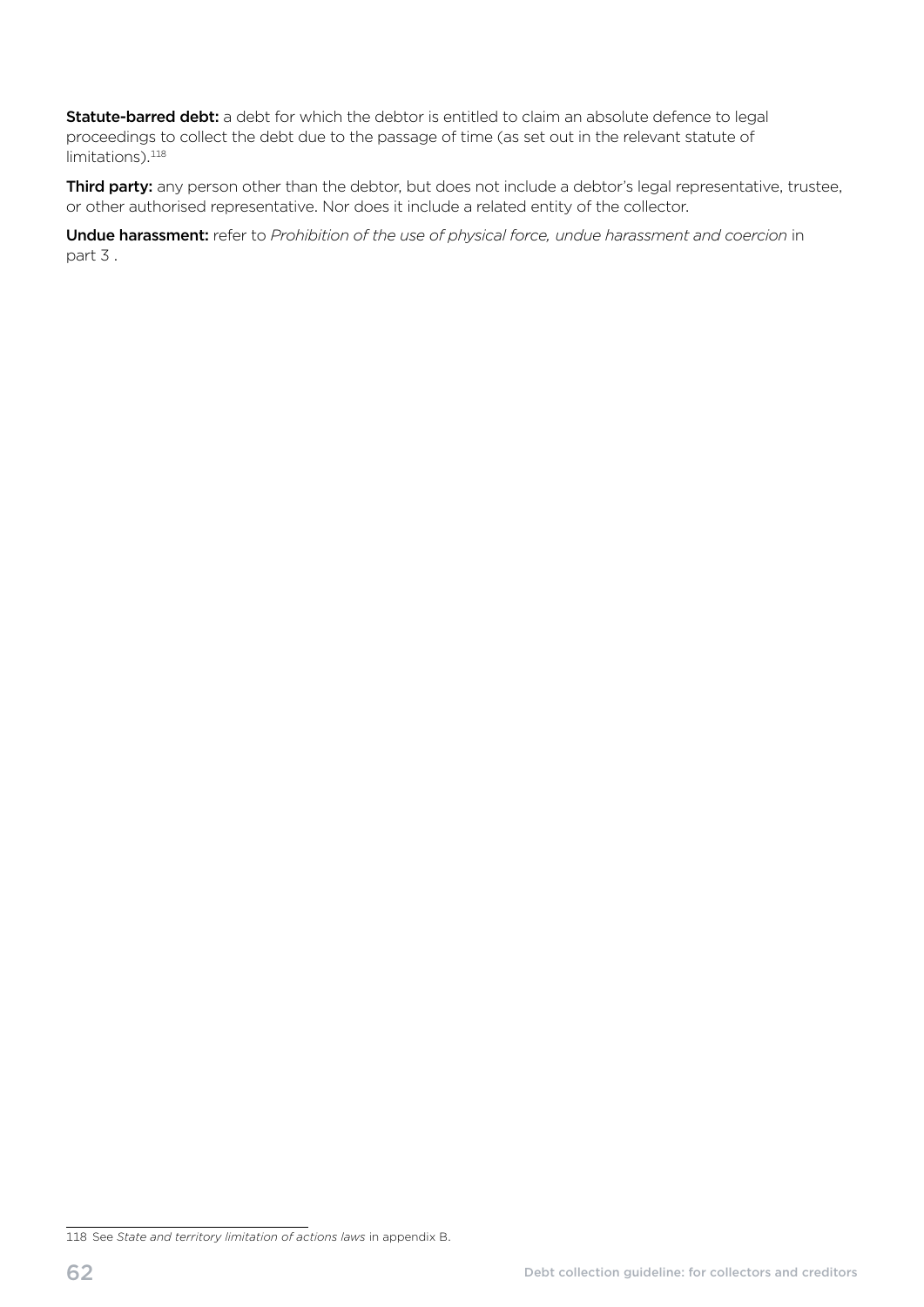# <span id="page-66-0"></span>Appendix D: Authority Form from Financial Counselling Australia

| <b>CUSTOMER DETAILS</b>                                                                                                                                                                                                                                                                                                                                                                                                                                                                                                                                                                                                                                                                                                                                                                                                                                                      |                       |                                                                               |                                                                                                                                                                                                                                                                                                                            |  |
|------------------------------------------------------------------------------------------------------------------------------------------------------------------------------------------------------------------------------------------------------------------------------------------------------------------------------------------------------------------------------------------------------------------------------------------------------------------------------------------------------------------------------------------------------------------------------------------------------------------------------------------------------------------------------------------------------------------------------------------------------------------------------------------------------------------------------------------------------------------------------|-----------------------|-------------------------------------------------------------------------------|----------------------------------------------------------------------------------------------------------------------------------------------------------------------------------------------------------------------------------------------------------------------------------------------------------------------------|--|
| <b>Customer 1</b>                                                                                                                                                                                                                                                                                                                                                                                                                                                                                                                                                                                                                                                                                                                                                                                                                                                            |                       | Customer 2 (if applicable)                                                    |                                                                                                                                                                                                                                                                                                                            |  |
| Full name:                                                                                                                                                                                                                                                                                                                                                                                                                                                                                                                                                                                                                                                                                                                                                                                                                                                                   |                       | Full name:                                                                    |                                                                                                                                                                                                                                                                                                                            |  |
| Address:                                                                                                                                                                                                                                                                                                                                                                                                                                                                                                                                                                                                                                                                                                                                                                                                                                                                     |                       | Address:                                                                      |                                                                                                                                                                                                                                                                                                                            |  |
|                                                                                                                                                                                                                                                                                                                                                                                                                                                                                                                                                                                                                                                                                                                                                                                                                                                                              |                       |                                                                               |                                                                                                                                                                                                                                                                                                                            |  |
|                                                                                                                                                                                                                                                                                                                                                                                                                                                                                                                                                                                                                                                                                                                                                                                                                                                                              |                       |                                                                               |                                                                                                                                                                                                                                                                                                                            |  |
| Date of Birth:                                                                                                                                                                                                                                                                                                                                                                                                                                                                                                                                                                                                                                                                                                                                                                                                                                                               |                       | Date of Birth:                                                                |                                                                                                                                                                                                                                                                                                                            |  |
| <b>ACCOUNT DETAILS</b>                                                                                                                                                                                                                                                                                                                                                                                                                                                                                                                                                                                                                                                                                                                                                                                                                                                       |                       |                                                                               |                                                                                                                                                                                                                                                                                                                            |  |
| <b>Option 1</b> Information on individual accounts (check box and complete table)                                                                                                                                                                                                                                                                                                                                                                                                                                                                                                                                                                                                                                                                                                                                                                                            |                       |                                                                               |                                                                                                                                                                                                                                                                                                                            |  |
| <b>Account type</b>                                                                                                                                                                                                                                                                                                                                                                                                                                                                                                                                                                                                                                                                                                                                                                                                                                                          | <b>Account number</b> |                                                                               | Financial Institution/Creditor/Service Provider                                                                                                                                                                                                                                                                            |  |
|                                                                                                                                                                                                                                                                                                                                                                                                                                                                                                                                                                                                                                                                                                                                                                                                                                                                              |                       |                                                                               |                                                                                                                                                                                                                                                                                                                            |  |
|                                                                                                                                                                                                                                                                                                                                                                                                                                                                                                                                                                                                                                                                                                                                                                                                                                                                              |                       |                                                                               |                                                                                                                                                                                                                                                                                                                            |  |
|                                                                                                                                                                                                                                                                                                                                                                                                                                                                                                                                                                                                                                                                                                                                                                                                                                                                              |                       |                                                                               |                                                                                                                                                                                                                                                                                                                            |  |
| Please attach an additional sheet if more room for account details is required.                                                                                                                                                                                                                                                                                                                                                                                                                                                                                                                                                                                                                                                                                                                                                                                              |                       |                                                                               |                                                                                                                                                                                                                                                                                                                            |  |
| <b>OR Option 2 All accounts</b> (check box)                                                                                                                                                                                                                                                                                                                                                                                                                                                                                                                                                                                                                                                                                                                                                                                                                                  |                       |                                                                               |                                                                                                                                                                                                                                                                                                                            |  |
| An account number is required to link all accounts (please enter here):                                                                                                                                                                                                                                                                                                                                                                                                                                                                                                                                                                                                                                                                                                                                                                                                      |                       |                                                                               |                                                                                                                                                                                                                                                                                                                            |  |
|                                                                                                                                                                                                                                                                                                                                                                                                                                                                                                                                                                                                                                                                                                                                                                                                                                                                              |                       |                                                                               |                                                                                                                                                                                                                                                                                                                            |  |
|                                                                                                                                                                                                                                                                                                                                                                                                                                                                                                                                                                                                                                                                                                                                                                                                                                                                              |                       | <b>OR Option 3 No account details</b> (exceptional circumstances – check box) |                                                                                                                                                                                                                                                                                                                            |  |
| the Financial Institution/Creditor/Service Provider;                                                                                                                                                                                                                                                                                                                                                                                                                                                                                                                                                                                                                                                                                                                                                                                                                         |                       |                                                                               | >> Seek and exchange personal information (including information related to credit, financial affairs or sensitive information) about me and my accounts from<br>>> Negotiate with the Financial Institution/Creditor/Service Provider and enter into arrangements that are binding on me/us related to the account/s; and |  |
| Service Provider;                                                                                                                                                                                                                                                                                                                                                                                                                                                                                                                                                                                                                                                                                                                                                                                                                                                            |                       |                                                                               | >> Standard account notification (including account statements and other prescribed notices) can still be sent to me/us by the Financial Institution/Creditor/<br>>> The Financial Institution/ Creditor/Service Provider will rely on the declaration and privacy consent previously provided by me/us to the Financial   |  |
| Institution;<br>communication as agreed and which may be required;                                                                                                                                                                                                                                                                                                                                                                                                                                                                                                                                                                                                                                                                                                                                                                                                           |                       |                                                                               | >> The Financial Institution/ Creditor/Service Provider will communicate with my/our appointed representative via telephone, letter, email or other forms of                                                                                                                                                               |  |
|                                                                                                                                                                                                                                                                                                                                                                                                                                                                                                                                                                                                                                                                                                                                                                                                                                                                              |                       |                                                                               |                                                                                                                                                                                                                                                                                                                            |  |
|                                                                                                                                                                                                                                                                                                                                                                                                                                                                                                                                                                                                                                                                                                                                                                                                                                                                              |                       |                                                                               | Date:                                                                                                                                                                                                                                                                                                                      |  |
|                                                                                                                                                                                                                                                                                                                                                                                                                                                                                                                                                                                                                                                                                                                                                                                                                                                                              |                       |                                                                               | Date:<br>Date:                                                                                                                                                                                                                                                                                                             |  |
|                                                                                                                                                                                                                                                                                                                                                                                                                                                                                                                                                                                                                                                                                                                                                                                                                                                                              |                       |                                                                               |                                                                                                                                                                                                                                                                                                                            |  |
| <b>AUTHORITY</b><br>I/we authorise<br>Counselling agency's name ("Authorised Agent"):<br>Counselling agency's address:<br>(Reference: Name of financial counsellor<br>or any other financial counsellor at the Authorised Agent to act as my/our agent to:<br>>> Act on my behalf until this authority is revoked.<br>I/we understand that:<br>>> If an agreement is made, my/our written consent may be required;<br>>> The Financial Institution/Creditor/Service Provider will rely on the information provided;<br>>> The Financial Institution/ Creditor/Service Provider will deal with my/our appointed representative until the authority is revoked.<br>Signed: Customer 1<br>Signed: <b>Customer 2</b> (if applicable)<br>Signed: <b>Authorised Agent</b><br>Financial Counsellor Registration number:<br>Financial Counsellor preferred contact number and email: |                       |                                                                               |                                                                                                                                                                                                                                                                                                                            |  |